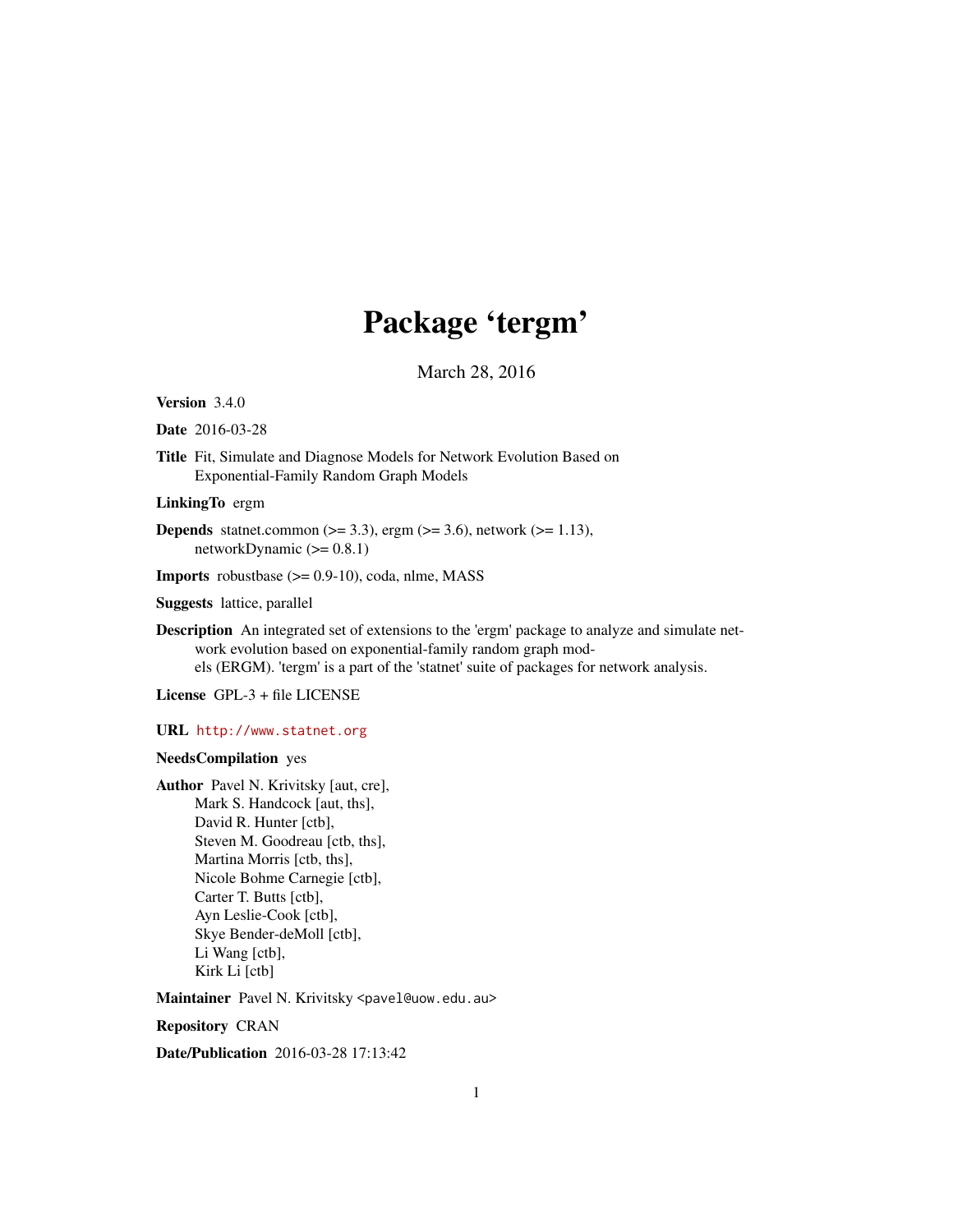# <span id="page-1-0"></span>R topics documented:

| Index | 36 |
|-------|----|
|       |    |
|       |    |
|       |    |
|       |    |
|       |    |
|       |    |
|       |    |
|       |    |
|       |    |
|       |    |
|       |    |
|       |    |
|       |    |
|       |    |
|       |    |
|       |    |

<span id="page-1-1"></span>tergm-package *Fit, Simulate and Diagnose Dynamic Network Models derived from Exponential-Family Random Graph Models*

# <span id="page-1-2"></span>Description

[tergm](#page-1-1) is a collection of extensions to the [ergm](#page-0-0) package to fit, diagnose, and simulate models for dynamic networks — networks that evolve over time — based on exponential-family random graph models (ERGMs). For a list of functions type help(package='tergm')

When publishing results obtained using this package, please cite the original authors as described in citation(package="tergm").

All programs derived from this package must cite it.

# Details

An exponential-family random graph model (ERGM) postulates an exponential family over the sample space of networks of interest, and [ergm](#page-0-0) package implements a suite of tools for modeling single networks using ERGMs.

More recently, there has been a number of extensions of ERGMs to model evolution of networks, including the temporal ERGM (TERGM) of Hanneke et al. (2010) and the separable termporal ERGM (STERGM) of Krivitsky and Handcock (2013). The latter model allows familiar ERGM terms and statistics to be reused in a dynamic context, interpreted in terms of formation and dissolution of ties. Krivitsky (2012) suggested a method for fitting dyanmic models when only a cross-sectional network is available, provided some temporal information for it is available as well.

This package aims to implement these and other ERGM-based models for network evoluation. At this time, it implements, via the [stergm](#page-26-1) function, the STERGMs, both a conditional MLE (CMLE)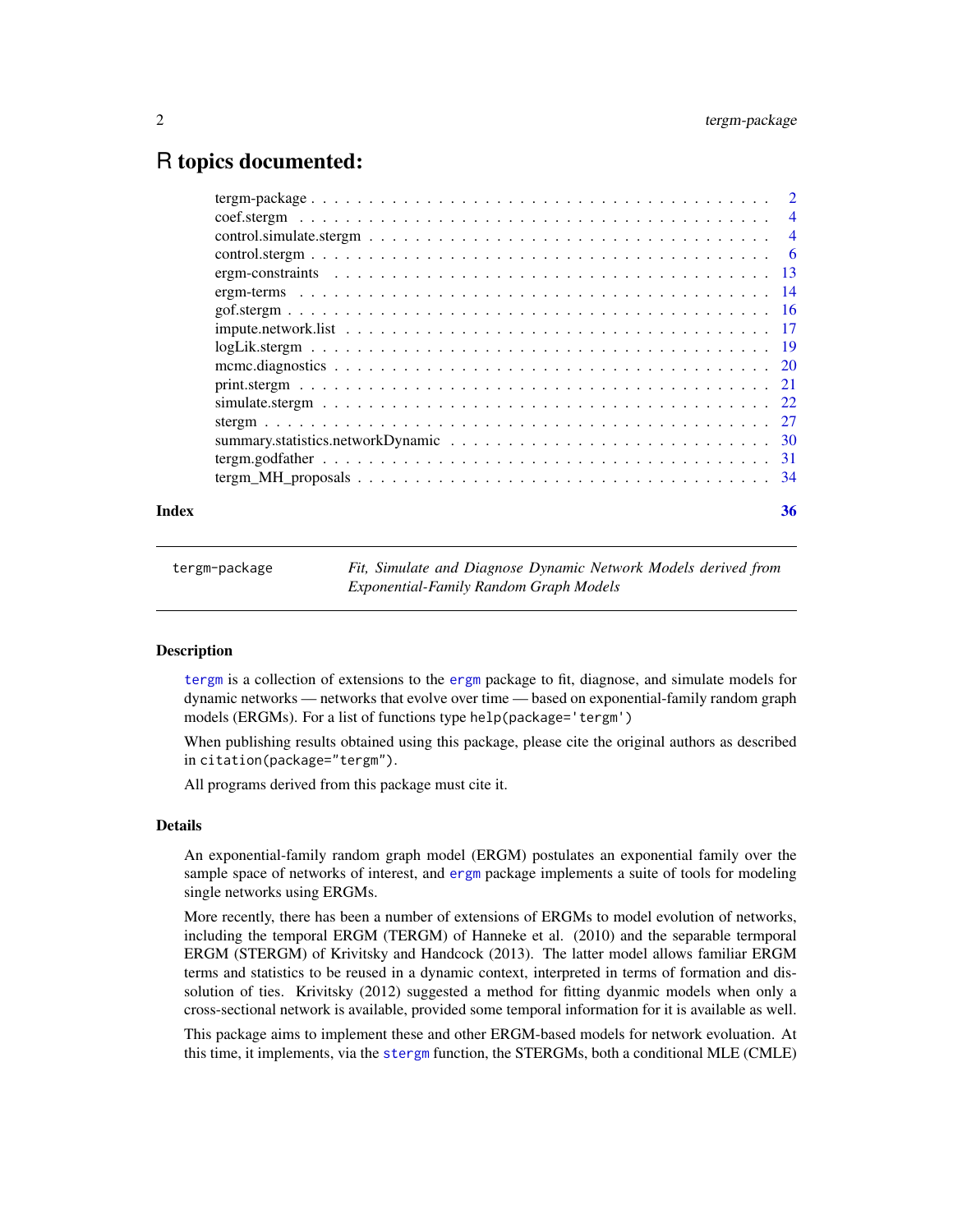# tergm-package 3

fitting to a series of networks and an Equilibrium Generalized Method of Moments Estimation (EGMME) for fitting to a single network with temporal information. For further development, see the referenced papers.

For detailed information on how to download and install the software, go to the Statnet project website: <statnet.org>. A tutorial, support newsgroup, references and links to further resources are provided there.

# Author(s)

Pavel N. Krivitsky <krivitsky@stat.psu.edu> and Mark S. Handcock <handcock@stat.ucla.edu>, with contributions from David R. Hunter <dhunter@stat.psu.edu>, Steven M. Goodreau <goodreau@u.washington.edu>, Martina Morris <morrism@u.washington.edu>, Nicole Bohme Carnegie <nicole.carnegie@nyu.edu>, and Ayn Leslie-Cook <aynlc3@uw.edu>

Maintainer: Pavel N. Krivitsky <krivitsky@stat.psu.edu>

# References

- Hanneke S, Fu W, and Xing EP (2010). Discrete Temporal Models of Social Networks. *Electronic Journal of Statistics*, 2010, 4, 585-605. [doi:10.1214/09-EJS548](http://dx.doi.org/10.1214/09-EJS548)
- Krivitsky PN, Handcock MS (2013). A Separable Model for Dynamic Networks. *Journal of the Royal Statistical Society, Series B*, In Press. <http://arxiv.org/abs/1011.1937>
- Krivitsky, P.N. (2012). Modeling of Dynamic Networks based on Egocentric Data with Durational Information. *Pennsylvania State University Department of Statistics Technical Report*, 2012(2012-01). [http://stat.psu.edu/research/technical-report-files/2012-techn](http://stat.psu.edu/research/technical-report-files/2012-technical-reports/modeling-of-dynamic-networks-based-on-egocentric-data-with-durational-information)ical-reports/ [modeling-of-dynamic-networks-based-on-egocentric-data-with-durational-information](http://stat.psu.edu/research/technical-report-files/2012-technical-reports/modeling-of-dynamic-networks-based-on-egocentric-data-with-durational-information)
- Butts CT (2008). network: A Package for Managing Relational Data in R. *Journal of Statistical Software*, 24(2). <http://www.jstatsoft.org/v24/i02/>.
- Goodreau SM, Handcock MS, Hunter DR, Butts CT, Morris M (2008a). A statnet Tutorial. *Journal of Statistical Software*, 24(8). <http://www.jstatsoft.org/v24/i08/>.
- Handcock MS, Hunter DR, Butts CT, Goodreau SM, Krivitsky P, and Morris M (2012). ergm: A Package to Fit, Simulate and Diagnose Exponential-Family Models for Networks. Statnet Project, Seattle, WA. Version 3, <statnet.org>.
- Handcock MS, Hunter DR, Butts CT, Goodreau SM, Krivitsky P, Morris M (2012). statnet: Software Tools for the Statistical Modeling of Network Data. Statnet Project, Seattle, WA. Version 3, <statnet.org>.
- Hunter, D. R. and Handcock, M. S. (2006) Inference in curved exponential family models for networks, *Journal of Computational and Graphical Statistics*, 15: 565-583
- Hunter DR, Handcock MS, Butts CT, Goodreau SM, Morris M (2008b). ergm: A Package to Fit, Simulate and Diagnose Exponential-Family Models for Networks. *Journal of Statistical Software*, 24(3). <http://www.jstatsoft.org/v24/i03/>.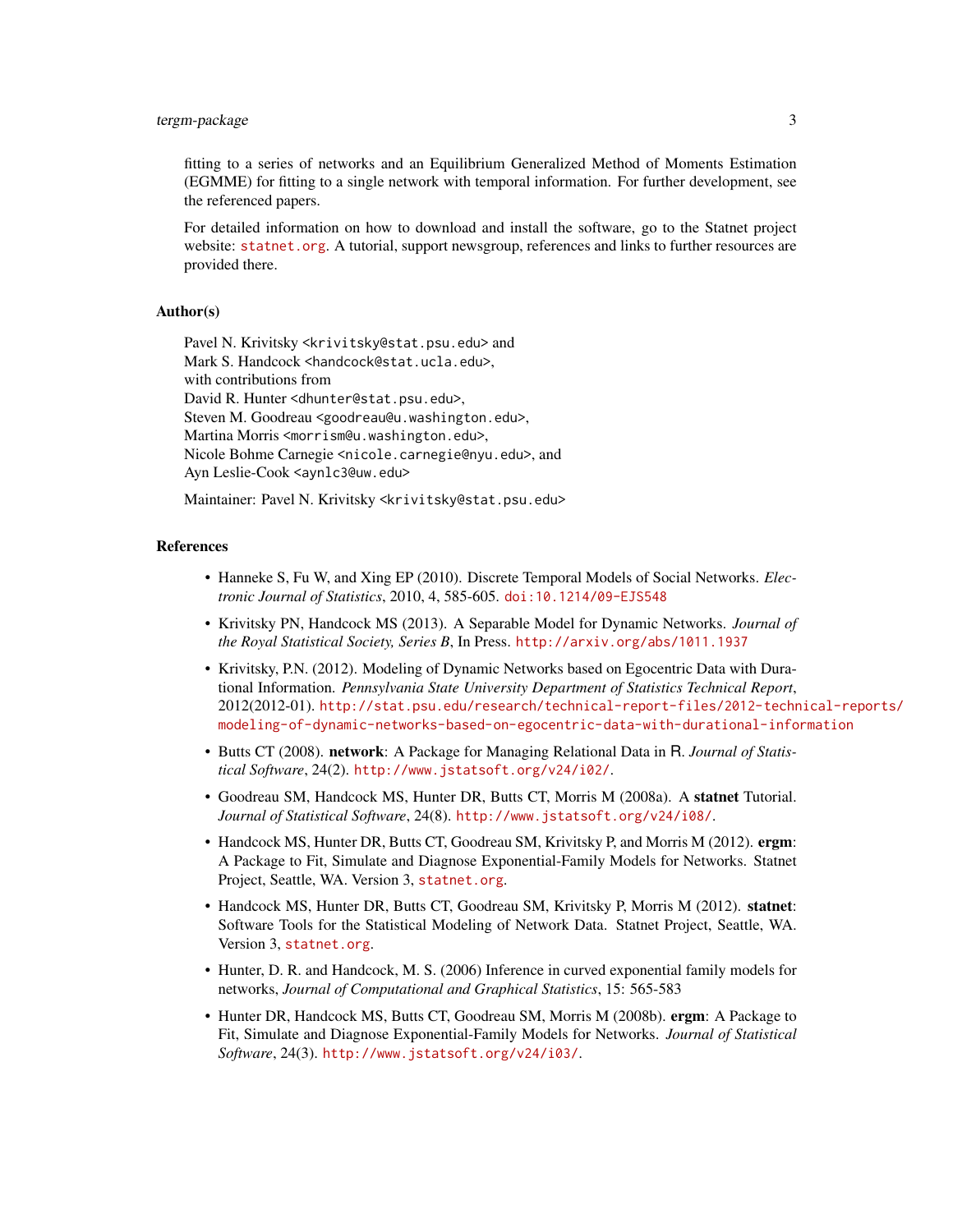# <span id="page-3-0"></span>4 control.simulate.stergm

• Morris M, Handcock MS, Hunter DR (2008). Specification of Exponential-Family Random Graph Models: Terms and Computational Aspects. *Journal of Statistical Software*, 24(4). <http://www.jstatsoft.org/v24/i04/>.

coef.stergm *Extract Model Coefficients*

# Description

coef is a Method which extracts model coefficients from objects returned by the [stergm](#page-26-1) function. coefficients is an *alias* for it.

# Usage

## S3 method for class 'stergm' coef(object, ...) ## S3 method for class 'stergm' coefficients(object, ...)

#### Arguments

| object   | A stergm fit.    |
|----------|------------------|
| $\cdots$ | other arguments. |

# Value

Coefficients extracted from object in the form of a list with two elements: formation, a vector of formation coefficients and dissolution, a vector of dissolution coefficients.

# See Also

[stergm](#page-26-1) and [ergm](#page-0-0)

<span id="page-3-1"></span>control.simulate.stergm

*Auxiliary for Controlling Separable Temporal ERGM Simulation*

# <span id="page-3-2"></span>Description

Auxiliary function as user interface for fine-tuning STERGM simulation.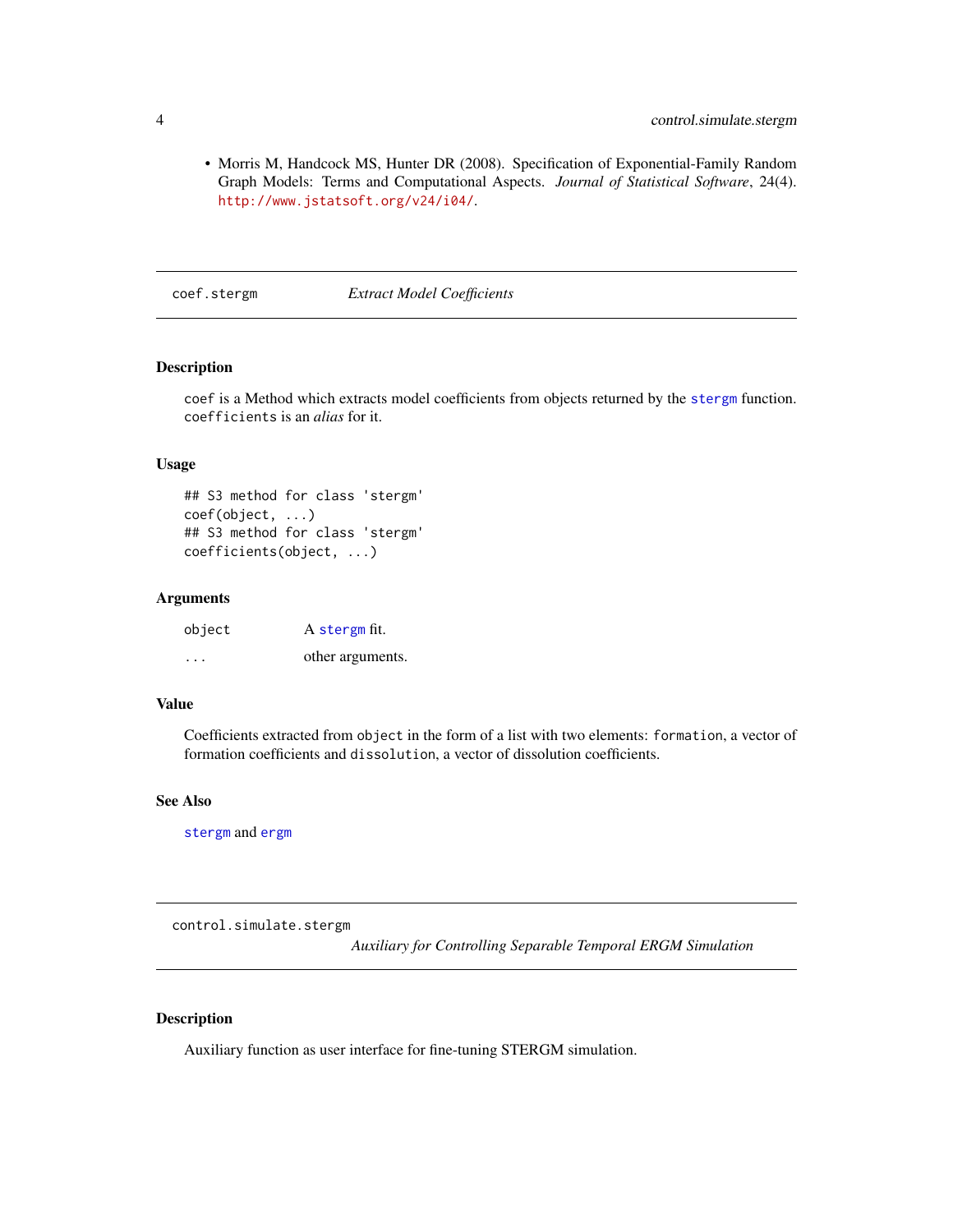# Usage

```
control.simulate.stergm(MCMC.burnin.min=NULL, MCMC.burnin.max=NULL,
                        MCMC.burnin.pval=NULL, MCMC.burnin.add=NULL,
                        MCMC.burnin=NULL, MCMC.burnin.mul=NULL,
                        MCMC.prop.weights.form=NULL,MCMC.prop.args.form=NULL,
                        MCMC.prop.weights.diss=NULL,MCMC.prop.args.diss=NULL,
                        MCMC.init.maxedges=NULL,
                        MCMC.packagenames=NULL,
                        MCMC.init.maxchanges=NULL)
control.simulate.network(MCMC.burnin.min=1000, MCMC.burnin.max=100000,
                         MCMC.burnin.pval=0.5, MCMC.burnin.add=1,
                         MCMC.burnin=NULL, MCMC.burnin.mul=NULL,
                     MCMC.prop.weights.form="default",MCMC.prop.args.form=NULL,
                     MCMC.prop.weights.diss="default",MCMC.prop.args.diss=NULL,
                         MCMC.init.maxedges=20000,
                         MCMC.packagenames=c(),
```
MCMC.init.maxchanges=1000000)

# Arguments

MCMC.burnin.min, MCMC.burnin.max, MCMC.burnin.pval, MCMC.burnin.add

Number of Metropolis-Hastings steps per phase (formation and dissolution) per time step used in simulation. By default, this is determined adaptively by keeping track of increments in the Hamming distance between the transitionedfrom network and the network being sampled (formation network or dissolution network). Once MCMC.burnin.min steps have elapsed, the increments are tested against 0, and when their average number becomes statistically indistinguishable from 0 (with the p-value being greater than MCMC.burnin.pval), or MCMC.burnin.max steps are proposed, whichever comes first, the simulation is stopped after an additional MCMC.burnin.add times the number of elapsed steps had been taken. (Stopping immediately would bias the sampling.)

To use a fixed number of steps, set both MCMC.burnin.min and MCMC.burnin.max to the desired number of steps.

MCMC.prop.weights.form, MCMC.prop.weights.diss

Specifies the proposal distribution used in the MCMC Metropolis-Hastings algorithm for formation and dissolution, respectively. Possible choices are "TNT" or "random"; the "default". The TNT (tie / no tie) option puts roughly equal weight on selecting a dyad with or without a tie as a candidate for toggling, whereas the random option puts equal weight on all possible dyads, though the interpretation of random may change according to the constraints in place. When no constraints are in place, the default is TNT, which appears to improve Markov chain mixing particularly for networks with a low edge density, as is typical of many realistic social networks.

MCMC.prop.args.form, MCMC.prop.args.diss

An alternative, direct way of specifying additional arguments to proposals.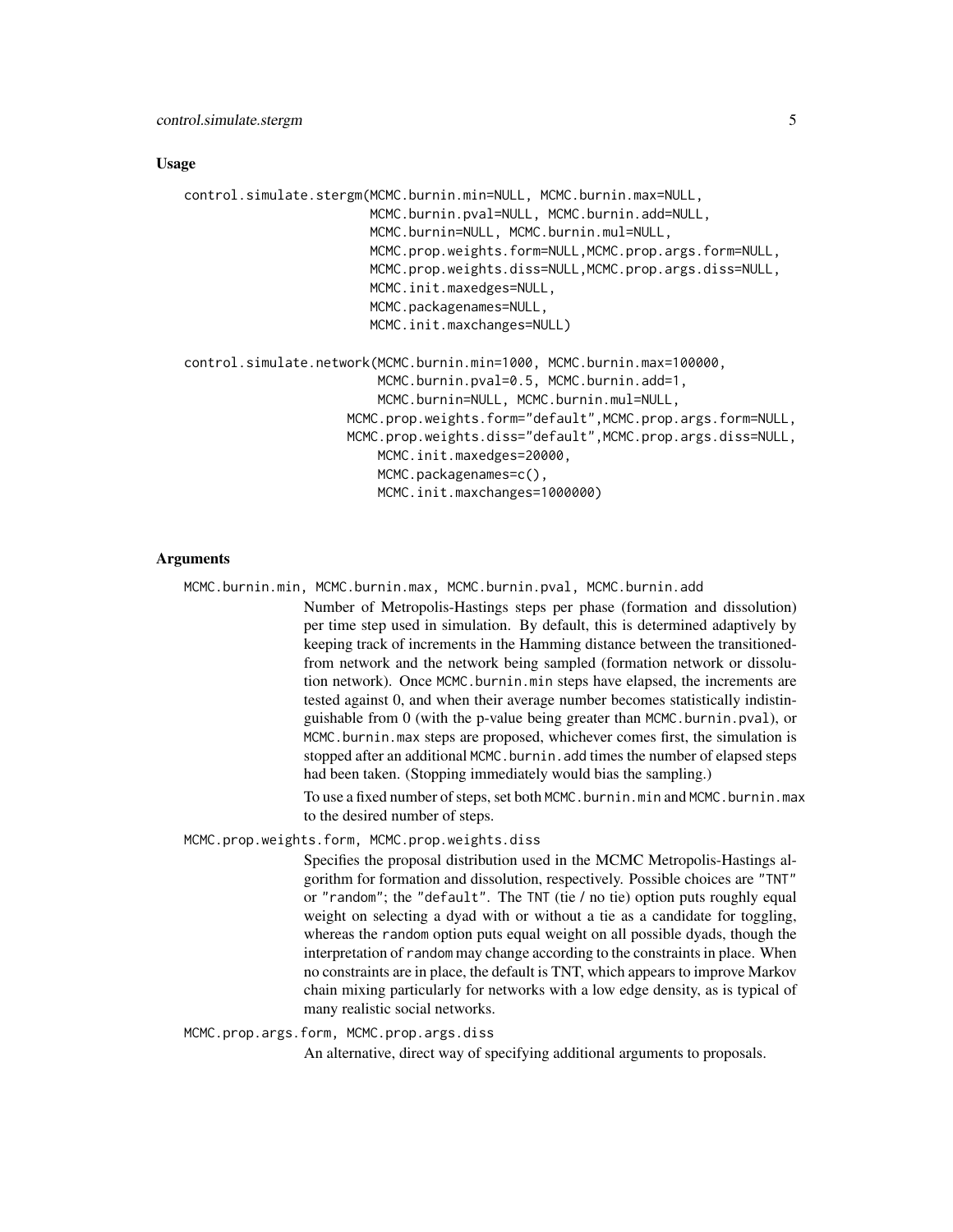<span id="page-5-0"></span>

| MCMC.init.maxchanges                                                                                                                                                          |
|-------------------------------------------------------------------------------------------------------------------------------------------------------------------------------|
| Maximum number of toggles changes for which to allocate space.                                                                                                                |
| MCMC.packagenames                                                                                                                                                             |
| Names of packages in which to look for change statistic functions in addition to<br>those autodetected. This argument should not be needed outside of very strange<br>setups. |
| MCMC.init.maxedges                                                                                                                                                            |
| Maximum number of edges expected in network.                                                                                                                                  |
| MCMC.burnin, MCMC.burnin.mul                                                                                                                                                  |
| No longer used. See MCMC.burnin.min, MCMC.burnin.max, MCMC.burnin.pval,<br>MCMC.burnin.pval, and MCMC.burnin.add.                                                             |
|                                                                                                                                                                               |

# Details

This function is only used within a call to the [simulate](#page-0-0) function. See the usage section in [simulate.stergm](#page-21-1) for details.

# Value

A list with arguments as components.

# See Also

[simulate.stergm](#page-21-1), [simulate.formula](#page-0-0).[control.stergm](#page-5-1) performs a similar function for [stergm](#page-26-1).

<span id="page-5-1"></span>control.stergm *Auxiliary for Controlling Separable Temporal ERGM Fitting*

# Description

Auxiliary function as user interface for fine-tuning 'stergm' fitting.

# Usage

```
control.stergm(init.form=NULL,
               init.diss=NULL,
               init.method=NULL,
               force.mainloop = FALSE,MCMC.prop.weights.form="default",MCMC.prop.args.form=NULL,
               MCMC.prop.weights.diss="default",MCMC.prop.args.diss=NULL,
               MCMC.init.maxedges=20000,
               MCMC.init.maxchanges=20000,
               MCMC.packagenames=c(),
               CMLE.MCMC.burnin = <math>1024*16</math>,CMLE.MCMC.interval = 1024,
               CMLE.control=NULL,
               CMLE.control.form=control.ergm(init=init.form,
```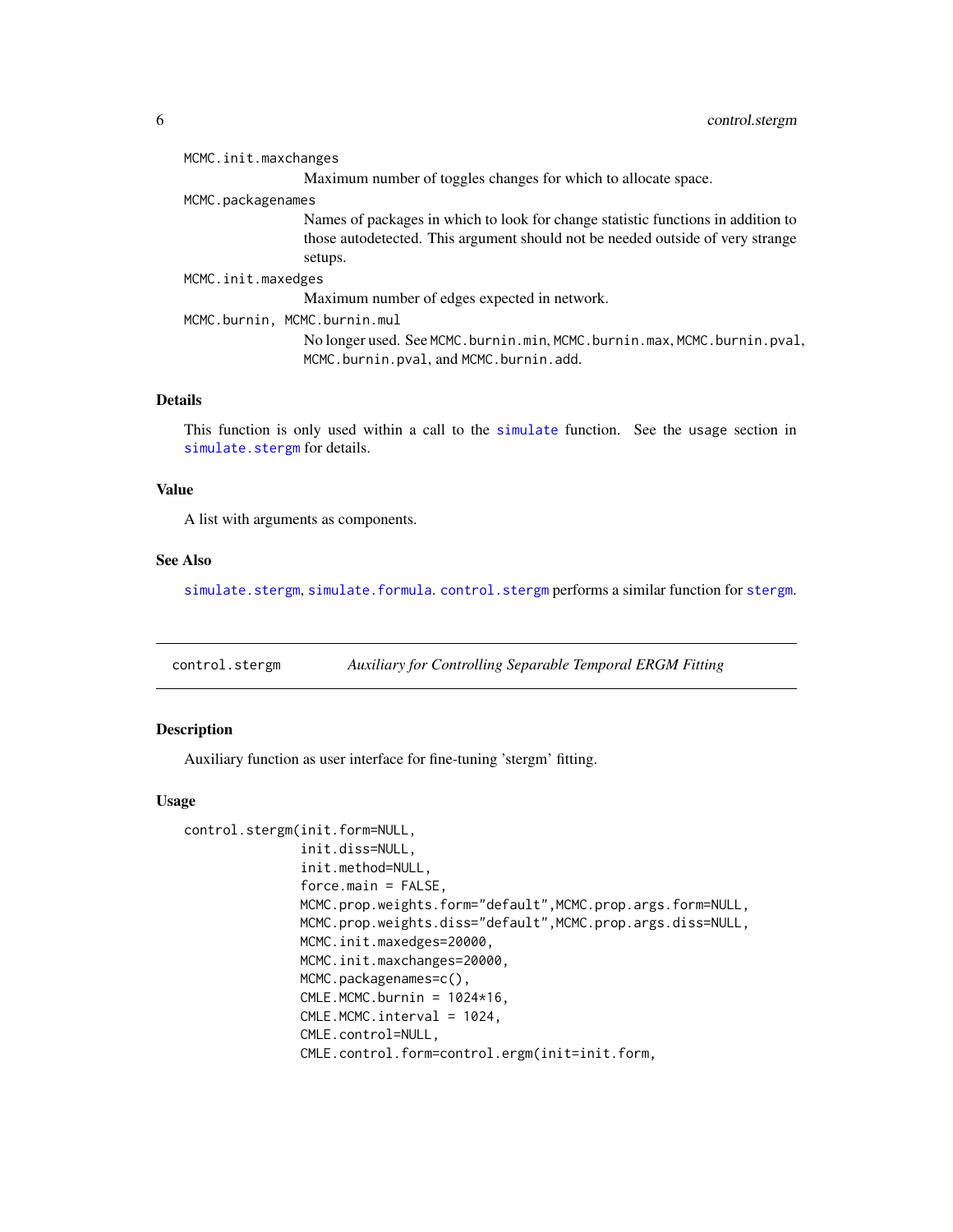```
MCMC.burnin=CMLE.MCMC.burnin,
   MCMC.interval=CMLE.MCMC.interval,
   MCMC.prop.weights=MCMC.prop.weights.form,
   MCMC.prop.args=MCMC.prop.args.form,
   MCMC.init.maxedges=MCMC.init.maxedges,
   MCMC.packagenames=MCMC.packagenames,
   parallel=parallel,
   parallel.type=parallel.type,
   parallel.version.check=parallel.version.check,
   force.main=force.main),
 CMLE.control.diss=control.ergm(init=init.diss,
   MCMC.burnin=CMLE.MCMC.burnin,
   MCMC.interval=CMLE.MCMC.interval,
   MCMC.prop.weights=MCMC.prop.weights.diss,
   MCMC.prop.args=MCMC.prop.args.diss,
   MCMC.init.maxedges=MCMC.init.maxedges,
   MCMC.packagenames=MCMC.packagenames,
   parallel=parallel,
   parallel.type=parallel.type,
   parallel.version.check=parallel.version.check,
   force.main=force.main),
 CMLE.NA.impute=c(),
 CMLE.term.check.override=FALSE,
 EGMME.main.method=c("Gradient-Descent"),
 EGMME.MCMC.burnin.min=1000,
 EGMME.MCMC.burnin.max=100000,
 EGMME.MCMC.burnin.pval=0.5,
 EGMME.MCMC.burnin.add=1,
 MCMC.burnin=NULL, MCMC.burnin.mul=NULL,
 SAN.maxit=10,
 SAN.control=control.san(coef=init.form,
   SAN.prop.weights=MCMC.prop.weights.form,
   SAN.prop.args=MCMC.prop.args.form,
   SAN.init.maxedges=MCMC.init.maxedges,
SAN.burnin=round(sqrt(EGMME.MCMC.burnin.min * EGMME.MCMC.burnin.max)),
   SAN.packagenames=MCMC.packagenames,
   parallel=parallel,
   parallel.type=parallel.type,
   parallel.version.check=parallel.version.check),
 SA.restarts=10,
 SA.burnin=1000,
 SA.plot.progress=FALSE,
 SA.max.plot.points=400,
 SA.plot.stats=FALSE,
 SA.init.gain=0.1,
 SA.gain.decay=0.5,
 SA.runlength=25,
 SA.interval.mul=2,
```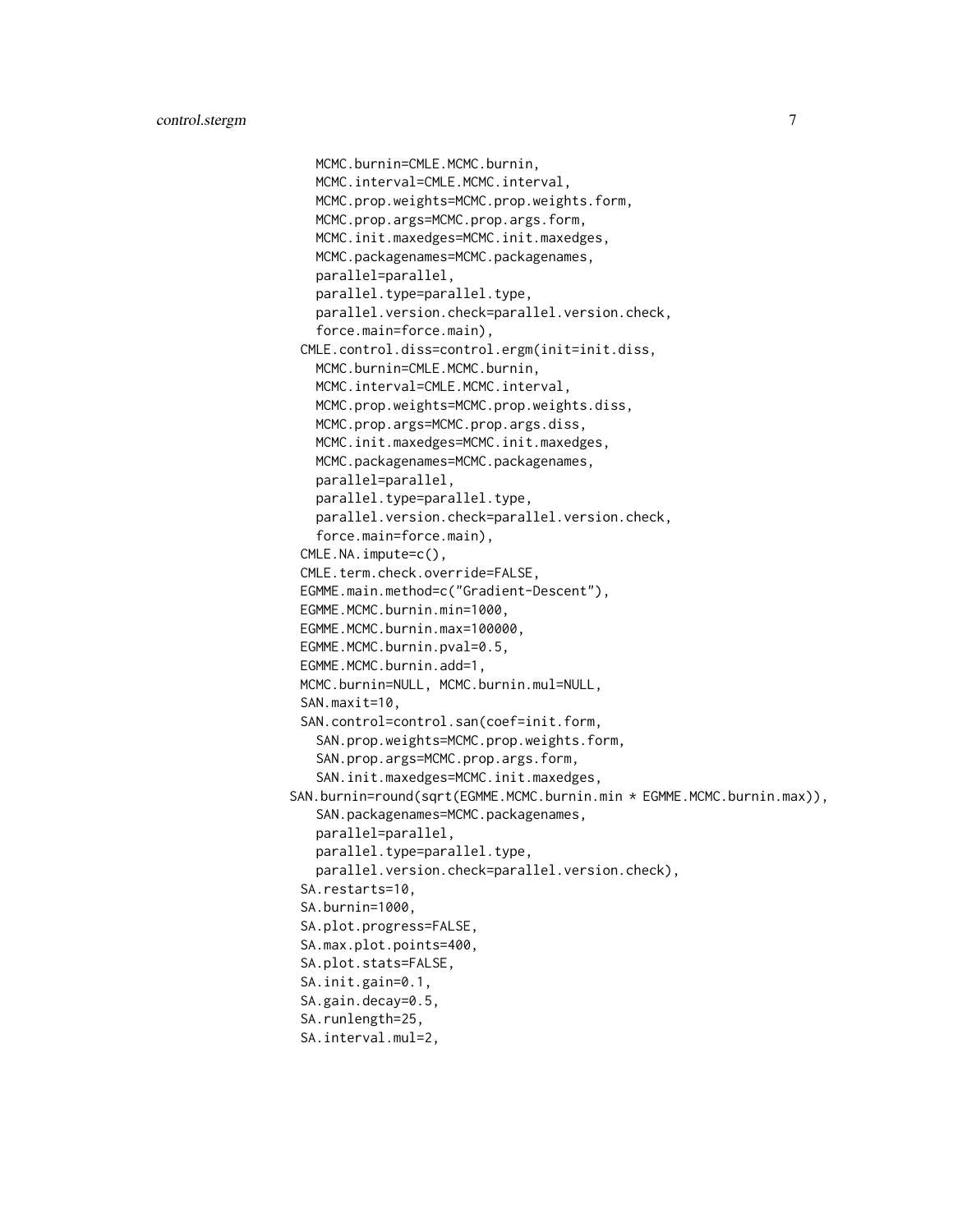```
SA.init.interval=500,
SA.min.interval=20,
SA.max.interval=500,
SA.phase1.minruns=4,
SA.phase1.tries=20,
SA.phase1.jitter=0.1,
SA.phase1.max.q=0.1,
SA.phase1.backoff.rat=1.05,
SA.phase2.levels.max=40,
SA.phase2.levels.min=4,
SA.phase2.max.mc.se=0.001,
SA.phase2.repeats=400,
SA.stepdown.maxn=200,
SA.stepdown.p=0.05,
SA.stop.p=0.1,
SA.stepdown.ct=5,
SA.phase2.backoff.rat=1.1,
SA.keep.oh=0.5,
SA.keep.min.runs=8,
SA.keep.min=0,
SA.phase2.jitter.mul=0.2,
SA.phase2.maxreljump=4,
SA.guard.mul = 4,SA.par.eff.pow = 1,
SA.robust = FALSE,
SA.oh.memory = 100000,
SA.refine=c("mean","linear","none"),
SA.se=TRUE,
SA.phase3.samplesize.runs=10,
SA.restart.on.err=TRUE,
seed=NULL,
parallel=0,
parallel.type=NULL,
parallel.version.check=TRUE)
```
# **Arguments**

init.form, init.diss

numeric or NA vector equal in length to the number of parameters in the formation/dissolution model or NULL (the default); the initial values for the estimation and coefficient offset terms. If NULL is passed, all of the initial values are computed using the method specified by [control\\$init.method](#page-0-0). If a numeric vector is given, the elements of the vector are interpreted as follows:

- Elements corresponding to terms enclosed in offset() are used as the fixed offset coefficients. These should match the offset values given in offset.coef.form.
- Elements that do not correspond to offset terms and are not NA are used as starting values in the estimation.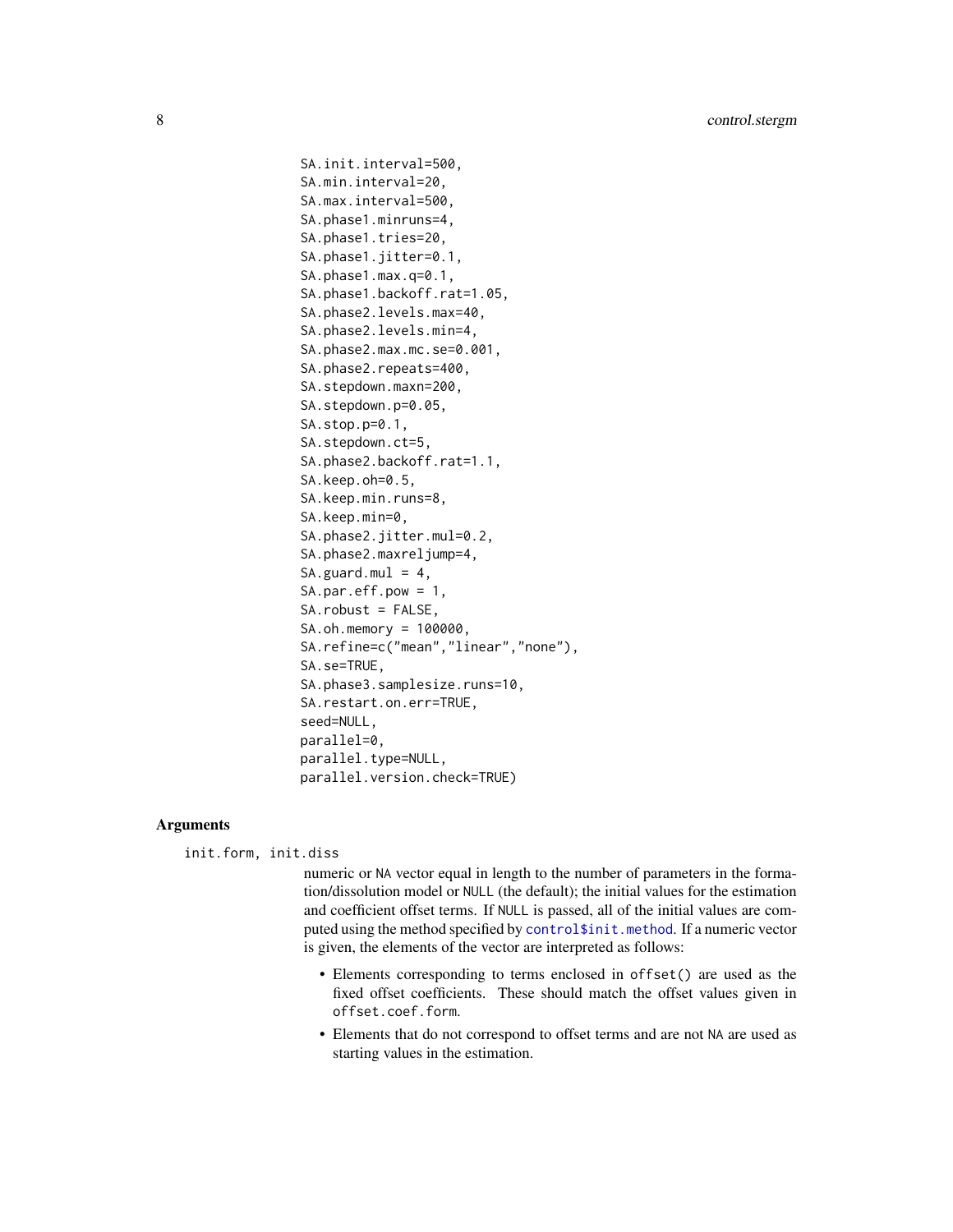<span id="page-8-0"></span>• Initial values for the elements that are NA are fit using the method specified by [control\\$init.method](#page-0-0). Passing control.ergm(init=coef(prev.fit)) can be used to "resume" an uncoverged [ergm](#page-0-0) run, but see [enformulate.curved](#page-0-0). init.method Estimation method used to acquire initial values for estimation. If NULL (the default), the initial values are computed using the edges dissolution approximation (Carnegie et al.) when appropriate. If set to "zeros", the initial values are set to zeros. force.main Logical: If TRUE, then force MCMC-based estimation method, even if the exact MLE can be computed via maximum pseudolikelihood estimation. MCMC.prop.weights.form, MCMC.prop.weights.diss Specifies the method to allocate probabilities of being proposed to dyads in the formation/dissolution phase. Defaults to "default", which picks a reasonable default for the specified constraint. Possible values include "TNT", "random", though not all values may be used with all possible constraints. MCMC.prop.args.form, MCMC.prop.args.diss An alternative, direct way of specifying additional arguments to the proposal in the formation/dissolution phase. MCMC.init.maxedges Maximum number of edges for which to allocate space. MCMC.init.maxchanges Maximum number of changes in dynamic network simulation for which to allocate space. MCMC.packagenames Names of packages in which to look for change statistic functions in addition to those autodetected. This argument should not be needed outside of very strange setups. CMLE.MCMC.burnin Maximum number of Metropolis-Hastings steps per phase (formation and dissolution) per time step used in CMLE fitting. CMLE.MCMC.interval Number of Metropolis-Hastings steps between successive draws when running MCMC MLE. CMLE.control A convenience argument for specifying both CMLE.control.form and CMLE.control.diss at once. See [control.ergm](#page-0-0). CMLE.control.form, CMLE.control.diss Control parameters used to fit the CMLE for the formation/dissolution ERGM. See [control.ergm](#page-0-0). CMLE.NA.impute In STERGM CMLE, missing dyads in transitioned-to networks are accommodated using methods of Handcock and Gile (2009), but a similar approach to transitioned-from networks requires much more complex methods that are not, currently, implemented. CMLE.NA.impute controls how missing dyads in transitionedfrom networks are be imputed. See argument imputers of [impute.network.list](#page-16-1) for details. By default, no imputation is performed, and the fitting stops with an error if any transitioned-from networks have missing dyads.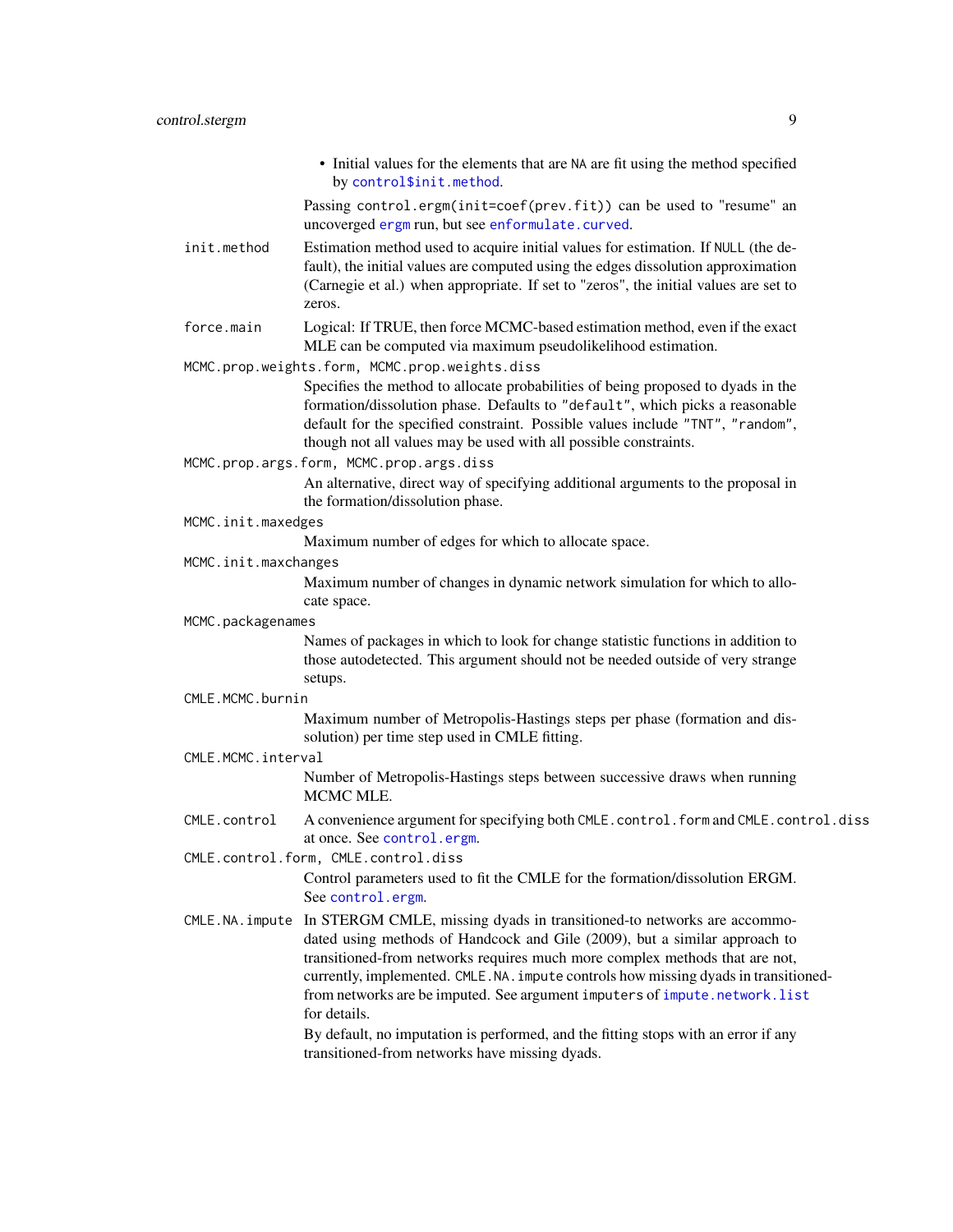#### <span id="page-9-0"></span>CMLE.term.check.override

The method [stergm{](#page-26-1)stergm} uses at this time to fit a series of more than two networks requires certain assumptions to be made about the ERGM terms being used, which are tested before a fit is attempted. This test sometimes fails despite the model being amenable to fitting, so setting this option to TRUE overrides the tests.

#### EGMME.main.method

Estimation method used to find the Equilibrium Generalized Method of Moments estimator. Currently only "Gradient-Descent" is implemented.

- EGMME.MCMC.burnin.min, EGMME.MCMC.burnin.max, EGMME.MCMC.burnin.pval, EGMME.MCMC.burnin.add Number of Metropolis-Hastings steps per phase (formation and dissolution) per time step used in EGMME fitting. By default, this is determined adaptively by keeping track of increments in the Hamming distance between the transitionedfrom network and the network being sampled (formation network or dissolution network). Once EGMME.MCMC.burnin.min steps have elapsed, the increments are tested against 0, and when their average number becomes statistically indistinguishable from  $0$  (with the p-value being greater than EGMME.MCMC.burnin.pval), or EGMME. MCMC. burnin.max steps are proposed, whichever comes first, the simulation is stopped after an additional EGMME.MCMC.burnin.add times the number of elapsed steps had been taken. (Stopping immediately would bias the sampling.)
	- To use a fixed number of steps, set both EGMME.MCMC.burnin.min and EGMME.MCMC.burnin.max to the desired number of steps.
- SAN.maxit When target.stats argument is passed to [ergm](#page-0-0), the maximum number of attempts to use [san](#page-0-0) to obtain a network with statistics close to those specified.
- SAN.control SAN control parameters. See [control.san](#page-0-0)
- SA.restarts Maximum number of times to restart a failed optimization process.
- SA.burnin Number of time steps to advance the starting network before beginning the optimization.
- SA.plot.progress, SA.plot.stats

Logical: Plot information about the fit as it proceeds. If SA.plot.progress==TRUE, plot the trajectories of the parameters and target statistics as the optimization progresses. If SA.plot.stats==TRUE, plot a heatmap reprsenting correlations of target statistics and a heatmap representing the estimated gradient. Do NOT use these with non-interactive plotting devices like [pdf](#page-0-0). (In fact, it will refuse to do that with a warning.)

#### SA.max.plot.points

If SA.plot.progress==TRUE, the maximum number of time points to be plotted. Defaults to 400. If more iterations elapse, they will be thinned to at most 400 before plotting.

- SA. init.gain Initial gain, the multiplier for the parameter update size. If the process initially goes crazy beyond recovery, lower this value.
- SA.gain.decay Gain decay factor.

```
SA.runlength Number of parameter trials and updates per C run.
```
#### SA.interval.mul

The number of time steps between updates of the parameters is set to be this times the mean duration of extant ties.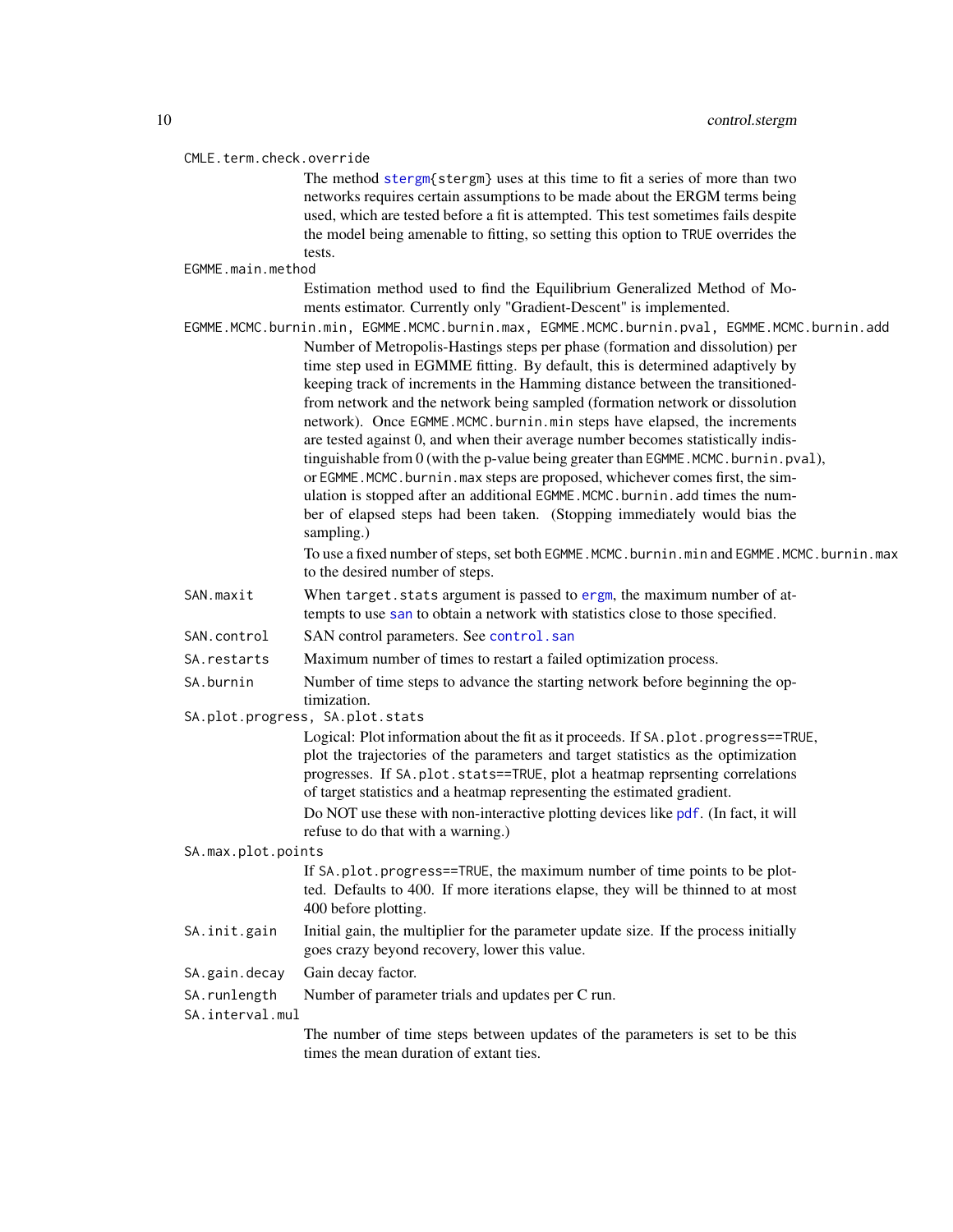| SA.init.interval    |                                                                                                                                                                                                                                                                                                                                                                                                                                                                                                                                                                                                                                                                                                                                                                                                                                                                                         |
|---------------------|-----------------------------------------------------------------------------------------------------------------------------------------------------------------------------------------------------------------------------------------------------------------------------------------------------------------------------------------------------------------------------------------------------------------------------------------------------------------------------------------------------------------------------------------------------------------------------------------------------------------------------------------------------------------------------------------------------------------------------------------------------------------------------------------------------------------------------------------------------------------------------------------|
|                     | Initial number of time steps between updates of the parameters.                                                                                                                                                                                                                                                                                                                                                                                                                                                                                                                                                                                                                                                                                                                                                                                                                         |
|                     | SA.min.interval, SA.max.interval                                                                                                                                                                                                                                                                                                                                                                                                                                                                                                                                                                                                                                                                                                                                                                                                                                                        |
|                     | Upper and lower bounds on the number of time steps between updates of the<br>parameters.                                                                                                                                                                                                                                                                                                                                                                                                                                                                                                                                                                                                                                                                                                                                                                                                |
| SA.phase1.tries     |                                                                                                                                                                                                                                                                                                                                                                                                                                                                                                                                                                                                                                                                                                                                                                                                                                                                                         |
|                     | Number of runs trying to find a reasonable parameter and network configuration.                                                                                                                                                                                                                                                                                                                                                                                                                                                                                                                                                                                                                                                                                                                                                                                                         |
| SA.phase1.jitter    |                                                                                                                                                                                                                                                                                                                                                                                                                                                                                                                                                                                                                                                                                                                                                                                                                                                                                         |
|                     | Initial jitter standard deviation of each parameter.                                                                                                                                                                                                                                                                                                                                                                                                                                                                                                                                                                                                                                                                                                                                                                                                                                    |
| SA.phase1.max.q     |                                                                                                                                                                                                                                                                                                                                                                                                                                                                                                                                                                                                                                                                                                                                                                                                                                                                                         |
|                     | Q-value (false discovery rate) that a gradient estimate must obtain before it is<br>accepted (since sign is what is important).                                                                                                                                                                                                                                                                                                                                                                                                                                                                                                                                                                                                                                                                                                                                                         |
|                     | SA.phase1.backoff.rat, SA.phase2.backoff.rat                                                                                                                                                                                                                                                                                                                                                                                                                                                                                                                                                                                                                                                                                                                                                                                                                                            |
|                     | If the run produces this relative increase in the approximate objective function,<br>it will be backed off.                                                                                                                                                                                                                                                                                                                                                                                                                                                                                                                                                                                                                                                                                                                                                                             |
| SA.phase1.minruns   |                                                                                                                                                                                                                                                                                                                                                                                                                                                                                                                                                                                                                                                                                                                                                                                                                                                                                         |
|                     | Number of runs during Phase 1 for estimating the gradient, before every gradient<br>update.                                                                                                                                                                                                                                                                                                                                                                                                                                                                                                                                                                                                                                                                                                                                                                                             |
|                     | SA.phase2.levels.min, SA.phase2.levels.max                                                                                                                                                                                                                                                                                                                                                                                                                                                                                                                                                                                                                                                                                                                                                                                                                                              |
|                     | Range of gain levels (subphases) to go through.                                                                                                                                                                                                                                                                                                                                                                                                                                                                                                                                                                                                                                                                                                                                                                                                                                         |
| SA.phase2.max.mc.se |                                                                                                                                                                                                                                                                                                                                                                                                                                                                                                                                                                                                                                                                                                                                                                                                                                                                                         |
|                     | Approximate precision of the estimates that must be attained before stopping.                                                                                                                                                                                                                                                                                                                                                                                                                                                                                                                                                                                                                                                                                                                                                                                                           |
|                     | SA.phase2.repeats, SA.stepdown.maxn, SA.stepdown.p, SA.stepdown.ct<br>A gain level may be repeated multiple times (up to SA.phase2.repeats) if<br>the optimizer detects that the objective function is improving or the estimating<br>equations are not centered around 0, so slowing down the parameters at that<br>point is counterproductive. To detect this it looks at the the window controlled<br>by SA. keep. oh, thinning objective function values to get SA. stepdown. maxn,<br>and 1) fitting a GLS model for a linear trend, with AR(2) autocorrelation and<br>2) conductiong an approximate Hotelling's T^2 test for equality of estimating<br>equation values to 0. If there is no significance for either at SA. stepdown.p<br>SA. stepdown. ct runs in a row, the gain level (subphase) is allowed to end.<br>Otherwise, the process continues at the same gain level. |
| SA.stop.p           | At the end of each gain level after the minimum, if the precision is sufficiently<br>high, the relationship between the parameters and the targets is tested for evi-<br>dence of local nonlinearity. This is the p-value used.                                                                                                                                                                                                                                                                                                                                                                                                                                                                                                                                                                                                                                                         |
|                     | If that test fails to reject, a Phase 3 run is made with the new parameter values,<br>and the estimating equations are tested for difference from 0. If this test fails to<br>reject, the optimization is finished.                                                                                                                                                                                                                                                                                                                                                                                                                                                                                                                                                                                                                                                                     |
|                     | If either of these tests rejects, at SA.stop.p, optimization is continued for an-<br>other gain level.                                                                                                                                                                                                                                                                                                                                                                                                                                                                                                                                                                                                                                                                                                                                                                                  |
|                     | SA.keep.oh, SA.keep.min, SA.keep.min.runs                                                                                                                                                                                                                                                                                                                                                                                                                                                                                                                                                                                                                                                                                                                                                                                                                                               |
|                     | Parameters controlling how much of optimization history to keep for gradient<br>and covariance estimation.                                                                                                                                                                                                                                                                                                                                                                                                                                                                                                                                                                                                                                                                                                                                                                              |
|                     | A history record will be kept if it's at least one of the following:                                                                                                                                                                                                                                                                                                                                                                                                                                                                                                                                                                                                                                                                                                                                                                                                                    |

• Among the last SA.keep.oh (a fraction) of all runs.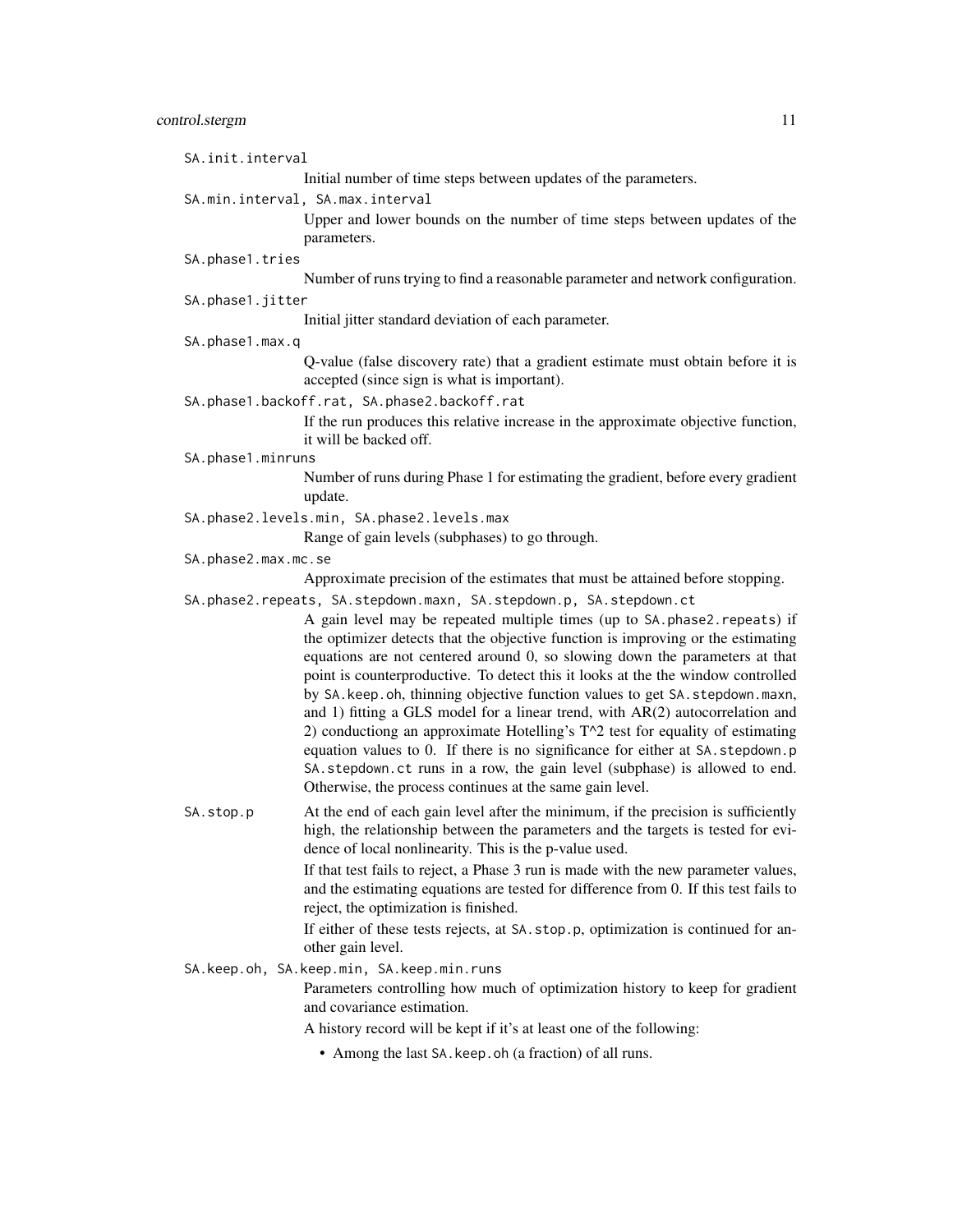- Among the last SA.keep.min (a count) records.
- From the last SA. keep. min. runs (a count) optimization runs.

#### <span id="page-11-0"></span>SA.phase2.jitter.mul

Jitter standard deviation of each parameter is this value times its standard deviation without jitter.

#### SA.phase2.maxreljump

To keep the optimization from "running away" due to, say, a poor gradient estimate building on itself, if a magnitude of change (Mahalanobis distance) in parameters over the course of a run divided by average magnitude of change for recent runs exceeds this, the change is truncated to this amount times the average for recent runs.

- SA.guard.mul The multiplier for the range of parameter and statistics values to compute the guard width.
- SA.par.eff.pow Because some parameters have much, much greater effects than others, it improves numerical conditioning and makes estimation more stable to rescale the kth estimating function by  $s_k = (\sum_{i=1}^q G_{i,k}^2/V_{i,i})^{-p/2}$ , where  $G_{i,k}$  is the estimated gradient of the *i*th target statistics with respect to *kth* parameter. This parameter sets the value of  $p: \mathfrak{d}$  for no rescaling, 1 (default) for scaling by rootmean-square normalized gradient, and greater values for greater penalty.
- SA.robust Whether to use robust linear regression (for gradients) and covariance estimation.
- SA.oh.memory Absolute maximum number of data points per thread to store in the full optimization history.
- SA.refine Method, if any, used to refine the point estimate at the end: "linear" for linear interpolation, "mean" for average, and "none" to use the last value.
- SA. se Logical: If TRUE (the default), get an MCMC sample of statistics at the final estimate and compute the covariance matrix (and hence standard errors) of the parameters. This sample is stored and can also be used by [mcmc.diagnostics.stergm](#page-19-1) to assess convergence.
- SA.phase3.samplesize.runs

This many optimization runs will be used to determine whether the optimization has converged and to estimate the standard errors.

SA.restart.on.err

Logical: if TRUE (the default) an error somewhere in the optimization process will cause it to restart with a smaller gain value. Otherwise, the process will stop. This is mainly used for debugging

- seed Seed value (integer) for the random number generator. See set. seed
- parallel Number of threads in which to run the sampling. Defaults to 0 (no parallelism). See the entry on [parallel processing](#page-0-0) for details and troubleshooting.
- parallel.type API to use for parallel processing. Supported values are "MPI" and "PSOCK". Defaults to using the parallel package default.

parallel.version.check

Logical: If TRUE, check that the version of [ergm](#page-0-0) running on the slave nodes is the same as that running on the master node.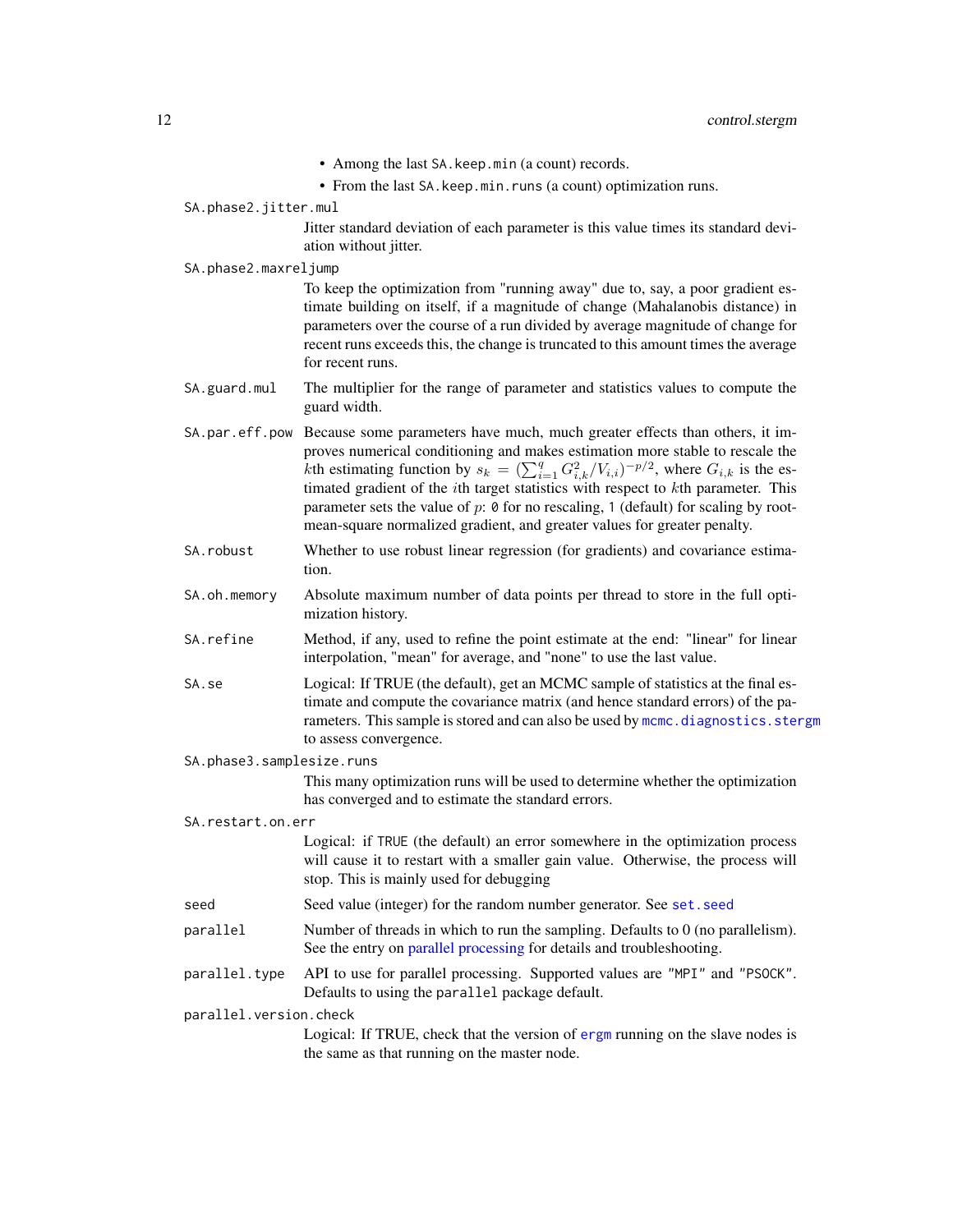<span id="page-12-0"></span>MCMC.burnin, MCMC.burnin.mul

No longer used. See EGMME.MCMC.burnin.min, EGMME.MCMC.burnin.max, EGMME.MCMC.burnin.pval, EGMME.MCMC.burnin.pval, EGMME.MCMC.burnin.add and CMLE.MCMC.burnin and CMLE.MCMC.interval.

# Details

This function is only used within a call to the [stergm](#page-26-1) function. See the usage section in [stergm](#page-26-1) for details.

# Value

A list with arguments as components.

# References

- Boer, P., Huisman, M., Snijders, T.A.B., and Zeggelink, E.P.H. (2003), StOCNET User\'s Manual. Version 1.4.
- Firth (1993), Bias Reduction in Maximum Likelihood Estimates. Biometrika, 80: 27-38.
- Hunter, D. R. and M. S. Handcock (2006), Inference in curved exponential family models for networks. Journal of Computational and Graphical Statistics, 15: 565-583.
- Hummel, R. M., Hunter, D. R., and Handcock, M. S. (2010), A Steplength Algorithm for Fitting ERGMs, Penn State Department of Statistics Technical Report.

#### See Also

[stergm](#page-26-1). The [control.simulate.stergm](#page-3-1) function performs a similar function for [simulate.stergm](#page-21-1).

<span id="page-12-1"></span>

| ergm-constraints | Formation and Dissolution Constraints for Exponential Family Ran- |  |  |
|------------------|-------------------------------------------------------------------|--|--|
|                  | dom Graph Models                                                  |  |  |

# Description

This page describes the network sample space constraints that are included with the [tergm](#page-1-1) package. For more information, and instructions for using constraints, see [ergm-constraints](#page-12-1) and [ergm](#page-0-0).

#### Constraints implemented in the [tergm](#page-1-1) package

- atleast(nw) *The Formation Constraint:* Preserve all ties in network nw. Only dyads that are not ties in nw may be changed.
- atmost(nw) *The Dissolution Constraint:* Prevent all nonties in network nw. Only dyads that have ties in nw may be changed.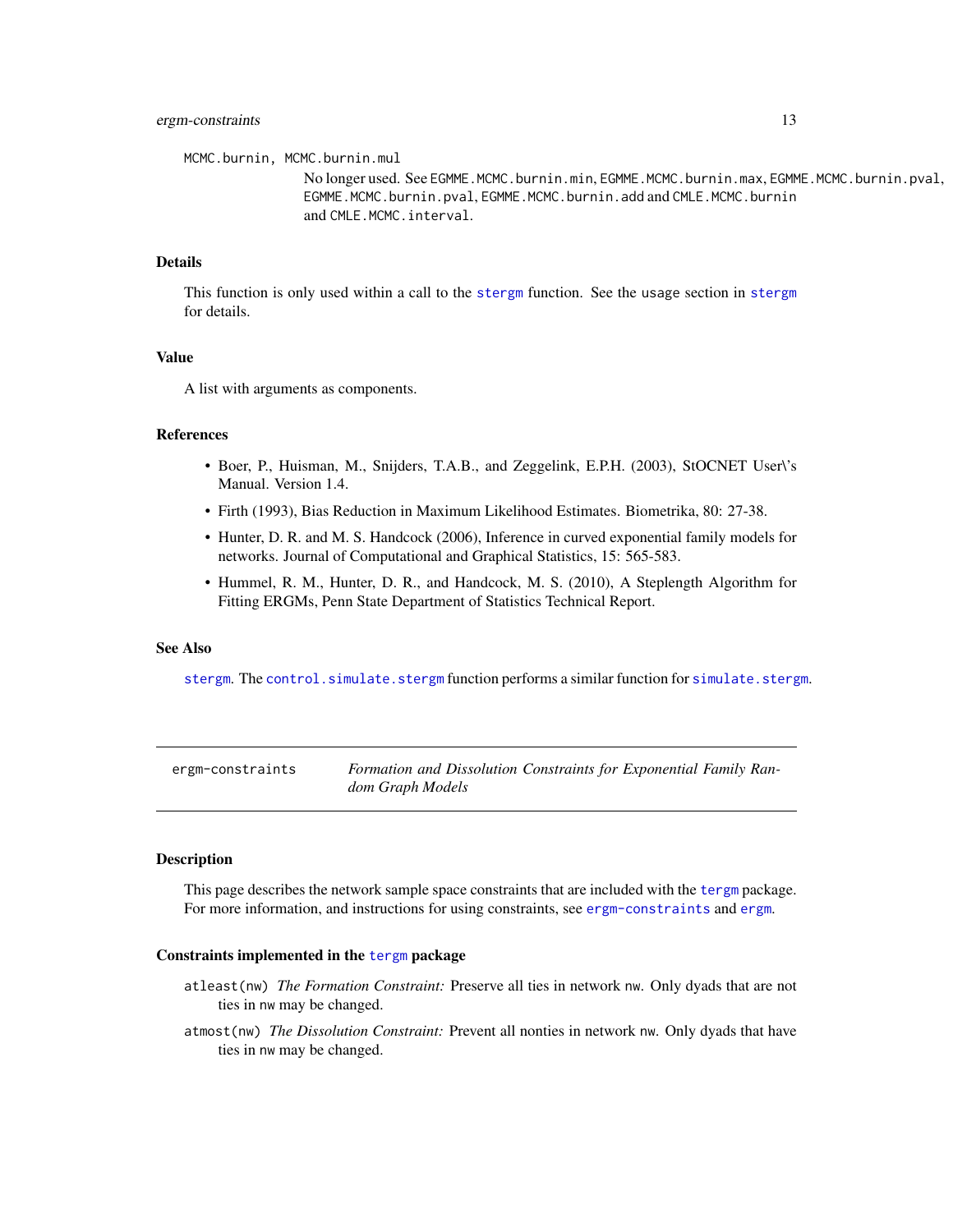# References

Krivitsky PN, Handcock MS (2010). A Separable Model for Dynamic Networks. [http://arxiv.](http://arxiv.org/abs/1011.1937) [org/abs/1011.1937](http://arxiv.org/abs/1011.1937)

Goodreau SM, Handcock MS, Hunter DR, Butts CT, Morris M (2008a). A statnet Tutorial. *Journal of Statistical Software*, 24(8). <http://www.jstatsoft.org/v24/i08/>.

Hunter, D. R. and Handcock, M. S. (2006) *Inference in curved exponential family models for networks*, Journal of Computational and Graphical Statistics.

Hunter DR, Handcock MS, Butts CT, Goodreau SM, Morris M (2008b). ergm: A Package to Fit, Simulate and Diagnose Exponential-Family Models for Networks. *Journal of Statistical Software*, 24(3). <http://www.jstatsoft.org/v24/i03/>.

Krivitsky PN (2012). Exponential-Family Random Graph Models for Valued Networks. *Electronic Journal of Statistics*, 2012, 6, 1100-1128. [doi:10.1214/12-EJS696](http://dx.doi.org/10.1214/12-EJS696)

Morris M, Handcock MS, Hunter DR (2008). Specification of Exponential-Family Random Graph Models: Terms and Computational Aspects. *Journal of Statistical Software*, 24(4). [http://www.](http://www.jstatsoft.org/v24/i04/) [jstatsoft.org/v24/i04/](http://www.jstatsoft.org/v24/i04/).

<span id="page-13-1"></span>ergm-terms *Temporally-Sensitive Terms used in Exponential Family Random Graph Models*

# <span id="page-13-2"></span>Description

Unlike ordinary [ergm-terms](#page-13-1), which take only a single network as an argument, the terms documented here also take into account the "ages" of extant ties in the network: the time elapsed since their formation.

As implemented, many of these terms cannot be used to "drive" the process of network evolution, but they can be used as target statistics to infer the terms that do. More concretely, they may appear in targets= or monitor= formulas of [stergm](#page-26-1), [simulate.stergm](#page-21-1), or [summary](#page-29-1) (with an ERGM formula), but they may not appear in their [formation=](#page-26-1) and [dissolution=](#page-26-1) formulas. These terms are marked with "(target-only)".

All terms listed here are binary.

# Terms to represent network statistics included in the [tergm](#page-1-1) package

degrange.mean.age(from, to=+Inf, byarg=NULL, emptyval=0) (target-only) *Average age of ties incident on nodes having degree in a given range:* The from and to arguments are vectors of distinct integers or +Inf, for to. If one of the vectors has length 1, it is recycled to the length of the other. Otherwise, they must have the same length. This term adds one network statistic to the model for each element of from (or to); the *i*th such statistic equals the average, among all ties incident on nodes with degree greater than or equal to from[i] but strictly less than to[i], of the amount of time elapsed since the tie's formation. The optional argument by is a character string giving the name of an attribute in the network's vertex attribute list. If specified, then separate degree statistics are calculated for nodes having each separate value of the attribute.

<span id="page-13-0"></span>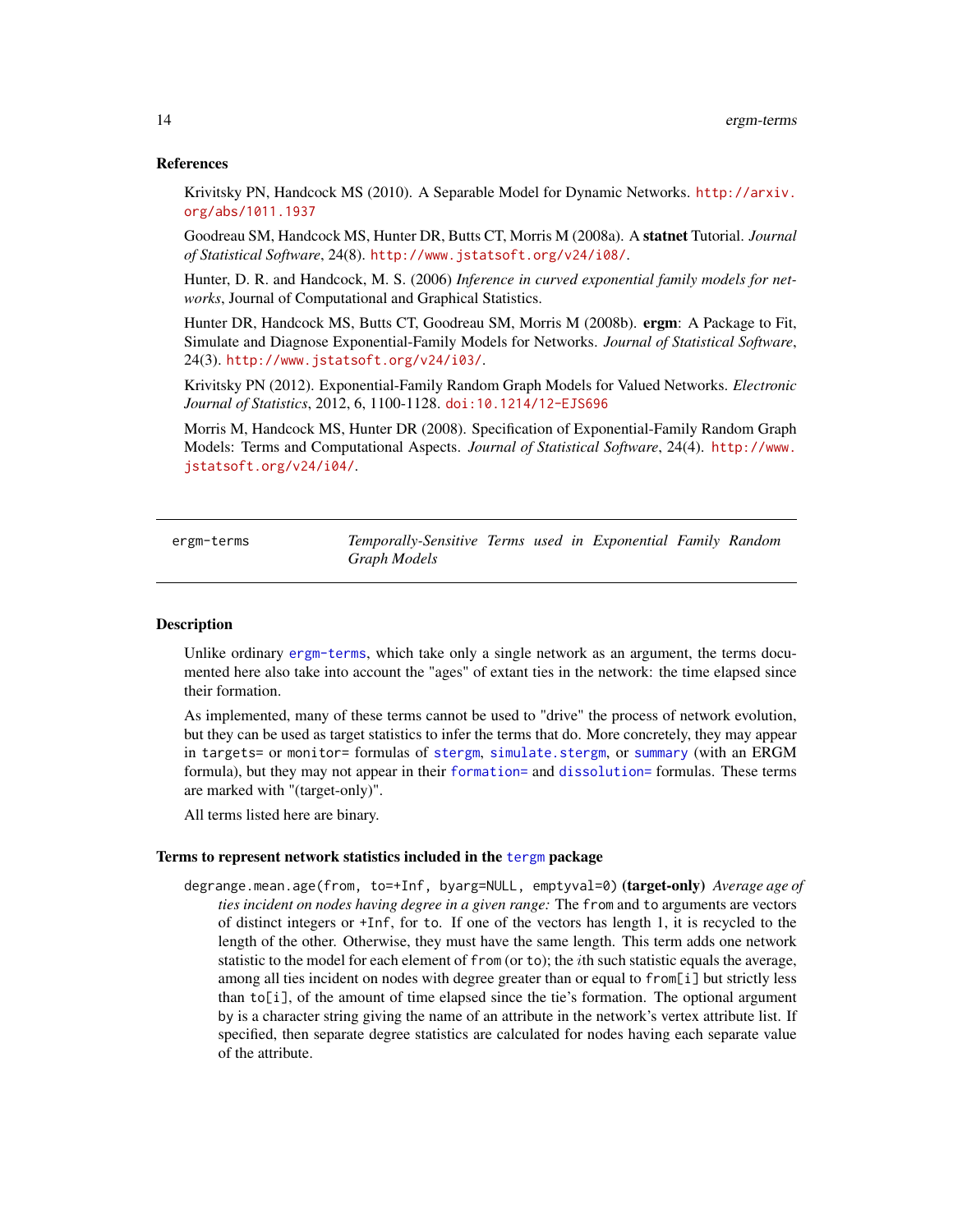<span id="page-14-0"></span>Because this average is undefined for a network that does not have any actors with degree in the specified range, the argument emptyval can be used to specify the value returned if this is the case. This is, technically, an arbitrary value, but it should not have a substantial effect unless a non-negligible fraction of networks at the parameter configuration of interest has no actors with specified degree.

degree.mean.age(d, by=NULL, emptyval=0) (target-only) *Average age of ties incident on nodes having a given degree:* The d argument is a vector of distinct integers. This term adds one network statistic to the model for each element in d; the ith such statistic equals the average, among all ties incident on nodes with degree exactly  $d[i]$ , of the amount of time elapsed since the tie's formation. The optional argument by is a character string giving the name of an attribute in the network's vertex attribute list. If specified, then separate degree statistics are calculated for nodes having each separate value of the attribute.

Because this average is undefined for a network that does not have any actors with degree d[i], the argument emptyval can be used to specify the value returned if this is the case. This is, technically, an arbitrary value, but it should not have a substantial effect unless a nonnegligible fraction of networks at the parameter configuration of interest has no actors with specified degree.

edges.ageinterval(from, to=+Inf) (dissolution- and target-only) *Number of edges with age falling into a specified range:* This term counts the number of edges in the network for which the time elapsed since formation is greater than or equal to from but strictly less than to. In other words, it is in the semiopen interval [from, to). from and to may be scalars, vectors of the same length, or one of them must have length one, in which case it is recycled.

When used in the dissolution formula of a STERGM, it can be used to model a non-Markovian dissolution process, controlling the hazard function in the interval directly.

edge.ages (target-only) *Sum of ages of extant ties:* This term adds one statistic equaling sum, over all ties present in the network, of the amount of time elapsed since formation.

Unlike [mean.age](#page-13-2), this statistic is well-defined on an empty network. However, if used as a target, it appears to produce highly biased dissolution parameter estimates if the goal is to get an intended average duration.

edgecov.ages(x, attrname=NULL) (target-only) *Weighted sum of ages of extant ties:* This term adds one statistic equaling sum, over all ties present in the network, of the amount of time elapsed since formation, multiplied by a dyadic covariate. See the help for the [edgecov](#page-0-0) term for details for specifying the covariate.

"Weights" can be negative.

Unlike [edgecov.mean.age](#page-13-2), this statistic is well-defined on an empty network. However, if used as a target, it appears to produce highly biased dissolution parameter estimates if the goal is to get an intended average duration.

edgecov.mean.age(x, attrname=NULL, emptyval=0) (target-only) *Weighted average age of an extant tie:* This term adds one statistic equaling the average, over all ties present in the network, of the amount of time elapsed since formation, weighted by a (nonnegative) dyadic covariate. See the help for the [edgecov](#page-0-0) term for details for specifying the covariate.

The behavior when there are negative weights is undefined.

Because this average is undefined for an empty network (or a network all of whose extant edges have been weighted 0), the argument emptyval can be used to specify the value returned if this is the case. This is, technically, an arbitrary value, but it should not have a substantial effect unless a non-negligible fraction of networks at the parameter configuration of interest is empty and/or if only a few dyads have nonzero weights.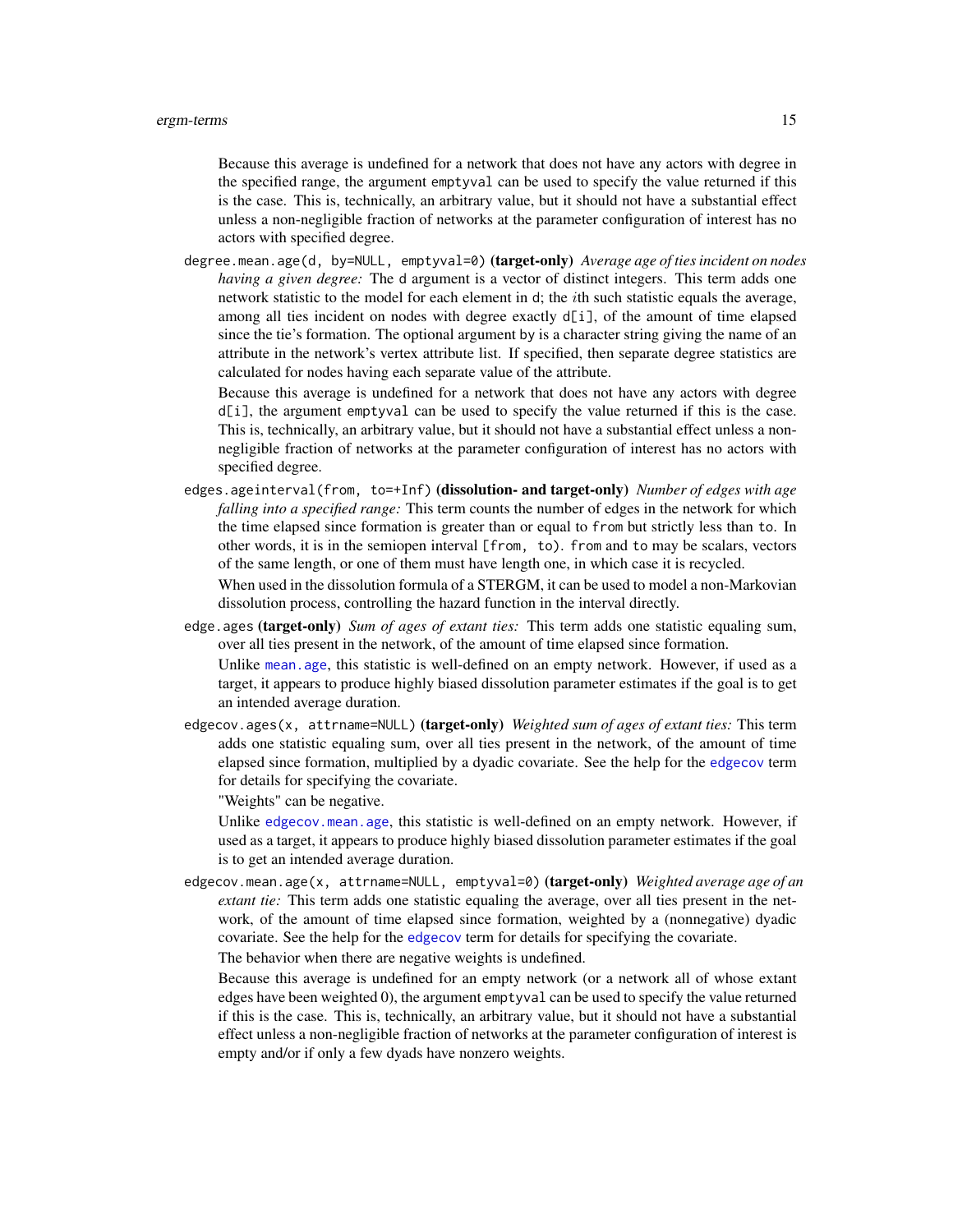<span id="page-15-0"></span>mean.age(emptyval=0) (target-only) *Average age of an extant tie:* This term adds one statistic equaling the average, over all ties present in the network, of the amount of time elapsed since formation.

Because this average is undefined for an empty network, the argument emptyval can be used to specify the value returned if it is. This is, technically, an arbitrary value, but it should not have a substantial effect unless a non-negligible fraction of networks at the parameter configuration of interest is empty.

#### References

- Handcock M. S., Hunter D. R., Butts C. T., Goodreau S. G., Krivitsky P. N. and Morris M. (2012). \_Fit, Simulate and Diagnose Exponential-Family Models for Networks\_. Version 3.1. Project home page at <URL: http://www.statnet.org>, <URL: CRAN.R-project.org/package=ergm>.
- Krivitsky, P.N. (2012). Modeling of Dynamic Networks based on Egocentric Data with Durational Information. *Pennsylvania State University Department of Statistics Technical Report*, 2012(2012-01). [http://stat.psu.edu/research/technical-report-files/2012-techn](http://stat.psu.edu/research/technical-report-files/2012-technical-reports/modeling-of-dynamic-networks-based-on-egocentric-data-with-durational-information)ical-reports/ [modeling-of-dynamic-networks-based-on-egocentric-data-with-durational-information](http://stat.psu.edu/research/technical-report-files/2012-technical-reports/modeling-of-dynamic-networks-based-on-egocentric-data-with-durational-information)
- Krivitsky, P.N. (2012). Modeling Tie Duration in ERGM-Based Dynamic Network Models. *Pennsylvania State University Department of Statistics Technical Report*, 2012(2012-02). [http://stat.psu.edu/research/technical-report-files/2012-technical-reports/](http://stat.psu.edu/research/technical-report-files/2012-technical-reports/TR1201A.pdf) [TR1201A.pdf](http://stat.psu.edu/research/technical-report-files/2012-technical-reports/TR1201A.pdf)

#### See Also

[ergm-terms](#page-13-1) (from the [ergm](#page-0-0) package), [ergm](#page-0-0), [network](#page-0-0), [%v%](#page-0-0), [%n%](#page-0-0)

gof.stergm *Goodness-of-fit methods for STERGM CMLE and CMPLE fits*

# Description

For now, these are simple wrappers around [gof.ergm](#page-0-0), [print.gofobject](#page-0-0), [summary.gofobject](#page-0-0), and [plot.gofobject](#page-0-0), respectively, to run goodness-of-fit for formation and dissolution models separately. This may change in the future.

#### Usage

```
## S3 method for class 'stergm'
gof(object, ...)
## S3 method for class 'gof.stergm'
print(x, \ldots)## S3 method for class 'gof.stergm'
summary(object, ...)
## S3 method for class 'gof.stergm'
plot(x, ..., main="Goodness-of-fit diagnostics")
```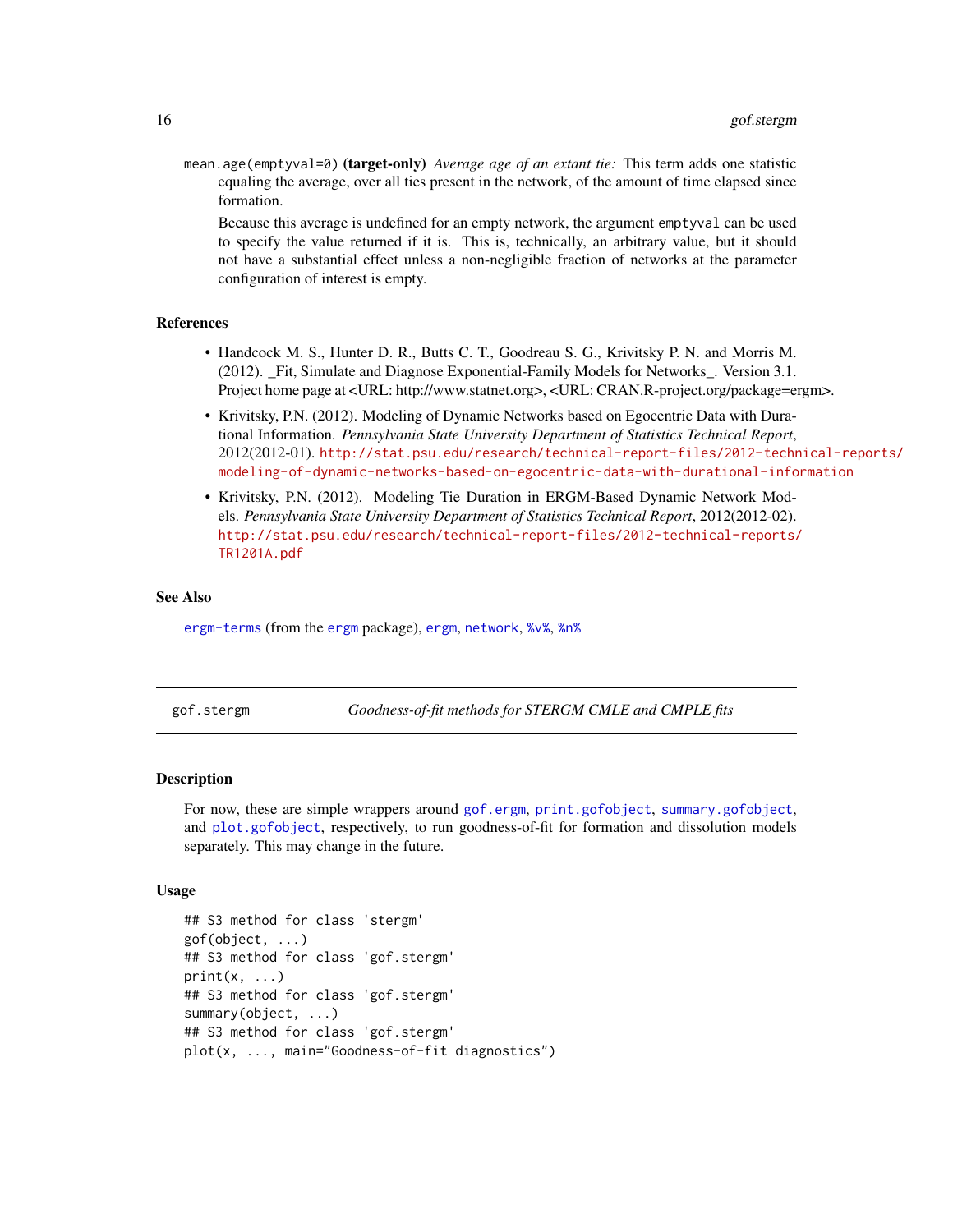#### <span id="page-16-0"></span>**Arguments**

| object, x | For gof, stergm, stergm conditional MLE (CMLE) or conditional MPLE (CM-<br>PLE) fit. For the others, a gof. stergm object returned by gof. stergm. |
|-----------|----------------------------------------------------------------------------------------------------------------------------------------------------|
| main      | Gives the title of the goodness-of-fit plots, which will have "Formation:" and<br>"Dissolution:" prepended to it.                                  |
| $\cdot$   | Additional arguments passed through to the respective functions in the ergm<br>package.                                                            |

# Value

For gof.stergm, an object of class gof.stergm, which is simply a list with two named elements: formation and dissolution, each of them a gofobject returned by [gof.ergm](#page-0-0).

For the others, nothing.

# See Also

stergm, ergm, simulate.stergm, print.gofobject, plot.gofobject, summary.gofobject, mcmc.diagnostics.ergm

# Examples

```
data(samplk)
```

```
# Fit a transition from Time 1 to Time 2
samplk12 <- stergm(list(samplk1, samplk2),
                   formation=~edges+mutual+transitiveties+cyclicalties,
                   dissolution=~edges+mutual+transitiveties+cyclicalties,
                   estimate="CMLE")
samplk12.gof <- gof(samplk12)
samplk12.gof
summary(samplk12.gof)
plot(samplk12.gof)
plot(samplk12.gof, plotlogodds=TRUE)
```
<span id="page-16-1"></span>impute.network.list *Impute missing dyads in a series of networks*

# Description

This function takes a list of networks with missing dyads and returns a list of networks with missing dyads imputed according to a list of imputation directives.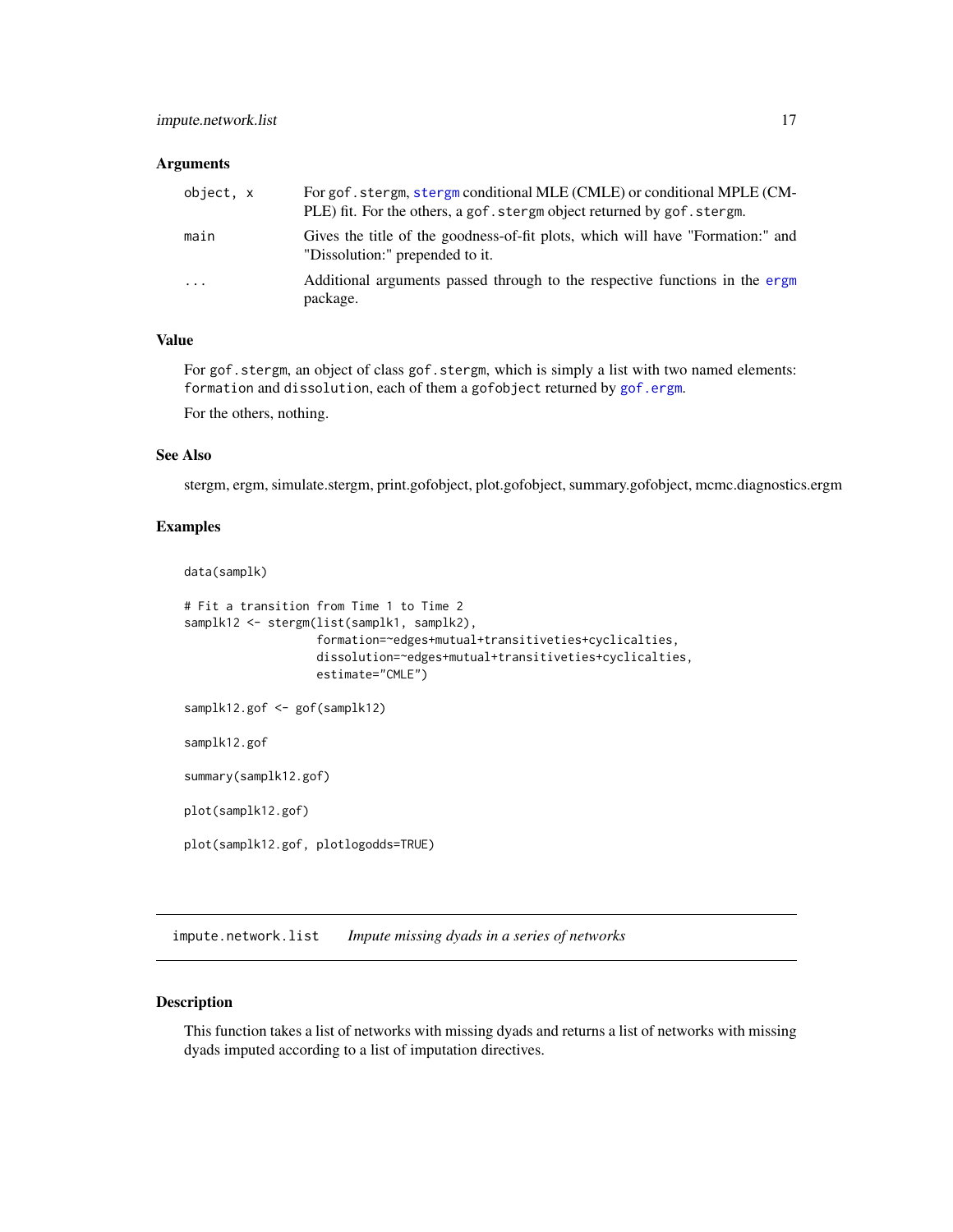# <span id="page-17-0"></span>Usage

```
impute.network.list(nwl, imputers = c(), nwl.prepend = list(), nwl.append = list())
```
# Arguments

| nwl         | A list of network objects or a network. List object.                                                                                                                                                                                                                                                                                                                                                                                                                                                                                                                                            |
|-------------|-------------------------------------------------------------------------------------------------------------------------------------------------------------------------------------------------------------------------------------------------------------------------------------------------------------------------------------------------------------------------------------------------------------------------------------------------------------------------------------------------------------------------------------------------------------------------------------------------|
| imputers    | A character vector giving one or more methods to impute missing dyads. Cur-<br>renly implemented methods are as follows:                                                                                                                                                                                                                                                                                                                                                                                                                                                                        |
|             | "next" Impute the state of the same dyad in the next network in the list (or later,<br>if that one is also missing). This imputation method is likely to lead to an<br>underestimation of the formation and dissolution rates. The last network in<br>the list cannot be imputed this way.                                                                                                                                                                                                                                                                                                      |
|             | "previous" Impute the state of the same dyad in the previous network in the<br>list (or earlier, if that one is also missing). The first network in the list<br>cannot be imputed this way.                                                                                                                                                                                                                                                                                                                                                                                                     |
|             | "majority" Impute the missing dyad with the value of the majority among the<br>non-missing dyads in that time step's network. A network that has exactly<br>the same number of ties as non-missing non-ties cannot be imputed this<br>way.                                                                                                                                                                                                                                                                                                                                                      |
|             | "0" Assume missing dyads are all non-ties.                                                                                                                                                                                                                                                                                                                                                                                                                                                                                                                                                      |
|             | "1" Assume missing dyads are all ties.                                                                                                                                                                                                                                                                                                                                                                                                                                                                                                                                                          |
|             | If length(imputers)>1 the specified imputation methods will be applied in<br>succession. For example, imputers=c("next", "previous", "majority", "0")<br>would first try to impute a missing dyad with the next time step's value. If it,<br>and all of the later values for that dyad are missing, it will try to impute it with<br>the previous time step's value. If it, and all of the earlier values for that dyad<br>are missing as well, it will try to impute it with the value of the majority of<br>non-missing dyads for that time step. If there is an exact tie, it will impute 0. |
| nwl.prepend | An optional list of networks to treat as preceding those in nwl. They will not<br>be imputed or returned, but they can be useful for imputing dyads in the first<br>network in nwl, when using "previous" imputer.                                                                                                                                                                                                                                                                                                                                                                              |
| nwl.append  | An optional list of networks to treat as following those in nwl. They will not<br>be imputed or returned, but they can be useful for imputing dyads in the last<br>network in nwl, when using "next" imputer.                                                                                                                                                                                                                                                                                                                                                                                   |

# Value

A list of networks with missing dyads imputed.

# See Also

[network](#page-0-0), [is.na](#page-0-0)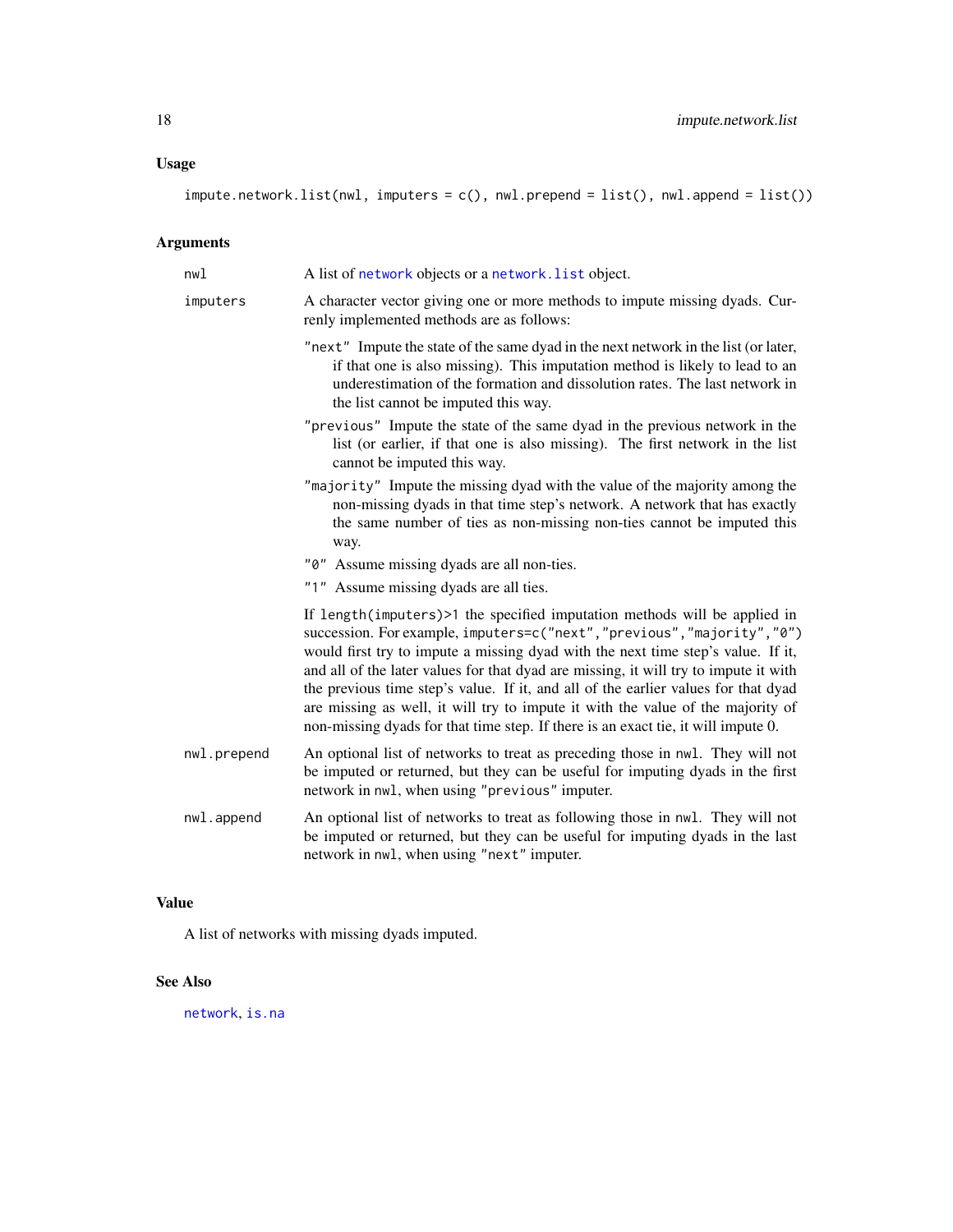<span id="page-18-0"></span>

# Description

Functions to return the log-likelihood associated with a [stergm](#page-26-2) CMLE fit, evaluating it if necessary. See [logLik.ergm](#page-0-0) documentation for details and caveats.

# Usage

```
## S3 method for class 'stergm'
logLik(object,
                      add=FALSE,
                      force.reeval=FALSE,
                      eval.loglik=add || force.reeval,
                      control=control.logLik.stergm(),
                      ...)
## S3 method for class 'stergm'
logLikNull(object, control=control.logLik.stergm(),
                    ...)
```
# Arguments

| object       | A stergm fit, returned by stergm, for estimate="CMLE".                                                     |
|--------------|------------------------------------------------------------------------------------------------------------|
| add          | Logical: If TRUE, instead of returning the log-likelihood, return object with<br>log-likelihood value set. |
| force.reeval | Logical: If TRUE, reestimate the log-likelihood even if object already has an<br>estiamte.                 |
| eval.loglik  | Logical: If TRUE, evaluate the log-likelihood if not set on object.                                        |
| control      | A list of control parameters for algorithm tuning. Constructed using control. logLik.ergm.                 |
| $\cdots$     | Other arguments to the likelihood functions.                                                               |

# Details

If the log-likelihood was not computed for object, produces an error unless eval.loglik=TRUE

# Value

For logLik.stergm, add=FALSE (the default), a [logLik](#page-0-0) object. If add=TRUE (the default), an [ergm](#page-0-0) object or a [stergm](#page-26-2) object with the log-likelihood set. For logLikNull.stergm, a [logLik](#page-0-0) object.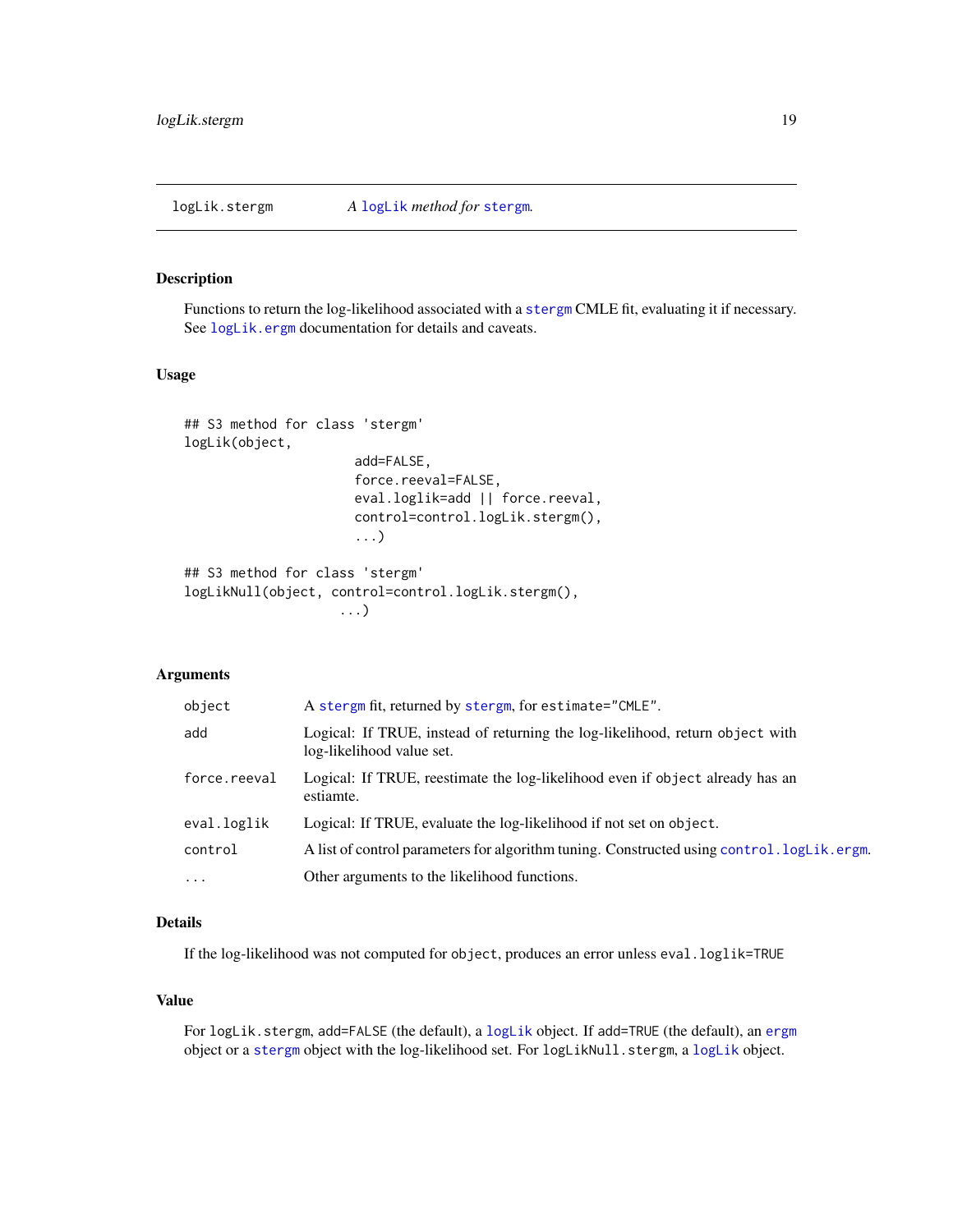# <span id="page-19-0"></span>References

Hunter, D. R. and Handcock, M. S. (2006) *Inference in curved exponential family models for networks*, Journal of Computational and Graphical Statistics.

# See Also

[logLik](#page-0-0), [ergm.bridge.llr](#page-0-0), [ergm.bridge.dindstart.llk](#page-0-0)

mcmc.diagnostics *Conduct MCMC diagnostics on an ergm or stergm fit*

# <span id="page-19-1"></span>Description

This function prints diagnistic information and creates simple diagnostic plots for the MCMC sampled statistics produced from a [stergm](#page-26-1) fit.

# Usage

```
## S3 method for class 'stergm'
mcmc.diagnostics(object,
```

```
center=TRUE,
curved=TRUE,
vars.per.page=3,
...)
```
# Arguments

| object        | A stergm object. See documentation for stergm.                                                                                                                     |
|---------------|--------------------------------------------------------------------------------------------------------------------------------------------------------------------|
| center        | Logical: If TRUE, ; center the samples on the observed statistics.                                                                                                 |
| curved        | Logical: If TRUE, summarize the curved statistics (evaluated at the MLE of any<br>non-linear parameters), rather than the raw components of the curved statistics. |
| vars.per.page | Number of rows (one variable per row) per plotting page. Ignored if lattice Extra<br>package is not installed.                                                     |
| $\cdot$       | Additional arguments, to be passed to plotting functions.                                                                                                          |

#### Details

The plots produced are a trace of the sampled output and a density estimate for each variable in the chain. The diagnostics printed include correlations and convergence diagnostics.

In fact, an object contains the matrix of statistics from the MCMC run as component \$sample. This matrix is actually an object of class mcmc and can be used directly in the coda package to assess MCMC convergence. *Hence all MCMC diagnostic methods available in* coda *are available directly.* See the examples and [http://www.mrc-bsu.cam.ac.uk/software/bugs/the-bugs-proje](http://www.mrc-bsu.cam.ac.uk/software/bugs/the-bugs-project-winbugs/coda-readme/)ct-winbugs/ [coda-readme/](http://www.mrc-bsu.cam.ac.uk/software/bugs/the-bugs-project-winbugs/coda-readme/).

More information can be found by looking at the documentation of [stergm](#page-26-1).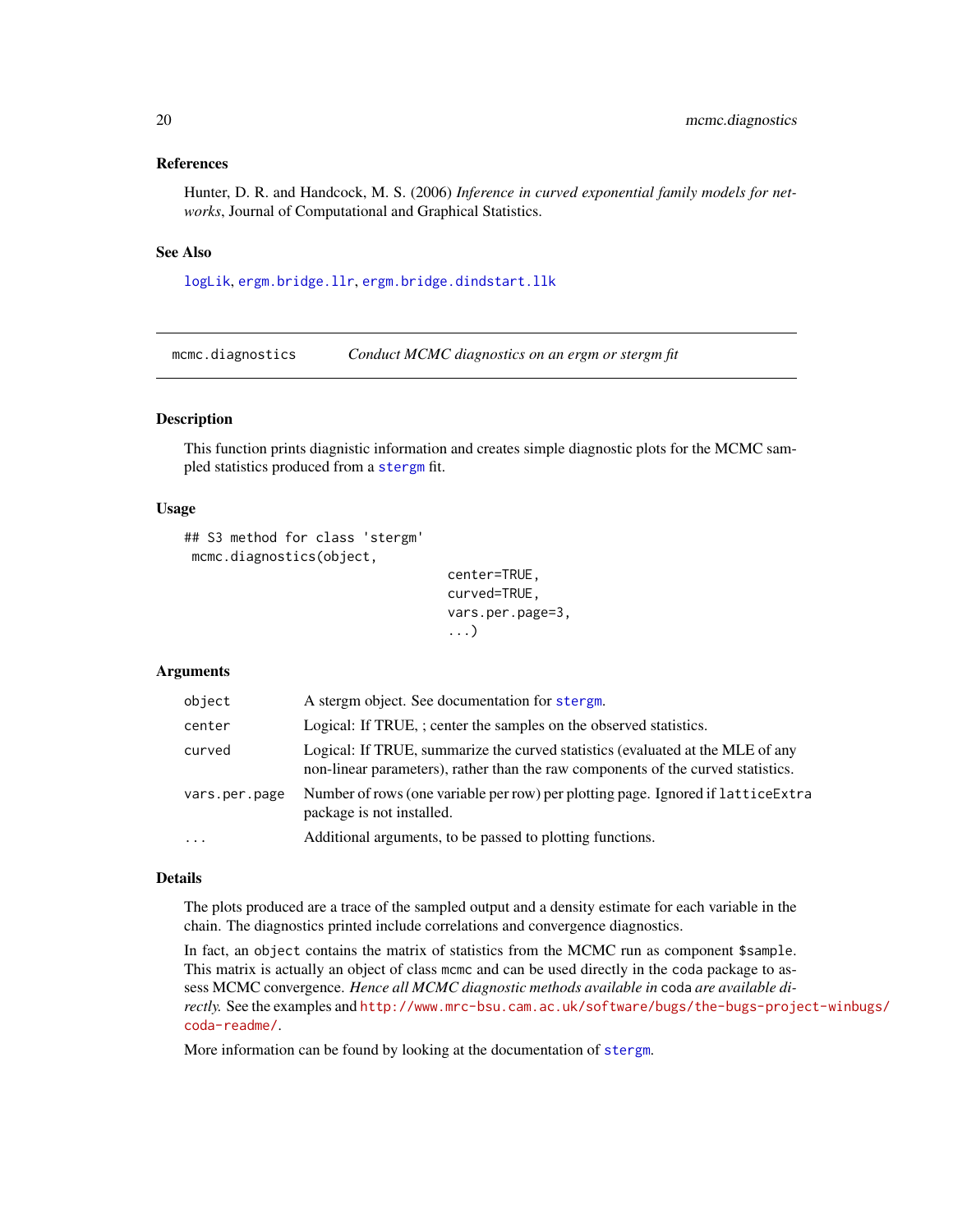# <span id="page-20-0"></span>print.stergm 21

# Value

[mcmc.diagnostics.ergm](#page-0-0) returns some degeneracy information, if it is included in the original object. The function is mainly used for its side effect, which is to produce plots and summary output based on those plots.

# References

Raftery, A.E. and Lewis, S.M. (1992). One long run with diagnostics: Implementation strategies for Markov chain Monte Carlo. Statistical Science, 7, 493-497.

Raftery, A.E. and Lewis, S.M. (1995). The number of iterations, convergence diagnostics and generic Metropolis algorithms. In Practical Markov Chain Monte Carlo (W.R. Gilks, D.J. Spiegelhalter and S. Richardson, eds.). London, U.K.: Chapman and Hall.

This function is based on the coda package It is based on the the R function raftery.diag in coda. raftery.diag, in turn, is based on the FORTRAN program gibbsit written by Steven Lewis which is available from the Statlib archive.

# See Also

[ergm](#page-0-0), [stergm](#page-26-1),network package, coda package, [summary.ergm](#page-0-0)

<span id="page-20-1"></span>

print.stergm *Separable Temporal Exponential Random Graph Models*

# <span id="page-20-2"></span>**Description**

[print.stergm](#page-20-1) and [summary.stergm](#page-20-2) are the method used to print and summarize objects created by the [stergm](#page-26-1) function.

#### Usage

```
## S3 method for class 'stergm'
print(x, digits = max(3, getOption("digits") - 3), ...)## S3 method for class 'stergm'
summary(object, ...)
```
#### Arguments

| x, object               | A stergm object. See documentation for stergm.                             |
|-------------------------|----------------------------------------------------------------------------|
| digits                  | Significant digits for coefficients                                        |
| $\cdot$ $\cdot$ $\cdot$ | Additional arguments, to be passed to lower-level functions in the future. |

# Details

Automatically called when an object of class [stergm](#page-26-1) is printed.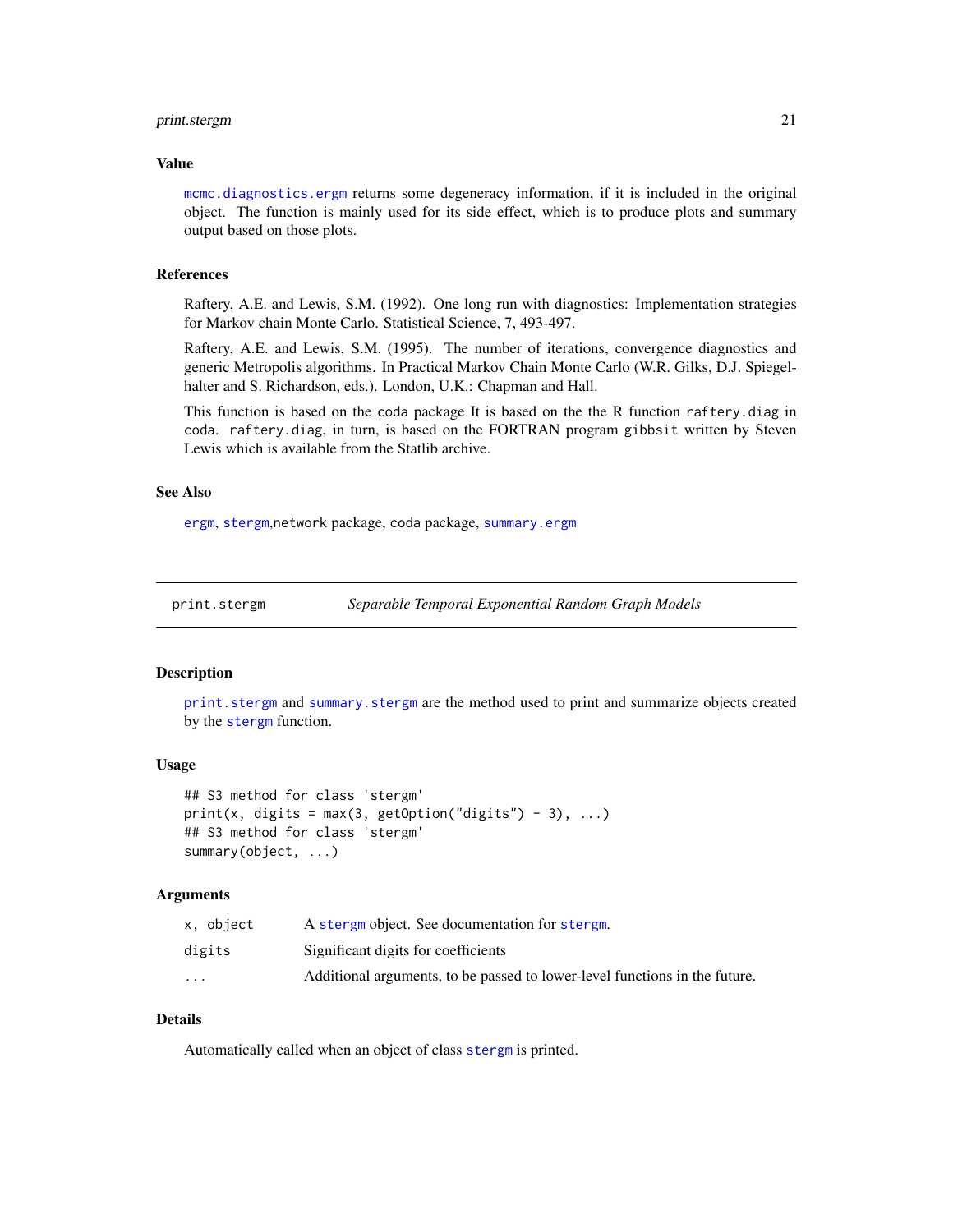<span id="page-21-0"></span>Value

The value returned is the [stergm](#page-26-1) object itself.

# See Also

[network](#page-0-0), [stergm](#page-26-1)

<span id="page-21-1"></span>

| simulate.stergm | Draw from the distribution of an Separable Temporal Exponential |
|-----------------|-----------------------------------------------------------------|
|                 | <b>Family Random Graph Model</b>                                |

# Description

[simulate](#page-0-0) is used to draw from separable temporal exponential family random network models in their natural parameterizations. See [stergm](#page-26-1) for more information on these models.

# Usage

```
## S3 method for class 'stergm'
simulate(object, nsim=1, seed=NULL,
  coef.form = object$formation.fit$coef,
  coef.diss = object$dissolution.fit$coef,
  constraints = object$constraints,
 monitor = object$targets,
  time.slices=1, time.start=NULL, time.burnin=0, time.interval=1,
  control=control.simulate.stergm(),
  statsonly=NULL,
  output=c("networkDynamic", "stats", "changes", "final"),
  nw.start = NULL,
  stats.form = FALSE,
  stats.diss = FALSE,
  duration.dependent = NULL,
 verbose=FALSE,
  ...)
## S3 method for class 'network'
simulate(object, nsim=1, seed=NULL,
  formation, dissolution,
  coef.form, coef.diss,
 constraints = \sim.,
 monitor = NULL,
 time.slices=1, time.start=NULL, time.burnin=0, time.interval=1, time.offset=1,
  control=control.simulate.network(),
  statsonly=NULL,
  output=c("networkDynamic", "stats", "changes", "final"),
  stats.form = FALSE,
  stats.diss = FALSE,
  duration.dependent = NULL,
```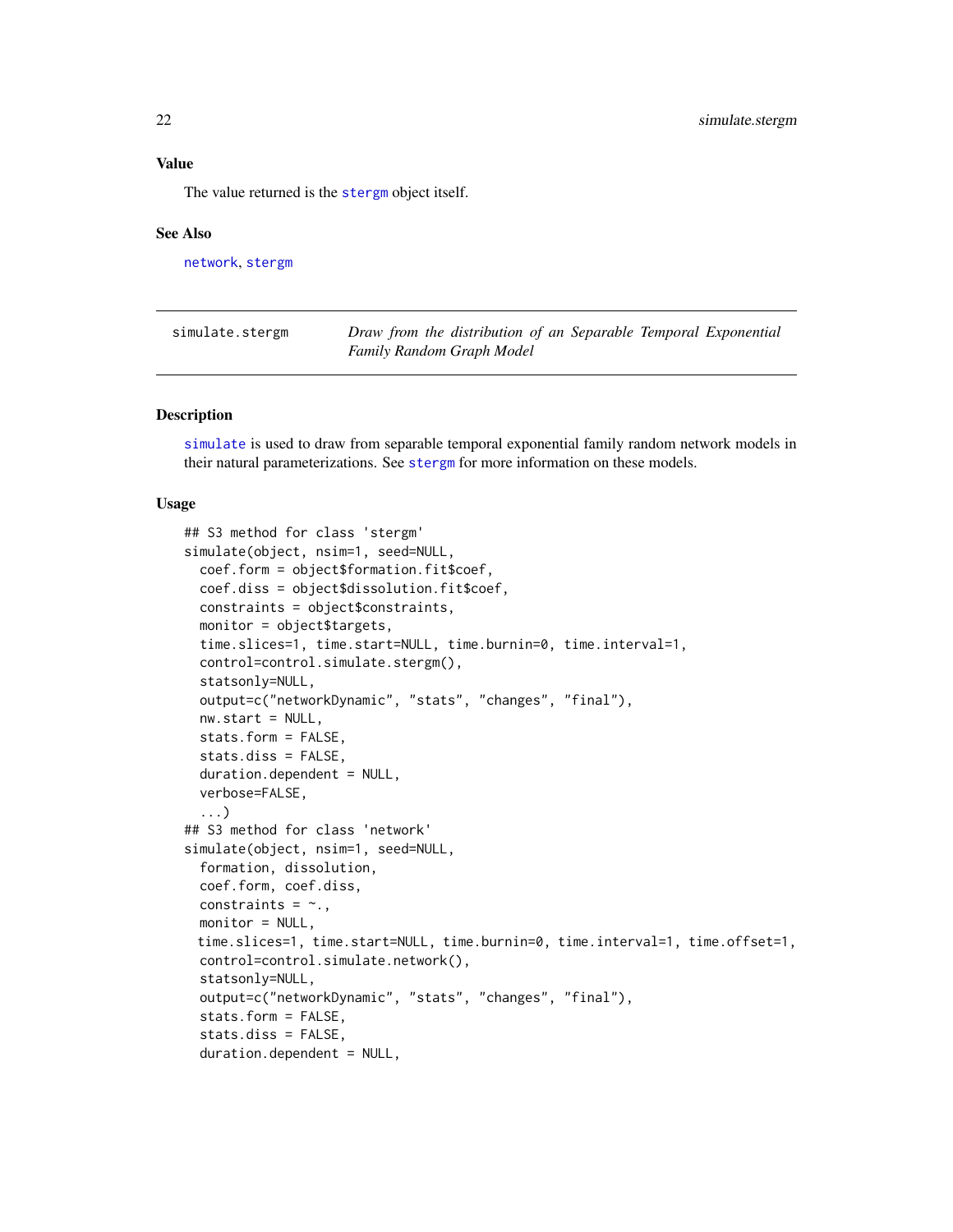```
verbose=FALSE,
  ...)
## S3 method for class 'networkDynamic'
simulate(object, nsim=1, seed=NULL,
  formation = attr(object, "formation"),
  dissolution = attr(object, "dissolution"),
  coef.form = attr(object, "coef.form"),
  coef.diss = attr(object, "coef.diss"),
  constraints = NVL(attr(object, "constraints"), ~.),
  monitor = attr(object, "monitor"),
  time.slices=1, time.start=NULL, time.burnin=0, time.interval=1, time.offset=1,
  control=control.simulate.network(),
  statsonly=NULL,
  output=c("networkDynamic", "stats", "changes"),
  stats.form = FALSE,
  stats.diss = FALSE,
  duration.dependent = NULL,
  verbose=FALSE,
   ...)
```
# Arguments

| object                 | an R object of type stergm giving a model fit or of type network giving the<br>initial network.                                                                                                                                                                                                                                                                                                  |
|------------------------|--------------------------------------------------------------------------------------------------------------------------------------------------------------------------------------------------------------------------------------------------------------------------------------------------------------------------------------------------------------------------------------------------|
|                        | simulate.network understands the lasttoggle "API".                                                                                                                                                                                                                                                                                                                                               |
| formation, dissolution |                                                                                                                                                                                                                                                                                                                                                                                                  |
|                        | One-sided ergm-style formulas for the formation and dissolution models, re-<br>spectively.                                                                                                                                                                                                                                                                                                       |
| nsim                   | Number of replications (separate chains of networks) of the process to run and<br>return. The networkDynamic method only supports nsim=1.                                                                                                                                                                                                                                                        |
| seed                   | Random number integer seed. See set. seed.                                                                                                                                                                                                                                                                                                                                                       |
| coef.form              | Parameters for the model from which the post-formation network is drawn.                                                                                                                                                                                                                                                                                                                         |
| coef.diss              | As coef. form, but for the post-dissolution network.                                                                                                                                                                                                                                                                                                                                             |
| constraints            | A one-sided formula specifying one or more constraints on the support of the<br>distribution of the networks being modeled, using syntax similar to the formula<br>argument. Multiple constraints may be given, separated by "+" operators. To-<br>gether with the model terms in the formula and the reference measure, the con-<br>straints define the distribution of networks being modeled. |
|                        | It is also possible to specify a proposal function directly by passing a string with<br>the function's name. In that case, arguments to the proposal should be specified<br>through the prop. args argument to control. ergm.                                                                                                                                                                    |
|                        | The default is $\sim$ ., for an unconstrained model.                                                                                                                                                                                                                                                                                                                                             |
|                        | See the ERGM constraints documentation for the constraints implemented in<br>the ergm package. Other packages may add their own constraints.                                                                                                                                                                                                                                                     |
|                        | For STERGMs in particular, the constraints apply to the post-formation and<br>the post-dissolution network, rather than the final network. This means, for                                                                                                                                                                                                                                       |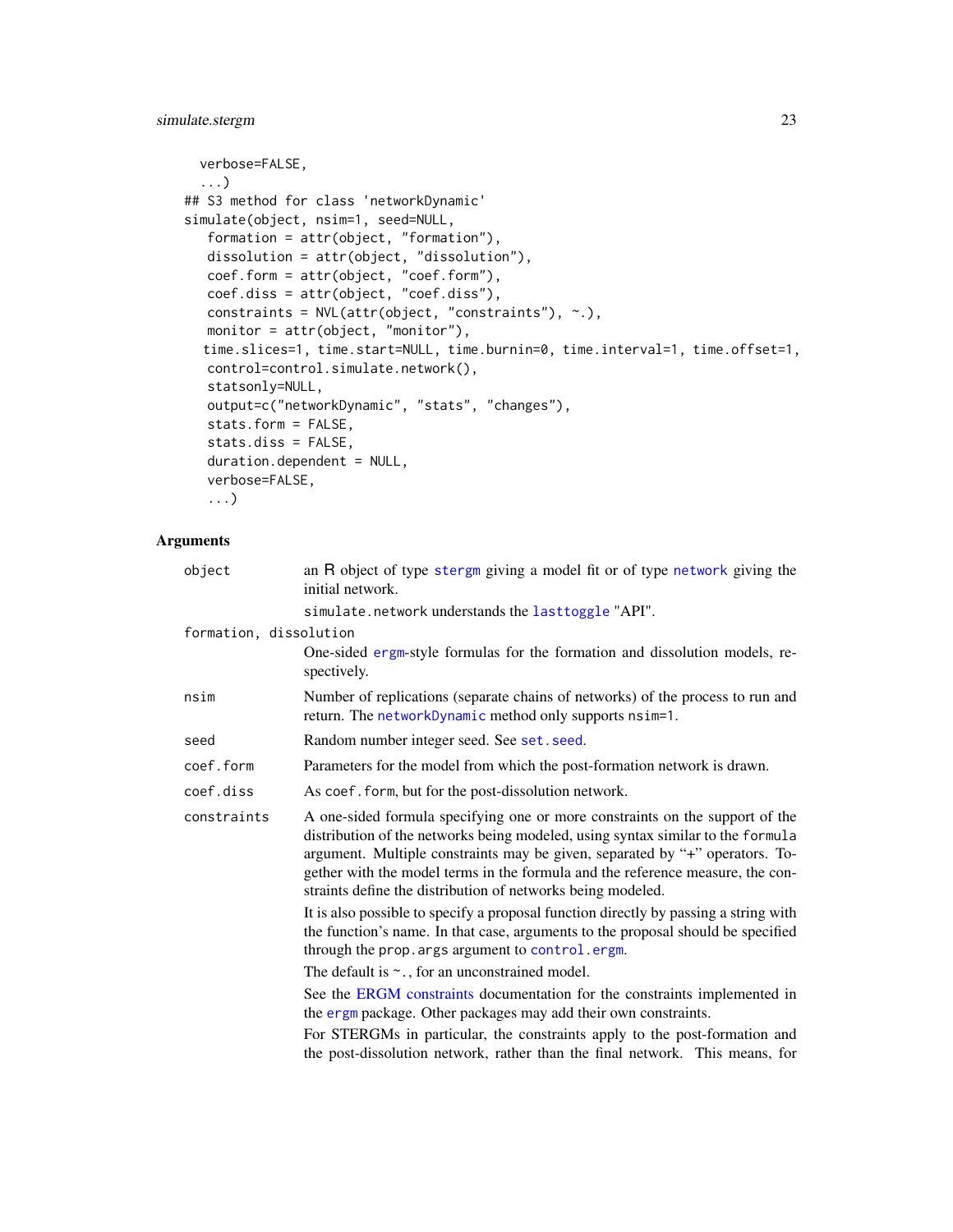<span id="page-23-0"></span>

|                        | example, that if the degree of all vertices is constrained to be less than or equal<br>to three, and a vertex begins a time step with three edges, then, even if one of<br>its edges is dissolved during its time step, it won't be able to form another edge<br>until the next time step. This behavior may change in the future. |
|------------------------|------------------------------------------------------------------------------------------------------------------------------------------------------------------------------------------------------------------------------------------------------------------------------------------------------------------------------------|
|                        | Note that not all possible combinations of constraints are supported.                                                                                                                                                                                                                                                              |
| monitor                | Either a one-sided formula specifying one or more terms whose value is to be<br>monitored, or a string containing "formation" or "dissolution", to monitor<br>their respective terms, or "all" to monitor distinct terms from both.                                                                                                |
| time.slices            | Number of time slices (or statistics) to return from each replication of the dy-<br>namic process. See below for return types. Defaults to 1, which, if time.burnin==0<br>and time. interval==1 (the defaults), advances the process one time step.                                                                                |
| time.start             | An optional argument specifying the time point at which the simulation is to<br>start. See Details for further information.                                                                                                                                                                                                        |
| time.burnin            | Number of time steps to discard before starting to collect network statistics.<br>Actual network will only be returned if time.burnin==0.                                                                                                                                                                                          |
| time.interval          | Number of time steps between successive recordings of network statistics. Ac-<br>tual network will only be returned if time. interval==1.                                                                                                                                                                                          |
| time.offset            | Argument specifying the offset between the point when the state of the net-<br>work is sampled (time.start) and the the beginning of the spell that should be<br>recorded for the newly simulated network state.                                                                                                                   |
| control                | A list of control parameters for algorithm tuning. Constructed using control.simulate.stergm<br>or control.simulate.network.                                                                                                                                                                                                       |
| statsonly              | Deprecated in favor of output.                                                                                                                                                                                                                                                                                                     |
| output                 | A character vector specifying output type: one of "networkDynamic" (the de-<br>fault), "stats", and "changes", with partial matching allowed. See Value section<br>for details.                                                                                                                                                    |
| nw.start               | A specification for the starting network to be used by simulate.stergm, op-<br>tional for EGMME fits, but required for CMLE and CMPLE fits:                                                                                                                                                                                        |
|                        | <b>a numeric index i:</b> use ith time-point's network, where the first network in the<br>series used to fit the model is defined to be at the first time point;                                                                                                                                                                   |
|                        | strings "first" or "last": the first or last time point used in fitting the model;<br>$\alpha$                                                                                                                                                                                                                                     |
|                        | a network object: specify the network directly.                                                                                                                                                                                                                                                                                    |
|                        | networkDynamics cannot be used as starting networks for simulate. stergm at<br>this time. (They can be used as starting networks for simulate.networkDynamic,<br>of course.)                                                                                                                                                       |
| stats.form, stats.diss |                                                                                                                                                                                                                                                                                                                                    |
|                        | Logical: Whether to return formation/dissolution model statistics. This is not<br>the recommended method: use monitor argument instead.                                                                                                                                                                                            |
| duration.dependent     |                                                                                                                                                                                                                                                                                                                                    |
|                        | Logical: Whether the model terms in formula or model are duration dependent.<br>E.g., if a duration-dependent term is used in estimation/simulation model, the                                                                                                                                                                     |
|                        | probability of forming or dissolving a tie may dependent on the age the dyad<br>status.                                                                                                                                                                                                                                            |
|                        |                                                                                                                                                                                                                                                                                                                                    |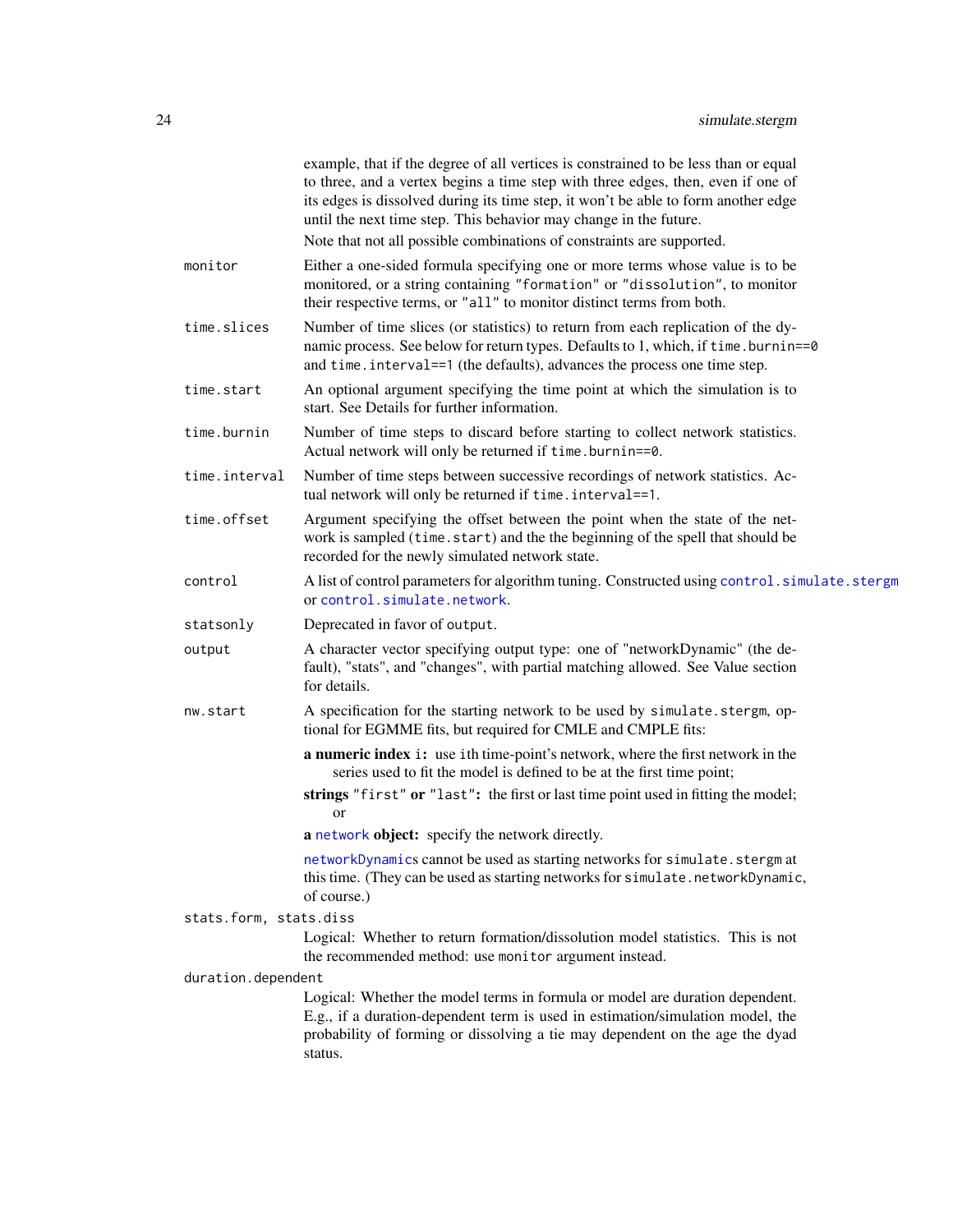<span id="page-24-0"></span>

| verbose              | Logical: If TRUE, extra information is printed as the Markov chain progresses. |
|----------------------|--------------------------------------------------------------------------------|
| $\ddot{\phantom{0}}$ | Further arguments passed to or used by methods.                                |

#### Details

The dynamic process is run forward and the results are returned. For the method for [networkDynamic](#page-0-0), the simulation is resumed from the last generated time point of object, by default with the same model and parameters.

The starting network for the [stergm](#page-26-1) object method (simulate.stergm) is determined by the nw.start argument.

The time index of the start of the simulation is determined as follows:

- If time.start is specified, it is used as the initial time index of the simulation.
- If time.start is not specified (is NULL), then if the object carries a time stamp from which to start or resume the simulation, either in the form of a "time" network attribute (for the [network](#page-0-0) method — see the [lasttoggle](#page-0-0) "API") or in the form of an [net.obs.period](#page-0-0) network attribute (for the [networkDynamic](#page-0-0) method), this attribute will be used. (If specified, time.start will override it with a warning.)
- Othewise, the simulation starts at 0.

#### Value

Depends on the output argument:

"stats" If stats.form==FALSE and stats.diss==FALSE, an [mcmc](#page-0-0) matrix with monitored statistics, and if either of them is TRUE, a list containing elements stats for statistics specified in the monitor argument, and stats.form and stats.diss for the respective formation and dissolution statistics.

> If stats.form==FALSE and stats.diss==FALSE and no monitored statistics are specified, an empty list is returned, with a warning.

> When  $nsim>1$ , an mcmc. list (or list of them) of the statistics is returned instead.

"networkDynamic"

A [networkDynamic](#page-0-0) object representing the simulated process, with ties present in the initial network having onset -Inf and ties present at the end of the simulation having terminus +Inf. The method for [networkDynamic](#page-0-0) returns the initial [networkDynamic](#page-0-0) with simulated changes applied to it. The [net.obs.period](#page-0-0) network attribute is updated (or added if not existing) to reflect the time period that was simulated. If the network does not have any [persistent.ids](#page-0-0) defined for vertices, a vertex.pid will be attached in a vertex attribute named 'tergm\_pid' to facilitate 'bookkeeping' between the networkDynamic argument and the simulated network time step.

Additionally, attributes ([attr](#page-0-0), not network attributes) are attached as follows:

formation, dissolution, monitor: Formation, dissolution, and monitoring formulas used in the simulation, respectively.

stats, stats.form, stats.diss: Network statistics as above.

coef.form, coef.diss: Coefficients used in the simulation.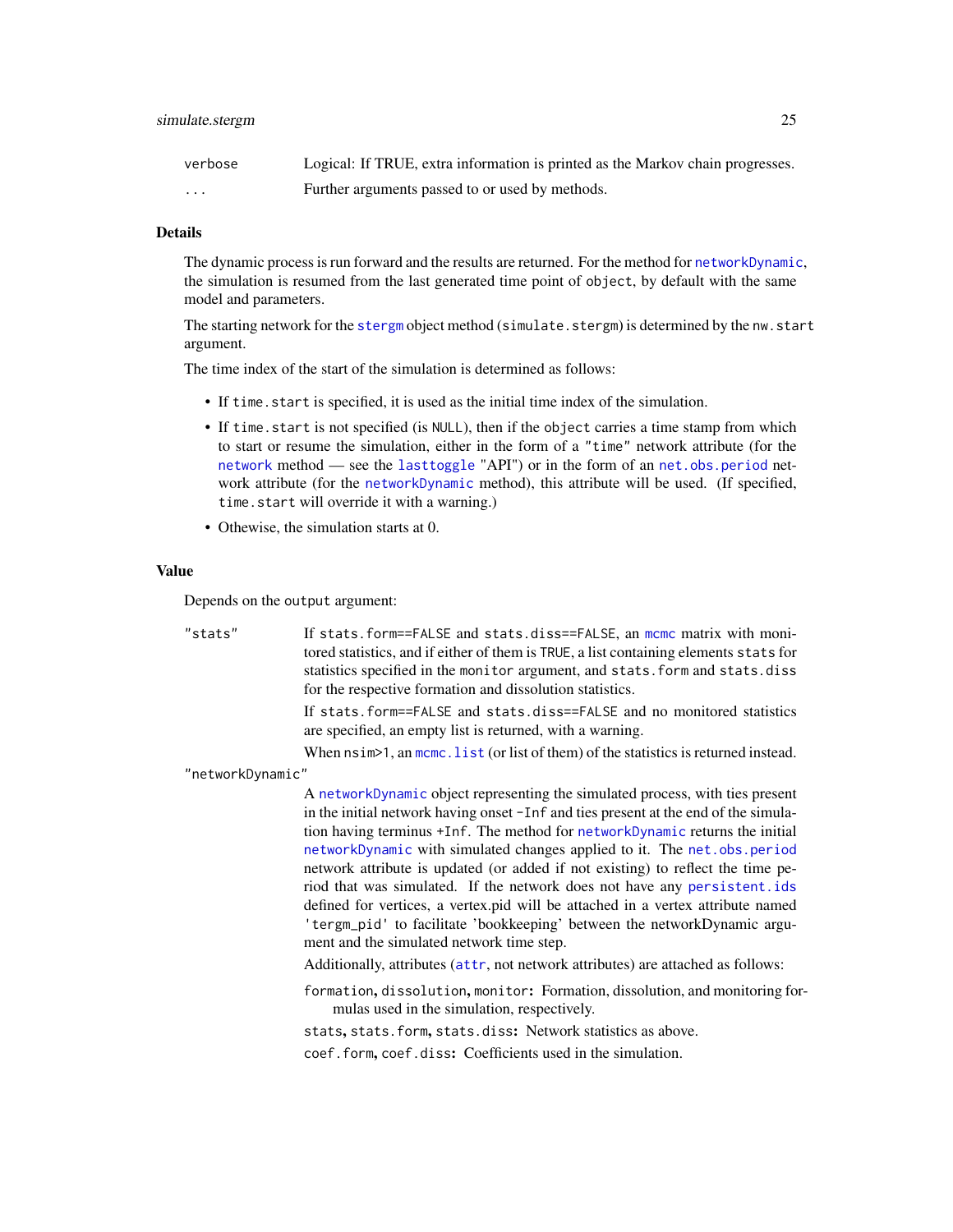<span id="page-25-0"></span>

|           | changes: A four-column matrix summarizing the changes in the "changes"<br>output. (This may be removed in the future.)                                                                                                                                                                                                                                                                                                                                                                                                                                                                                                                                                                                                                                                           |
|-----------|----------------------------------------------------------------------------------------------------------------------------------------------------------------------------------------------------------------------------------------------------------------------------------------------------------------------------------------------------------------------------------------------------------------------------------------------------------------------------------------------------------------------------------------------------------------------------------------------------------------------------------------------------------------------------------------------------------------------------------------------------------------------------------|
|           | When $nsim>1$ , a network. list of these networkDynamics is returned.                                                                                                                                                                                                                                                                                                                                                                                                                                                                                                                                                                                                                                                                                                            |
| "changes" | An integer matrix with four columns (time, tail, head, and to), giving the<br>time-stamped changes relative to the current network. to is 1 if a tie was formed<br>and $\theta$ if a tie was dissolved. The convention for time is that it gives the time<br>point during which the change is effective. For example, a row $c(5, 2, 3, 1)$<br>indicates that between time 4 and 5, a tie from node 2 to node 3 was formed,<br>so that it was absent at time point 4 and present at time point 5; while a row<br>$c(5, 2, 3, 0)$ indicates that in that time, that tie was dissolved, so that it is was<br>present at time point 4 and absent at time point 5.<br>Additionally, same attributes (attr, not network attributes) as with output=="networkDynamic"<br>are attached. |
|           | When $nsim>1$ , a list of these change matrices is returned.                                                                                                                                                                                                                                                                                                                                                                                                                                                                                                                                                                                                                                                                                                                     |
| "final"   | A network object representing the last network in the series generated. This is<br>not implemented in the method for networkDynamic.                                                                                                                                                                                                                                                                                                                                                                                                                                                                                                                                                                                                                                             |
|           | lasttoggle attributes are also included.                                                                                                                                                                                                                                                                                                                                                                                                                                                                                                                                                                                                                                                                                                                                         |
|           | Additionally, attributes (attr, not network attributes) are attached as follows:                                                                                                                                                                                                                                                                                                                                                                                                                                                                                                                                                                                                                                                                                                 |
|           | formation, dissolution, monitor: Formation, dissolution, and monitoring for-<br>mulas used in the simulation, respectively.                                                                                                                                                                                                                                                                                                                                                                                                                                                                                                                                                                                                                                                      |
|           | stats, stats.form, stats.diss: Network statistics as above.                                                                                                                                                                                                                                                                                                                                                                                                                                                                                                                                                                                                                                                                                                                      |
|           | coef.form, coef.diss: Coefficients used in the simulation.                                                                                                                                                                                                                                                                                                                                                                                                                                                                                                                                                                                                                                                                                                                       |
|           | changes A four-column matrix summarizing the changes in the "changes" out-<br>put. (This may be removed in the future.)                                                                                                                                                                                                                                                                                                                                                                                                                                                                                                                                                                                                                                                          |
|           | When $nsim>1$ , a network. list of these networks is returned.                                                                                                                                                                                                                                                                                                                                                                                                                                                                                                                                                                                                                                                                                                                   |

# Examples

```
logit<-function(p)log(p/(1-p))
coef.form.f<-function(coef.diss,density) -log(((1+exp(coef.diss))/(density/(1-density)))-1)
# Construct a network with 20 nodes and 20 edges
n<-20
target.stats<-edges<-20
g0<-network.initialize(n,dir=TRUE)
g1<-san(g0~edges,target.stats=target.stats,verbose=TRUE)
S < -10# To get an average duration of 10...
duration<-10
coef.diss<-logit(1-1/duration)
# To get an average of 20 edges...
dyads<-network.dyadcount(g1)
density<-edges/dyads
coef.form<-coef.form.f(coef.diss,density)
```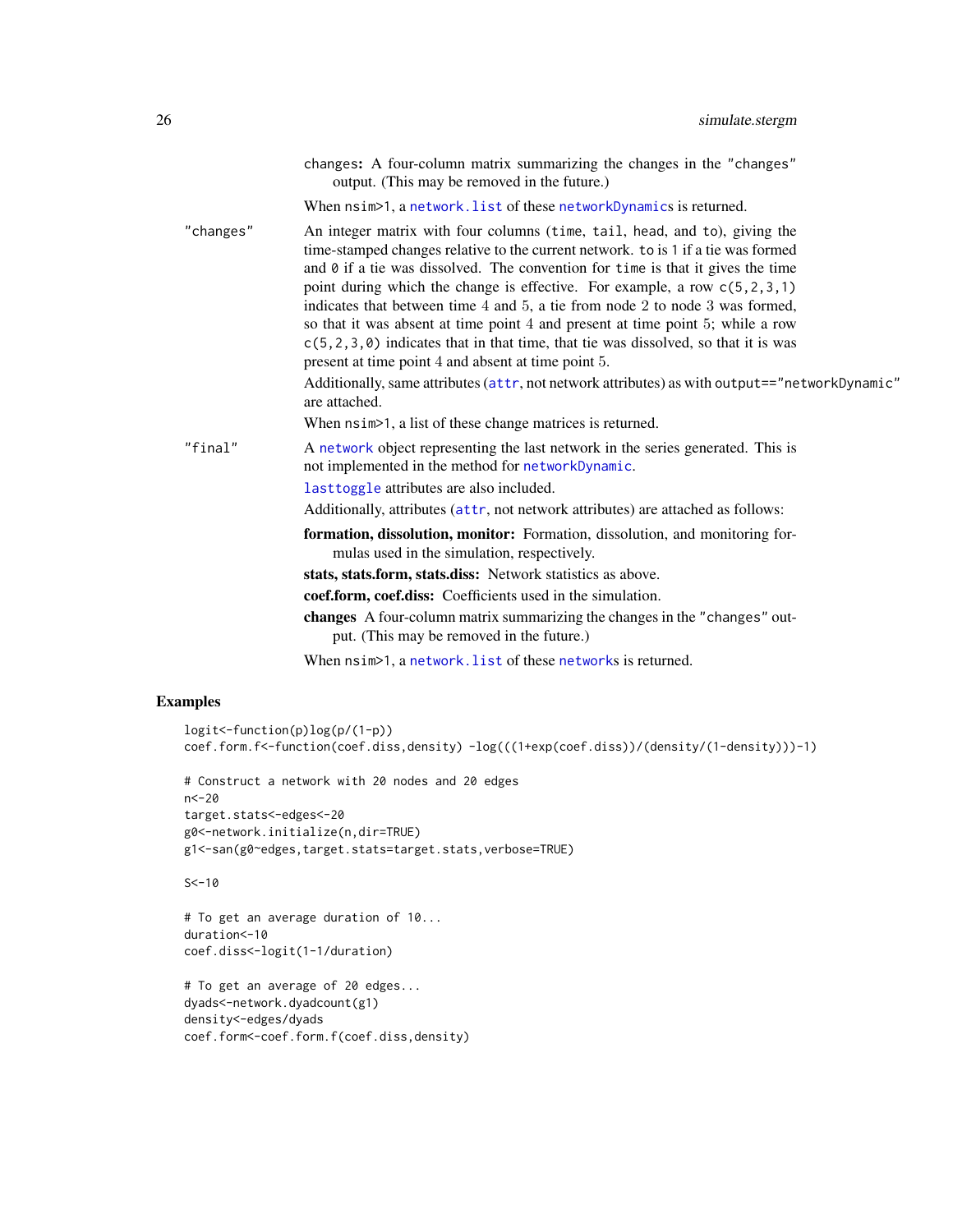#### <span id="page-26-0"></span>stergm 27

```
# ... coefficients.
print(coef.form)
print(coef.diss)
# Simulate a networkDynamic
dynsim<-simulate(g1,formation=~edges,dissolution=~edges,
                 coef.form=coef.form,coef.diss=coef.diss,
                 time.slices=S,verbose=TRUE)
# "Resume" the simulation.
dynsim2<-simulate(dynsim,time.slices=S,verbose=TRUE)
```
<span id="page-26-1"></span>stergm *Separable Temporal Exponential Family Random Graph Models*

# <span id="page-26-2"></span>Description

[stergm](#page-26-1) is used for finding Separable Temporal ERGMs' (STERGMs) Conditional MLE (CMLE) (Krivitsky and Handcock, 2010) and Equilibrium Generalized Method of Moments Estimator (EGMME) (Krivitsky, 2009).

# Usage

```
stergm (nw,
        formation,
        dissolution,
        constraints = \sim.,
        estimate,
        times=NULL,
        offset.coef.form=NULL,
        offset.coef.diss=NULL,
        targets=NULL,
        target.stats=NULL,
        eval.loglik=TRUE,
        control=control.stergm(),
        verbose=FALSE,
        ...)
```
# Arguments

| nw                     | A network object (for EGMME); or networkDynamic object, a network. list<br>object, or a list containing networks (for CMLE and CMPLE). |
|------------------------|----------------------------------------------------------------------------------------------------------------------------------------|
|                        | simulate.network understands the lasttoggle "API".                                                                                     |
| formation, dissolution | One-sided ergm-style formulas for the formation and dissolution models, re-                                                            |
|                        | spectively.                                                                                                                            |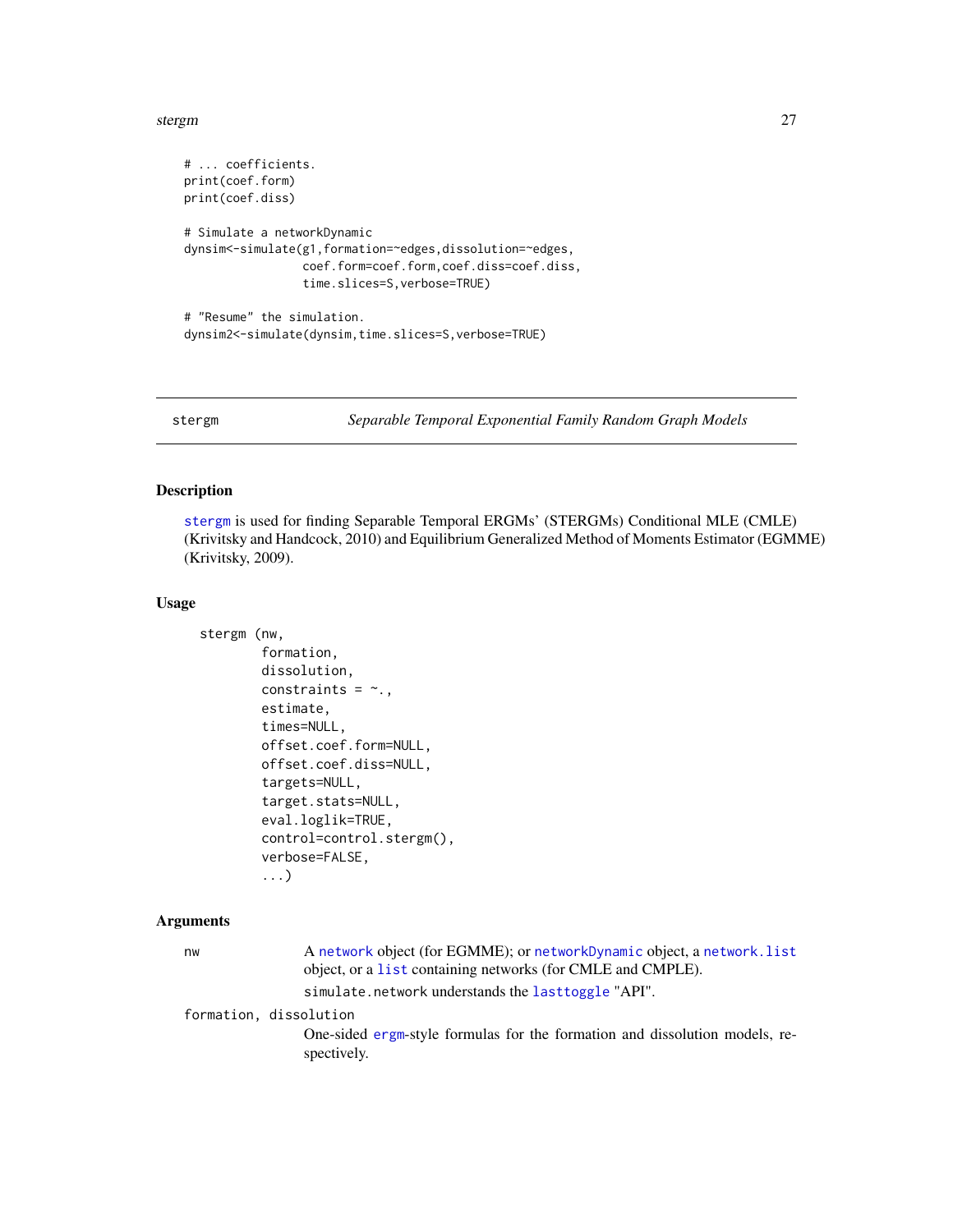<span id="page-27-0"></span>

| constraints | A one-sided formula specifying one or more constraints on the support of the    |
|-------------|---------------------------------------------------------------------------------|
|             | distribution of the networks being modeled, using syntax similar to the formula |
|             | argument. Multiple constraints may be given, separated by "+" operators. To-    |
|             | gether with the model terms in the formula and the reference measure, the con-  |
|             | straints define the distribution of networks being modeled.                     |
|             |                                                                                 |

It is also possible to specify a proposal function directly by passing a string with the function's name. In that case, arguments to the proposal should be specified through the prop.args argument to [control.ergm](#page-0-0).

The default is  $\sim$ ., for an unconstrained model.

See the [ERGM constraints](#page-12-1) documentation for the constraints implemented in the [ergm](#page-0-0) package. Other packages may add their own constraints.

For STERGMs in particular, the constraints apply to the post-formation and the post-dissolution network, rather than the final network. This means, for example, that if the degree of all vertices is constrained to be less than or equal to three, and a vertex begins a time step with three edges, then, even if one of its edges is dissolved during its time step, it won't be able to form another edge until the next time step. This behavior may change in the future.

Note that not all possible combinations of constraints are supported.

- estimate One of "EGMME" for Equilibrium Generalized Method of Moments Estimation, based on a single network with some temporal information and making an assumption that it is a product of a STERGM process running to its stationary (equilibrium) distribution; "CMLE" for Conditional Maximum Likelihood Estimation, modeling a transition between two networks, or "CMPLE" for Conditional Maximum PseudoLikelihood Estimation, using MPLE instead of MLE. CMPLE is extremely inaccurate at this time.
- times For CMLE and CMPLE estimation, times or indexes at which the networks whose transition is to be modeled are observed. Default to  $c(0,1)$  if nw is a [networkDynamic](#page-0-0) and to 1:length(nw) (all transitions) if nw is a [network.list](#page-0-0) or a [list](#page-0-0). Unused for EGMME.

|  | offset.coef.form |  |  |
|--|------------------|--|--|
|  |                  |  |  |

Numeric vector to specify offset formation parameters.

Numeric vector to specify offset dissolution parameters.

- targets One-sided [ergm](#page-0-0)-style formula specifying statistics whose moments are used for the EGMME. Unused for CMLE and CMPLE. Targets is required for EGMME estimation. It may contain any valid ergm terms. If specified as "formation" or "dissolution", it copies the formula from the respective model. Any offset terms are removed automatically.
- target.stats A vector specifying the values of the targets statistics that EGMME will try to match. Defaults to the statistics of nw. Unused for CMLE and CMPLE.
- eval.loglik Whether or not to calculate the log-likelihood of a CMLE STERGM fit. See [ergm](#page-0-0) for details.
- control A list of control parameters for algorithm tuning. Constructed using control. stergm.

verbose logical or integer; if TRUE or positive, the program will print out progress information. Higher values result in more output.

... Additional arguments, to be passed to lower-level functions.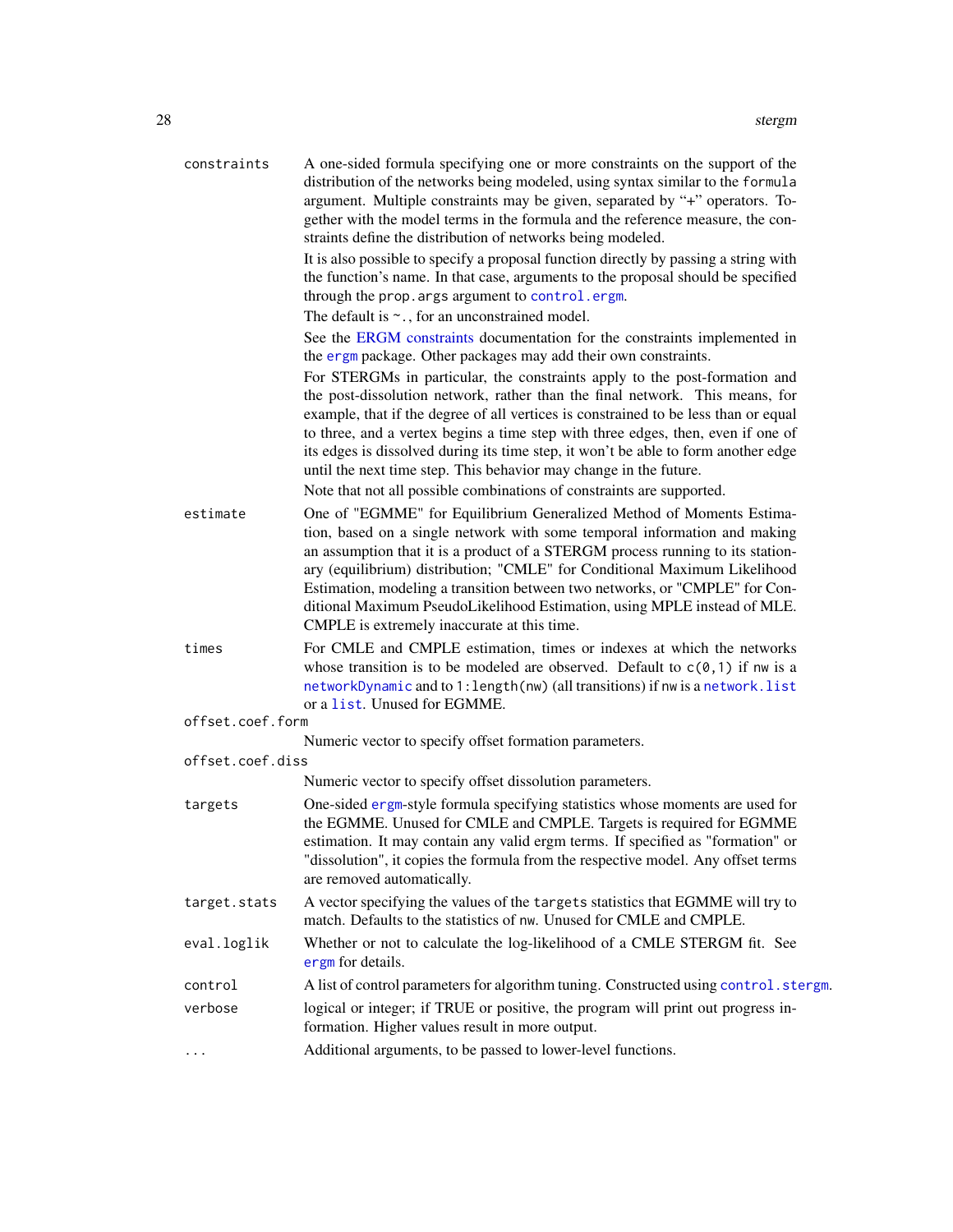#### <span id="page-28-0"></span>stergm 29 and 20 and 20 and 20 and 20 and 20 and 20 and 20 and 20 and 20 and 20 and 20 and 20 and 20 and 20 and 20 and 20 and 20 and 20 and 20 and 20 and 20 and 20 and 20 and 20 and 20 and 20 and 20 and 20 and 20 and 20 an

# Details

Model Terms See [ergm](#page-0-0) and [ergm-terms](#page-13-1) for details. At this time, only linear ERGM terms are allowed.

- For a brief demonstration, please see the tergm package vignette: browseVignettes(package='tergm')
- A more detailed tutorial is avalible on the statnet wiki: [http://statnet.csde.washington.](http://statnet.csde.washington.edu/workshops/SUNBELT/current/tergm/tergm_tutorial.pdf) [edu/workshops/SUNBELT/current/tergm/tergm\\_tutorial.pdf](http://statnet.csde.washington.edu/workshops/SUNBELT/current/tergm/tergm_tutorial.pdf)
- For more usage examples, see the wiki page at [https://statnet.csde.washington.edu/](https://statnet.csde.washington.edu/trac/wiki/tergmUsage) [trac/wiki/tergmUsage](https://statnet.csde.washington.edu/trac/wiki/tergmUsage)

#### Value

[stergm](#page-26-1) returns an object of class [stergm](#page-26-1) that is a list consisting of the following elements:

formation, dissolution Formation and dissolution formulas, respectively.

- targets The targets formula.
- target.stats The target statistics.
- estimate The type of estimate.
- opt.history A matrix containing the full trace of the EGMME optimization process: coefficients tried and target statistics simulated.
- sample An [mcmc](#page-0-0) object containing target statistics sampled at the estimate.
- covar The full estimated variance-covariance matrix of the parameter estimates for EGMME. (Note that although the CMLE formation parameter estimates are independent of the dissolution parameter estimates due to the separability assumption, this is not necessarily the case for EGMME.)
- formation.fit, dissolution.fit For CMLE and CMPLE, [ergm](#page-0-0) objects from fitting formation and dissolution, respectively. For EGMME, stripped down [ergm](#page-0-0)-like lists.
- network For estimate=="EGMME", the original network; for estimate=="CMLE" or estimate=="CMPLE", a [network.list](#page-0-0) (a discrete series of networks) to which the model was fit.

control The control parameters used to fit the model.

See the method print. [stergm](#page-26-1) for details on how an stergm object is printed. Note that the method summary. [stergm](#page-26-1) returns a summary of the relevant parts of the stergm object in concise summary format.

# References

- Krivitsky PN, Handcock MS (2010). A Separable Model for Dynamic Networks. [http:](http://arxiv.org/abs/1011.1937) [//arxiv.org/abs/1011.1937](http://arxiv.org/abs/1011.1937)
- Krivitsky, P.N. (2012). Modeling of Dynamic Networks based on Egocentric Data with Durational Information. *Pennsylvania State University Department of Statistics Technical Report*, 2012(2012-01). [http://stat.psu.edu/research/technical-report-files/2012-techn](http://stat.psu.edu/research/technical-report-files/2012-technical-reports/modeling-of-dynamic-networks-based-on-egocentric-data-with-durational-information)ical-reports/ [modeling-of-dynamic-networks-based-on-egocentric-data-with-durational-information](http://stat.psu.edu/research/technical-report-files/2012-technical-reports/modeling-of-dynamic-networks-based-on-egocentric-data-with-durational-information)

# See Also

ergm, network, %v%, %n%, [ergm-terms](#page-13-1)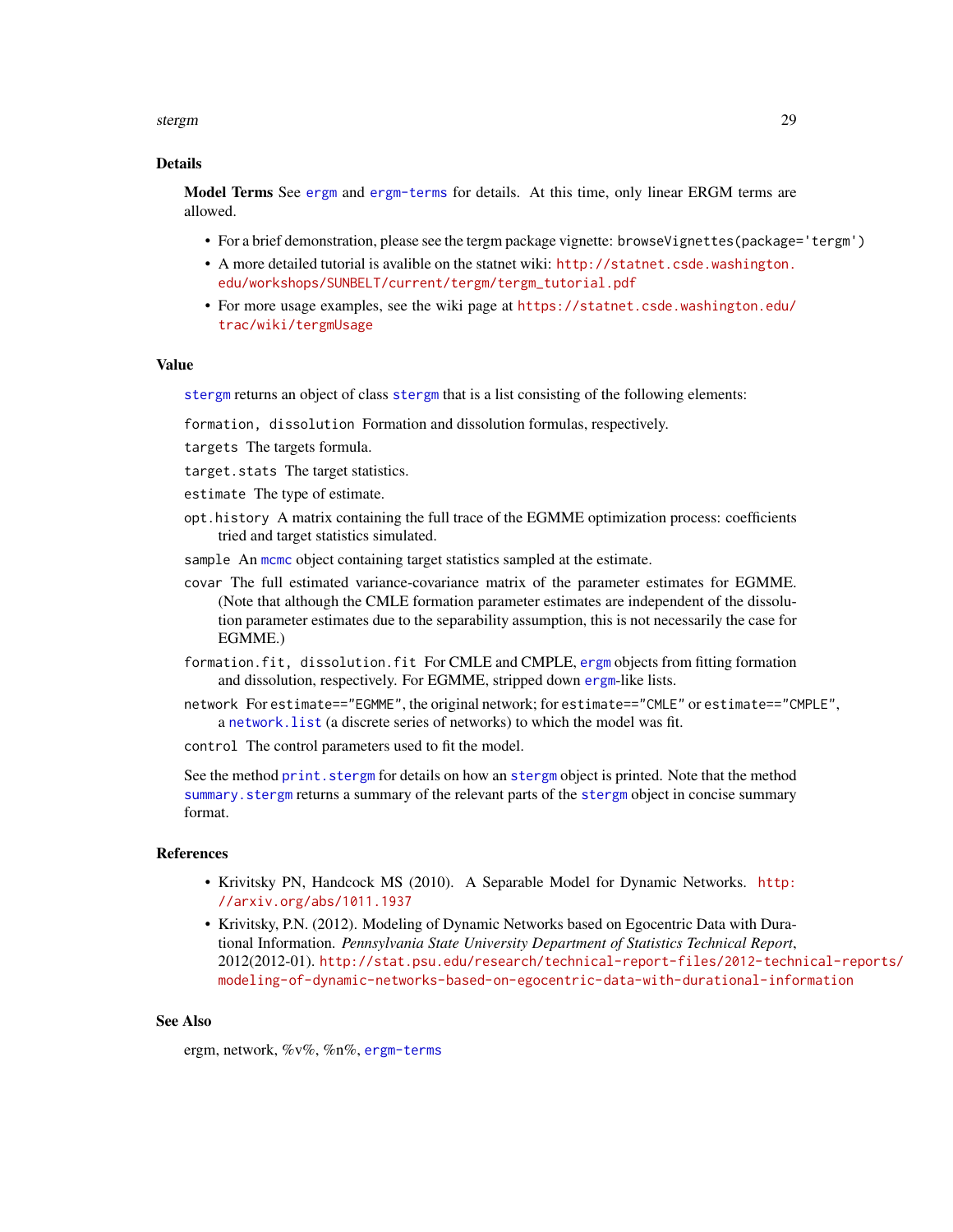# Examples

```
# EGMME Example
par(ask=FALSE)
n < -30g0<-network.initialize(n,dir=FALSE)
# edges, degree(1), mean.age
target.stats<-c( n*1/2, n*0.6, 20)
dynfit<-stergm(g0,formation = ~edges+degree(1), dissolution = ~edges,
               targets = \simedges+degree(1)+mean.age,
               target.stats=target.stats, estimate="EGMME",
              control=control.stergm(SA.plot.progress=TRUE))
par(ask=TRUE)
mcmc.diagnostics(dynfit)
summary(dynfit)
# CMLE Example
data(samplk)
# Fit a transition from Time 1 to Time 2
samplk12 <- stergm(list(samplk1, samplk2),
                  formation=~edges+mutual+transitiveties+cyclicalties,
                  dissolution=~edges+mutual+transitiveties+cyclicalties,
                  estimate="CMLE")
mcmc.diagnostics(samplk12)
summary(samplk12)
# Fit a transition from Time 1 to Time 2 and from Time 2 to Time 3 jointly
samplk123 <- stergm(list(samplk1, samplk2, samplk3),
                    formation=~edges+mutual+transitiveties+cyclicalties,
                    dissolution=~edges+mutual+transitiveties+cyclicalties,
                    estimate="CMLE")
mcmc.diagnostics(samplk123)
summary(samplk123)
```
summary.statistics.networkDynamic

*Calculation of networkDynamic statistics.*

# <span id="page-29-1"></span>Description

A method for summary. statistics to calculate the specified statistics for an observed [networkDynamic](#page-0-0) at the specified time point(s). See [ergm-terms](#page-13-1) for more information on the statistics that may be specified.

<span id="page-29-0"></span>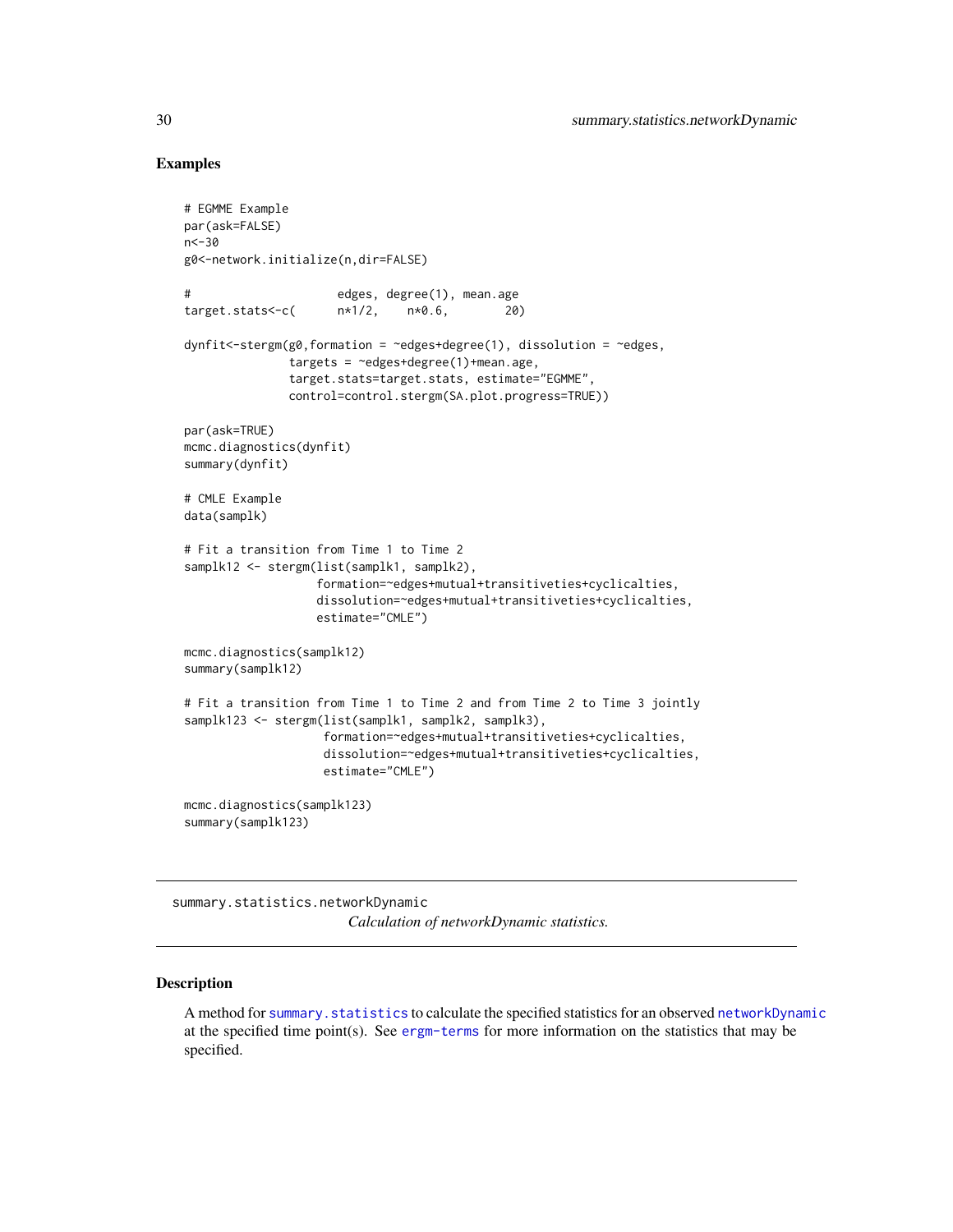# <span id="page-30-0"></span>tergm.godfather 31

# Usage

```
## S3 method for class 'networkDynamic'
summary.statistics(object, at, ..., basis = NULL)
```
# Arguments

| object    | An R formula object with a networkDynamic as its LHS. (See summary statistics<br>for more details.) |
|-----------|-----------------------------------------------------------------------------------------------------|
| at        | A vector of time points at which to calculate the statistics.                                       |
| basis     | An optional networkDynamic object relative to which the statistics should be<br>calculated.         |
| $\ddotsc$ | Further arguments passed to or used by methods.                                                     |

#### Value

A matrix with length(at) rows, one for each time point in at, and columns for each term of the formula, containing the corresponding statistics measured on the network.

#### See Also

ergm, networkDynamic, ergm-terms, summary.statistics.network

# Examples

```
# create a toy dynamic network
my.nD <- network.initialize(100,directed=FALSE)
activate.vertices(my.nD, onset=0, terminus = 10)
add.edges.active(my.nD,tail=1:2,head=2:3,onset=5,terminus=8)
# use a summary formula to display number of isolates and edges
# at discrete time points
summary(my.nD~isolates+edges, at=1:10)
```
tergm.godfather *A function to apply a given series of changes to a network.*

# <span id="page-30-1"></span>Description

Gives the network a series of timed proposals it can't refuse. Returns the statistics of the network, and, optionally, the final network.

# Usage

```
tergm.godfather(formula, changes = NULL, toggles = changes[, -4, drop = FALSE],
 start = NULL, end = NULL, end.network = FALSE, stats.start = FALSE, verbose = FALSE,
  control = control.tergm.godfather())
```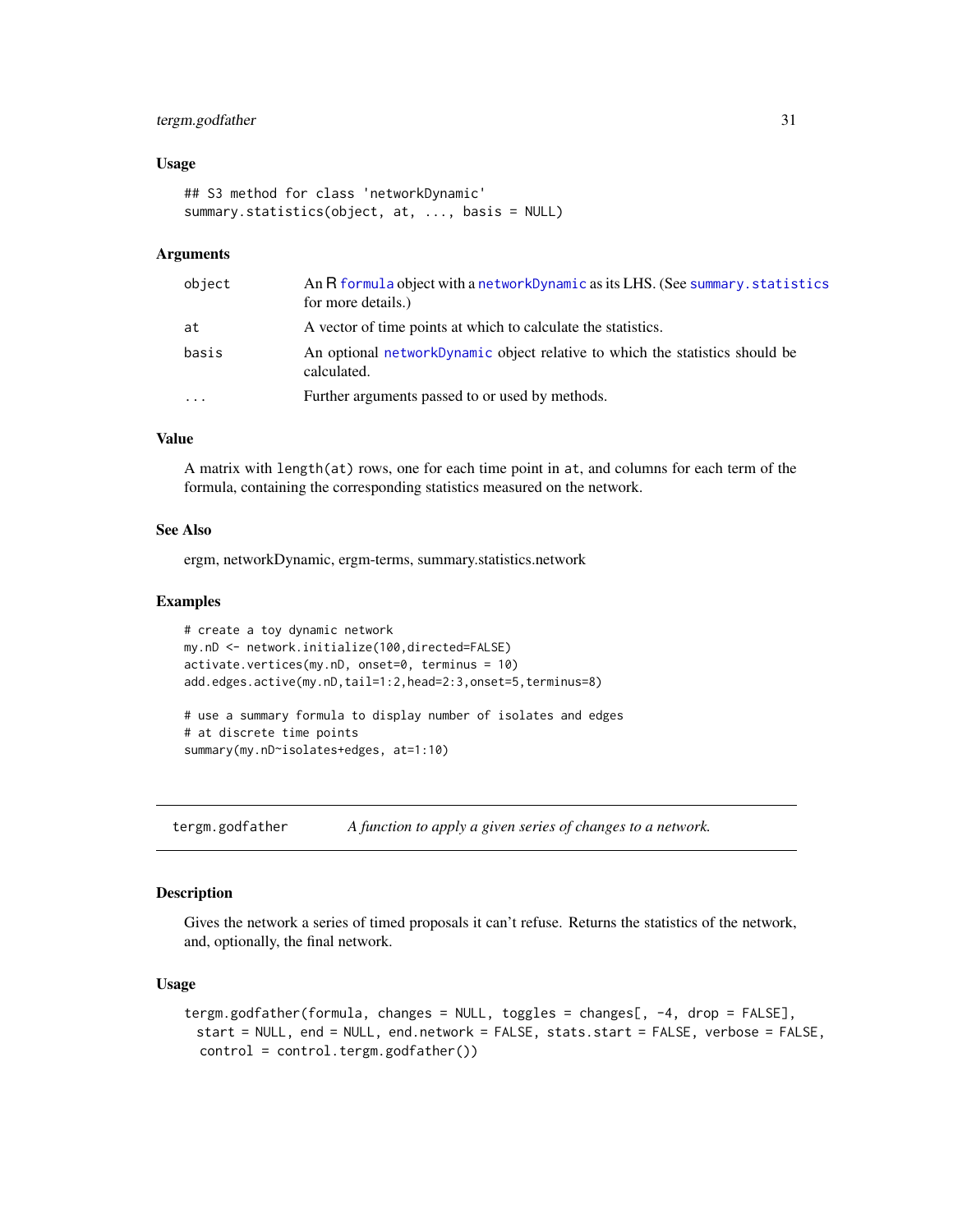# <span id="page-31-0"></span>Arguments

| formula     | An summary. formula-style formula, with either a network or a networkDynamic<br>as the LHS and statistics to be computed on the RHS. If LHS is a networkDynamic,<br>it will be used to derive the changes to the network whose statistics are wanted.<br>Otherwise, either changes or toggles must be specified, and the LHS network<br>will be used as the starting network. |
|-------------|-------------------------------------------------------------------------------------------------------------------------------------------------------------------------------------------------------------------------------------------------------------------------------------------------------------------------------------------------------------------------------|
| changes     | A matrix with four columns: time, tail, head, and new value, describing the<br>changes to be made. Can only be used if LHS of formula is not a networkDynamic.                                                                                                                                                                                                                |
| toggles     | A matrix with three columns: time, tail, and head, giving the dyads which had<br>changed. Can only be used if LHS of formula is not a networkDynamic.                                                                                                                                                                                                                         |
| start       | Time from which to start applying changes. Note that the first set of changes will<br>take effect at start+1. Defaults to the time point 1 before the earliest change<br>passed.                                                                                                                                                                                              |
| end         | Time from which to finish applying changes. Defaults to the last time point at<br>which a change occurs.                                                                                                                                                                                                                                                                      |
| end.network | Whether to return a network that results. Defaults to FALSE.                                                                                                                                                                                                                                                                                                                  |
| stats.start | Whether to return the network statistics at start (before any changes are ap-<br>plied) as the first row of the statistics matrix. Defaults to FALSE, to produce out-<br>put similar to that of simulate for STERGMs when output="stats", where<br>initial network's statistics are not returned.                                                                             |
| verbose     | Whether to print progress messages.                                                                                                                                                                                                                                                                                                                                           |
| control     | A control list generated by control. tergm. godfather. So far, there is only<br>one argument: GF. init. maxedges. mul, to control how much space is allocated<br>for the edgelist of the final network. It is used adaptively, so should not be greater<br>than 10.                                                                                                           |
|             |                                                                                                                                                                                                                                                                                                                                                                               |

# Value

If end.network==FALSE (the default), an [mcmc](#page-0-0) object with the requested network statistics associed with the network series produced by applying the specified changes. Its [mcmc](#page-0-0) attributes encode the timing information: so [start\(](#page-0-0)out) gives the time point associated with the first row returned, and [end\(](#page-0-0)out) out the last. The "thinning interval" is always 1.

If end.network==TRUE, return a [network](#page-0-0) object with [lasttoggle](#page-0-0) "extension", representing the final network, with a matrix of statistics described in the previous paragraph attached to it as an attr-style attribute "stats".

# See Also

simulate.stergm, simulate.network, simulate.networkDynamic

# Examples

```
g1 <- network.initialize(10, dir=FALSE)
g1[1,2] < -1g1[3,4] <- 1
```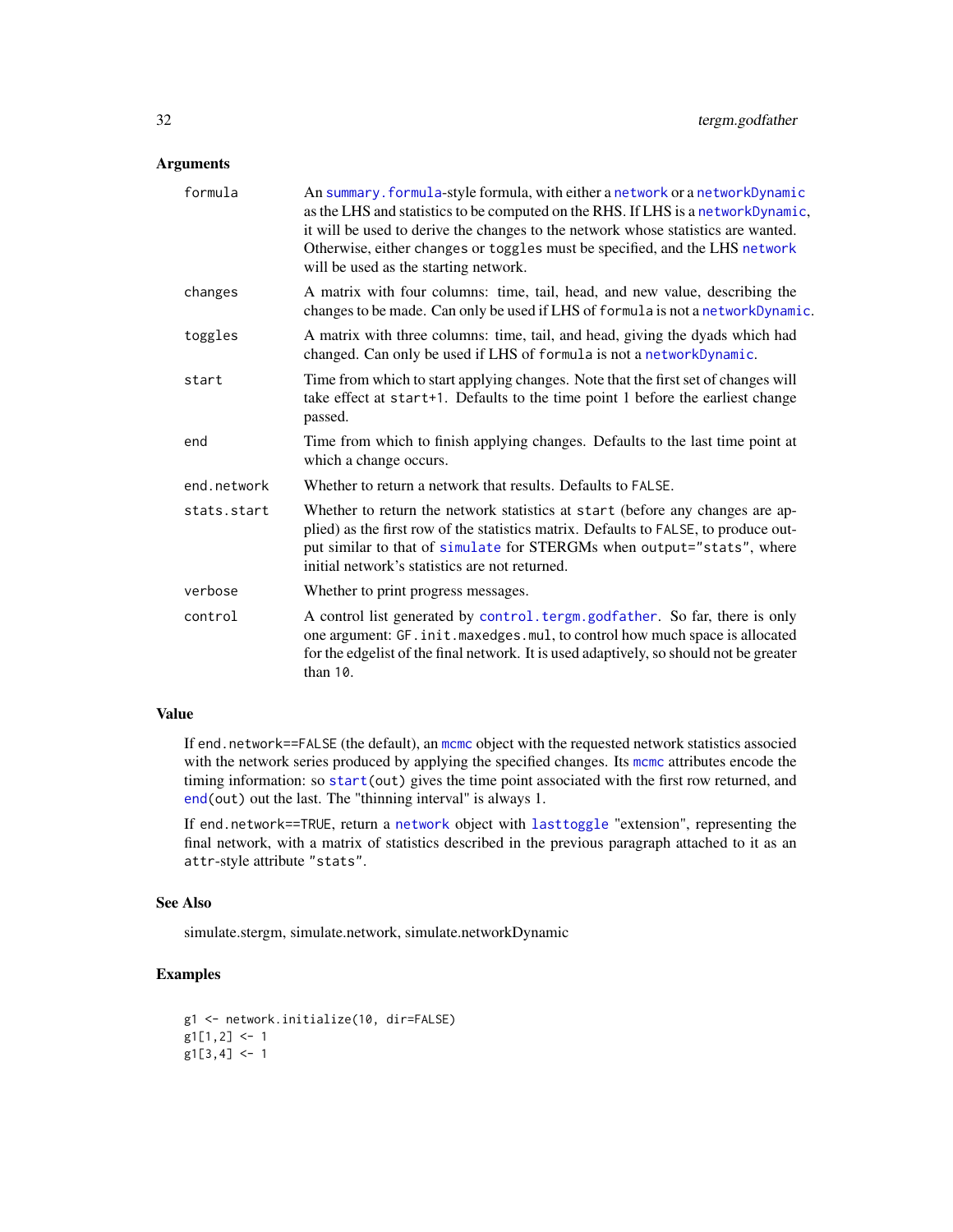# tergm.godfather 33

```
g1 %n% "time" <- 0
g1 %n% "lasttoggle" <- -1-rgeom(network.dyadcount(g1),1/4)
dc <- matrix(rnorm(100),10,10); dc <- dc+t(dc)
# Simulate a network, tracking its statistics.
simnet <- simulate(g1, formation=~edges, dissolution=~edges, coef.form=-1, coef.diss=1,
                   time.slices=50, monitor=~degree(1)+mean.age+degree.mean.age(1)+
                                         mean.age(log=TRUE)+degree.mean.age(1,log=TRUE)+
                                          degrange(1,3)+mean.age+degrange.mean.age(1,3)+
                                     mean.age(log=TRUE)+degrange.mean.age(1,3,log=TRUE)+
                                            edge.ages+edgecov(dc)+edgecov.ages(dc),
                   output="networkDynamic")
sim.stats <- attr(simnet, "stats")
print(head(sim.stats))
sim.stats <- as.matrix(sim.stats)
# Replay the simulation using a networkDynamic, monitoring a potentially different set of
# statistics (but same in this case).
gf1.stats <- tergm.godfather(simnet~degree(1)+mean.age+degree.mean.age(1)+
                                    mean.age(log=TRUE)+degree.mean.age(1,log=TRUE)+
                                    degrange(1,3)+mean.age+degrange.mean.age(1,3)+
                                    mean.age(log=TRUE)+degrange.mean.age(1,3,log=TRUE)+
                                    edge.ages+edgecov(dc)+edgecov.ages(dc),
                             start=0, end=50)
print(head(gf1.stats))
gf1.stats <- as.matrix(gf1.stats)
# Replay the simulation using the initial network + list of changes.
gf2.stats <- tergm.godfather(g1~degree(1)+mean.age+degree.mean.age(1)+
                                mean.age(log=TRUE)+degree.mean.age(1,log=TRUE)+
                                degrange(1,3)+mean.age+degrange.mean.age(1,3)+
                                mean.age(log=TRUE)+degrange.mean.age(1,3,log=TRUE)+
                                edge.ages+edgecov(dc)+edgecov.ages(dc),
                             start=0, end=50, changes=attr(simnet,"changes"))
print(head(gf2.stats))
gf2.stats <- as.matrix(gf2.stats)
# We can also compare them to the network statistics summarized.
summ.stats <- summary(simnet~degree(1)+mean.age+degree.mean.age(1)+
                             mean.age(log=TRUE)+degree.mean.age(1,log=TRUE)+
                             degrange(1,3)+mean.age+degrange.mean.age(1,3)+
                             mean.age(log=TRUE)+degrange.mean.age(1,3,log=TRUE)+
                             edge.ages+edgecov(dc)+edgecov.ages(dc), at=1:50)
print(head(summ.stats))
tol <- sqrt(.Machine$double.eps)
```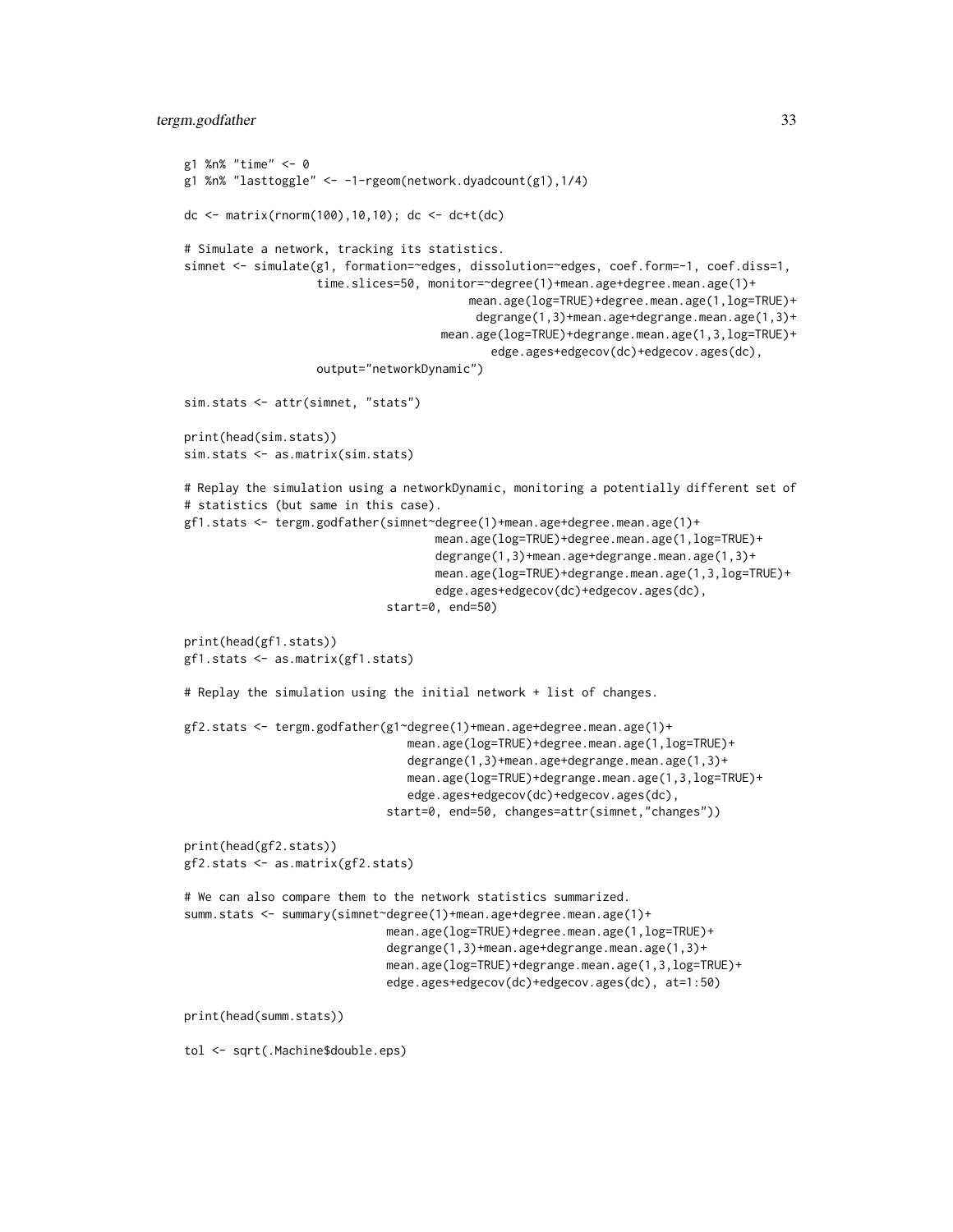```
# If they aren't all identical, we are in trouble.
stopifnot(all.equal(sim.stats,gf1.stats),
          all.equal(sim.stats,gf2.stats),
          all.equal(sim.stats,summ.stats))
```
tergm\_MH\_proposals *Metropolis-Hastings Proposal Methods for TERGM MCMC*

# **Description**

[tergm](#page-1-2) uses a Metropolis-Hastings (MH) algorithm provided by [ergm](#page-0-0) to control the behavior of the Markov Chain Monte Carlo (MCMC) for sampling networks. The MCMC chain is intended to step around the sample space of possible networks, selecting a network at regular intervals to evaluate the statistics in the model. For each MCMC step,  $n (n = 1)$  in the simple case) toggles are proposed to change the dyad(s) to the opposite value. The probability of accepting the proposed change is determined by the MH acceptance ratio. The role of the different MH methods implemented in [tergm](#page-1-2) is to vary how the sets of dyads are selected for toggle proposals. This is used in some cases to improve the performance (speed and mixing) of the algorithm, and in other cases to constrain the sample space.

# Details

# MH proposal methods implemented in the [tergm](#page-1-1) package:

TODO: EXPLAIN TERGM PROPOSAL TYPES HERE

- InitMHP.dissolution
- InitMHP.dissolutionTNT
- InitMHP.dissolutionMLE
- InitMHP.dissolutionNonObservedMLE
- InitMHP.formation
- InitMHP.formationMLE
- InitMHP.formationMLETNT
- InitMHP.formationNonObservedMLE
- InitMHP.formationTNT
- InitMHP.dissolutionMLEblockdiag
- InitMHP.dissolutionNonObservedMLEblockdiag
- InitMHP.formationMLEblockdiag
- InitMHP.formationMLEblockdiagTNT
- InitMHP.formationNonObservedMLEblockdiag
- InitMHP.dissolutionMLETNT
- InitMHP.dissolutionMLEblockdiagTNT
- InitMHP.dissolutionNonObservedMLETNT
- InitMHP.dissolutionNonObservedMLEblockdiagTNT
- InitMHP.formationNonObservedMLETNT
- InitMHP.formationNonObservedMLEblockdiagTNT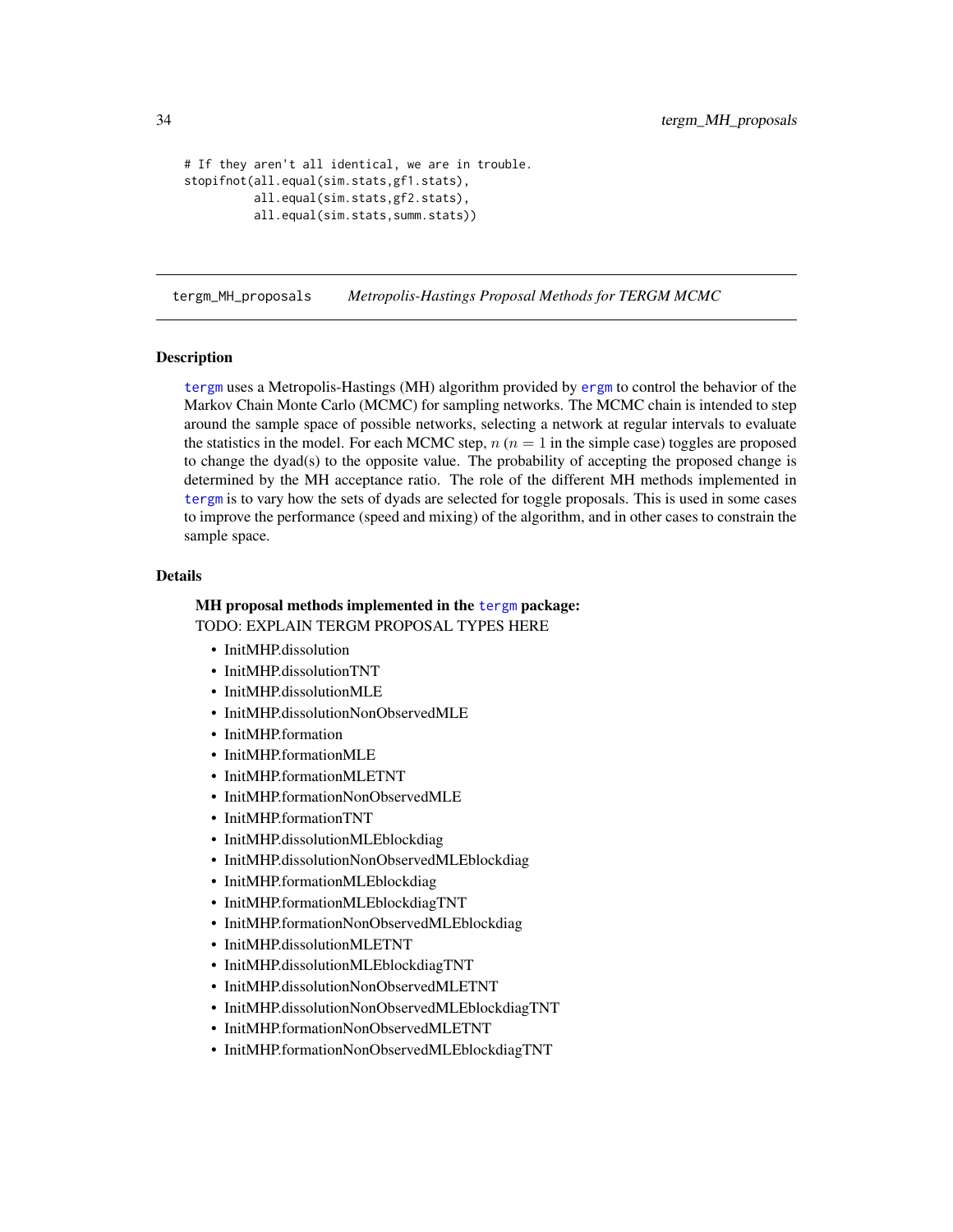# <span id="page-34-0"></span>References

Goodreau SM, Handcock MS, Hunter DR, Butts CT, Morris M (2008a). A statnet Tutorial. *Journal of Statistical Software*, 24(8). <http://www.jstatsoft.org/v24/i08/>.

Hunter, D. R. and Handcock, M. S. (2006) *Inference in curved exponential family models for networks*, Journal of Computational and Graphical Statistics.

Hunter DR, Handcock MS, Butts CT, Goodreau SM, Morris M (2008b). ergm: A Package to Fit, Simulate and Diagnose Exponential-Family Models for Networks. *Journal of Statistical Software*, 24(3). <http://www.jstatsoft.org/v24/i03/>.

Krivitsky PN (2012). Exponential-Family Random Graph Models for Valued Networks. *Electronic Journal of Statistics*, 2012, 6, 1100-1128. [doi:10.1214/12-EJS696](http://dx.doi.org/10.1214/12-EJS696)

Morris M, Handcock MS, Hunter DR (2008). Specification of Exponential-Family Random Graph Models: Terms and Computational Aspects. *Journal of Statistical Software*, 24(4). [http://www.](http://www.jstatsoft.org/v24/i04/) [jstatsoft.org/v24/i04/](http://www.jstatsoft.org/v24/i04/).

# See Also

[tergm](#page-1-1) package, [ergm](#page-0-0), [ergm-constraints](#page-12-1), and ergm's [MHproposal](#page-0-0) help page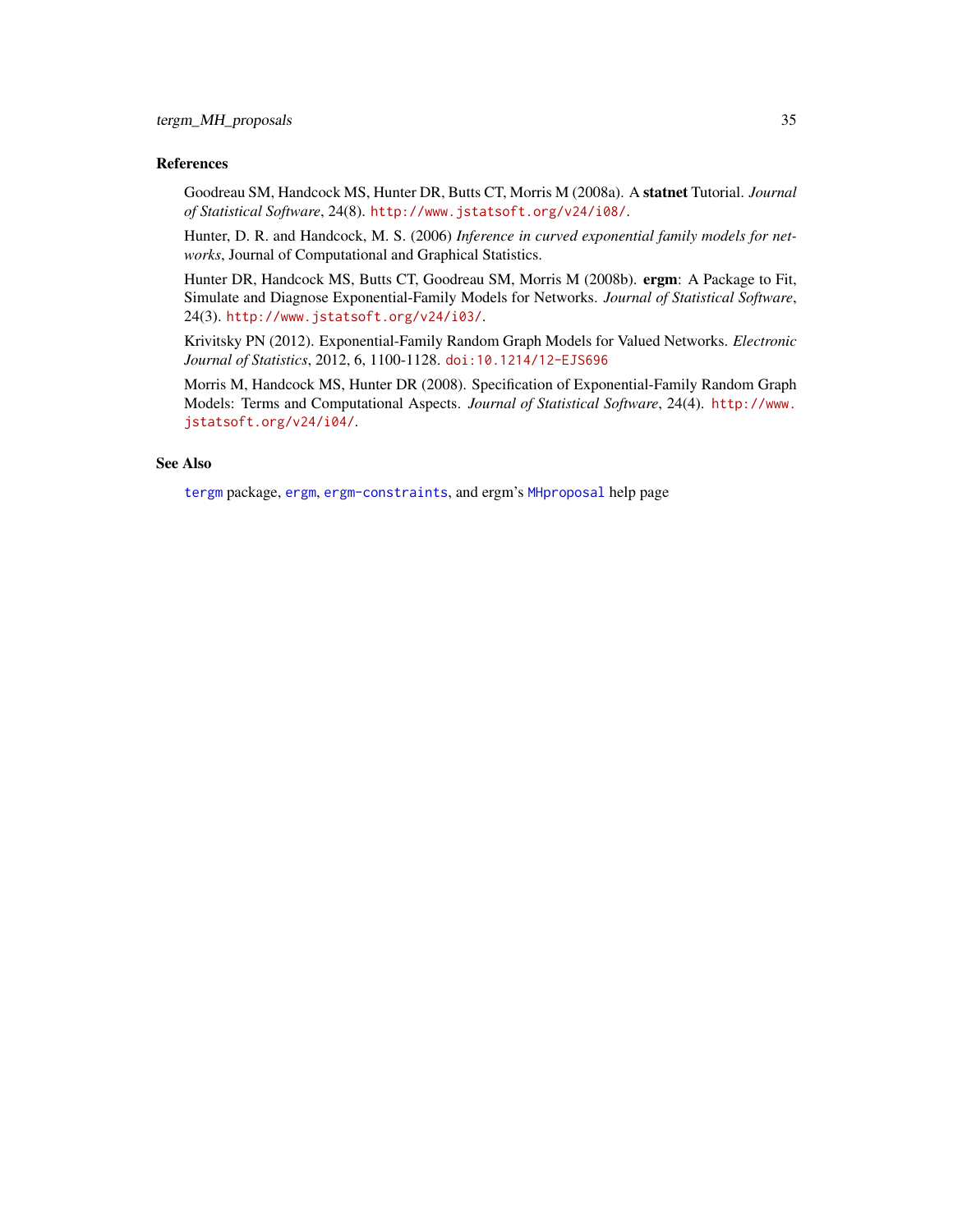# <span id="page-35-0"></span>**Index**

∗Topic manip impute.network.list, [17](#page-16-0) ∗Topic models coef.stergm, [4](#page-3-0) control.simulate.stergm, [4](#page-3-0) ergm-constraints, [13](#page-12-0) ergm-terms, [14](#page-13-0) gof.stergm, [16](#page-15-0) logLik.stergm, [19](#page-18-0) mcmc.diagnostics, [20](#page-19-0) print.stergm, [21](#page-20-0) summary.statistics.networkDynamic, [30](#page-29-0) tergm-package, [2](#page-1-0) tergm\_MH\_proposals, [34](#page-33-0) ∗Topic package tergm-package, [2](#page-1-0) ∗Topic regression coef.stergm, [4](#page-3-0) %n%, *[16](#page-15-0)* %v%, *[16](#page-15-0)* attr, *[25,](#page-24-0) [26](#page-25-0)* coef.stergm, [4](#page-3-0) coefficients.stergm *(*coef.stergm*)*, [4](#page-3-0)

```
constraints-ergm (ergm-constraints), 13
constraints.ergm (ergm-constraints), 13
control.ergm, 9, 23, 28
control.logLik.ergm, 19
control.san, 10
control.simulate.network, 24
control.simulate.network
        (control.simulate.stergm), 4
control.simulate.stergm, 4, 13, 24
control.stergm, 6, 6, 28
control.tergm.godfather, 32
control.tergm.godfather
        (tergm.godfather), 31
control$init.method, 8, 9
```
degrange.mean.age *(*ergm-terms*)*, [14](#page-13-0) degree.mean.age *(*ergm-terms*)*, [14](#page-13-0) dissolution=, *[14](#page-13-0)* edge.ages *(*ergm-terms*)*, [14](#page-13-0) edgecov, *[15](#page-14-0)* edgecov.ages *(*ergm-terms*)*, [14](#page-13-0) edgecov.mean.age, *[15](#page-14-0)* edgecov.mean.age *(*ergm-terms*)*, [14](#page-13-0) edges.ageinterval *(*ergm-terms*)*, [14](#page-13-0) end, *[32](#page-31-0)* enformulate.curved, *[9](#page-8-0)* ergm, *[2](#page-1-0)*, *[4](#page-3-0)*, *[9,](#page-8-0) [10](#page-9-0)*, *[12,](#page-11-0) [13](#page-12-0)*, *[16,](#page-15-0) [17](#page-16-0)*, *[19](#page-18-0)*, *[21](#page-20-0)*, *[23](#page-22-0)*, *[27](#page-26-0)[–29](#page-28-0)*, *[34,](#page-33-0) [35](#page-34-0)* ERGM constraints, *[23](#page-22-0)*, *[28](#page-27-0)* ergm-constraints, [13](#page-12-0) ergm-terms, [14](#page-13-0) ergm.bridge.dindstart.llk, *[20](#page-19-0)* ergm.bridge.llr, *[20](#page-19-0)* ergm.constraints *(*ergm-constraints*)*, [13](#page-12-0) ergm.terms *(*ergm-terms*)*, [14](#page-13-0)

```
formation=, 14
formula, 31
```

```
gof.ergm, 16, 17
gof.stergm, 16
```
impute.network.list, *[9](#page-8-0)*, [17](#page-16-0) InitConstraint.atleast *(*ergm-constraints*)*, [13](#page-12-0) InitConstraint.atmost *(*ergm-constraints*)*, [13](#page-12-0) InitErgmTerm.degrange.mean.age *(*ergm-terms*)*, [14](#page-13-0) InitErgmTerm.degree.mean.age *(*ergm-terms*)*, [14](#page-13-0) InitErgmTerm.edge.ages *(*ergm-terms*)*, [14](#page-13-0) InitErgmTerm.edgecov *(*ergm-terms*)*, [14](#page-13-0) InitErgmTerm.edges.ageinterval *(*ergm-terms*)*, [14](#page-13-0)